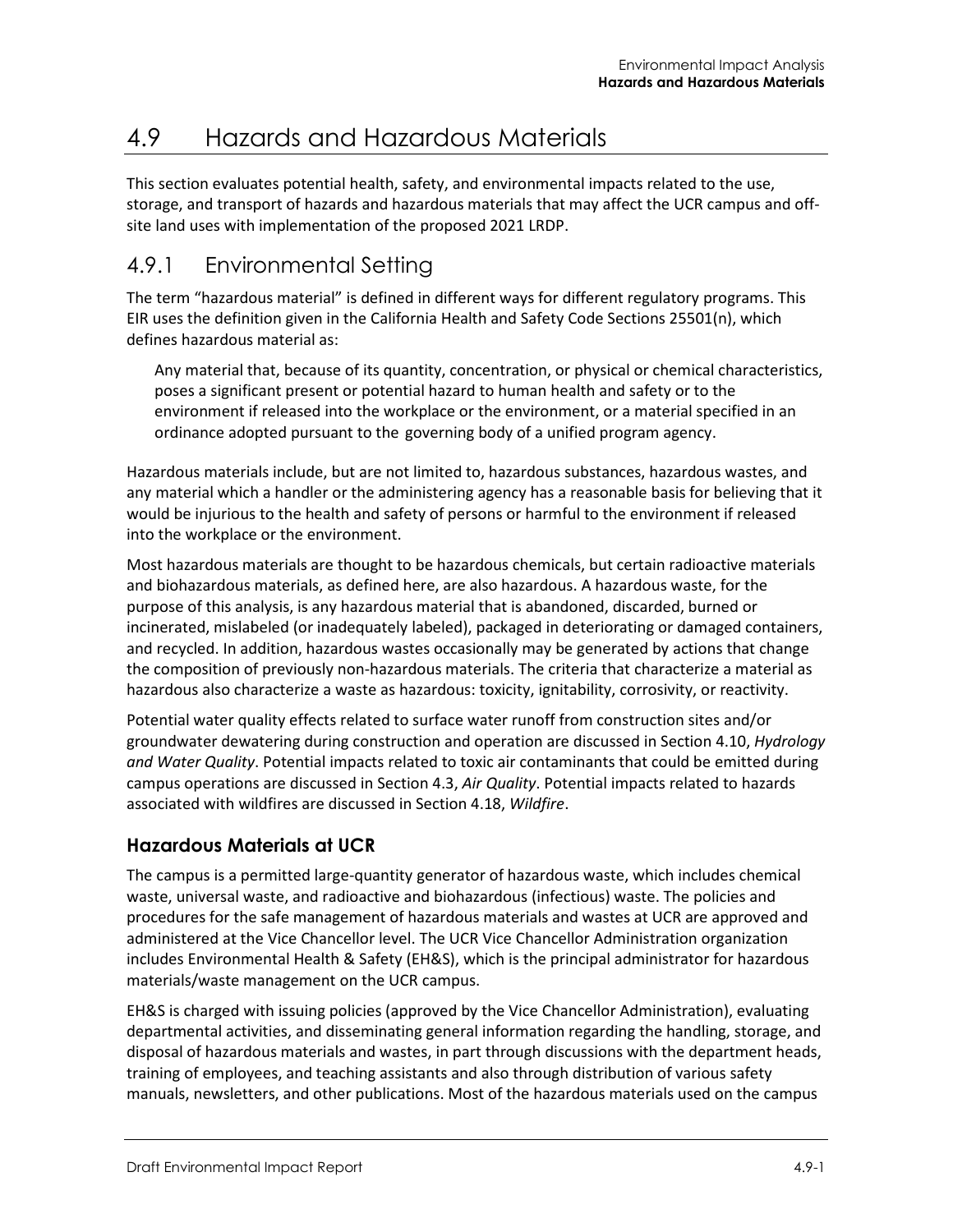are associated with research and instruction. The primary users of hazardous materials include the following departments:

- **Environmental Research**
- The Arts and Photography
- **Biochemistry**
- **Biology**
- Biomedical Sciences and Research
- **Botany**
- **-** Chemistry
- **Entomology**
- Geology
- **Health Services**
- Institute of Geophysics and Planetary Physics
- **Nematology**
- Facilities and Physical Plant
- **Physics**
- **Plant Pathology**
- Soil and Environmental Sciences

The hazardous materials that are used by these departments include flammables and combustibles, acids and bases, biohazards, pesticides and herbicides, explosive and blasting agents, compressed gases, cryogenic fluids, radioactive material, oxidizers, and poisonous gases and could include the following:

- Solvents used for cleaning, extraction, or other laboratory activities
- **Reagents (chemical starting materials)**
- Reaction products (products of chemical reactions), which may have unknown compositions
- Radioisotopes (radioactive elements used to stimulate or trace chemical reactions)
- Paints and paint thinners (both oil-based and latex) for fine arts
- **Set design and construction materials used in theater arts classes and productions**
- **Test samples (e.g., specimens such as blood, tissue, soil, or water), prior to use in a testing** procedure
- **Infectious agents, including bacteria, viruses, and other materials encountered in biological** studies and human health care or research

In addition to research and instruction facilities, maintenance and physical plant units on campus, including grounds, custodian services, fleet services, pest management, and craft shops, also use a wide variety of commercial products formulated with hazardous materials during the course of daily campus operations. These include fuels, oils and lubricants, cleaners, solvents, paints, pesticides, adhesives, sealers, refrigerants, and others. Ongoing facilities management activities also include the operation and maintenance of boilers and other central plant equipment, underground storage tanks, asbestos abatement projects, and the replacement of electrical equipment (e.g., transformers and capacitors) containing polychlorinated biphenyls (PCBs). PCBs are currently used in transformers and capacitors located in several campus buildings and facilities. Also, virtually all buildings on the UCR campus contain commercial products (e.g., cleaners, copier toners, etc.) that could be considered hazardous materials under regulatory definitions.

Certain locations on campus may also have been contaminated by various hazardous substances because of the former uses of the site, such as leaks from unidentified underground storage tanks, or unidentified buried debris that could contain hazardous substances or hazardous byproducts. If not managed safely, contaminated soil, groundwater, or building materials have the potential to pose hazards to construction workers and existing and future campus occupants and nearby land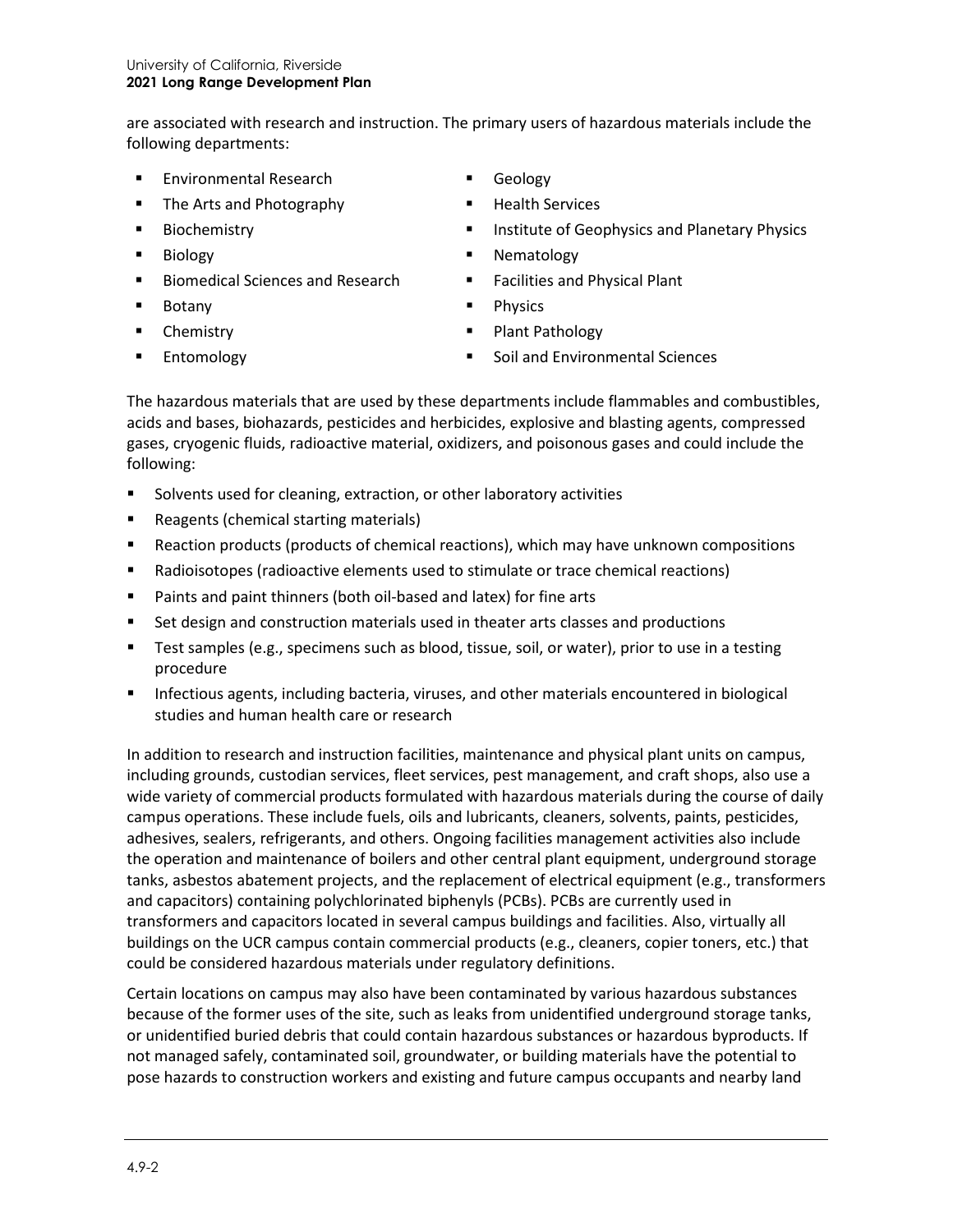uses. All identified contamination on the campus has either been remediated or has been identified for remediation. These sites are discussed below under *Building Site Contamination.*

Hazardous material profiles for campus users have been identified in the UCR Hazardous Materials Business Emergency Plan (UCR 2020a) prepared pursuant to the State Hazardous Materials Release Response Plans and Inventory Law of 1985 (Business Plan Law), which contains information about the location of, and emergency procedures for, campus buildings in which hazardous materials are handled. The business plan satisfies federal and State Community Right-to-Know laws. The Business Plan Law requires periodic reporting of inventory changes at UCR to the local administering agency, which is the City of Riverside (City) Fire Department (RFD).

The California Environmental Reporting System (CERS) hazardous material business activities forms were submitted to the Riverside County Department of Environmental Health (RCDEH) on November 11, 2020 and accepted by the RCDEH on November 11, 2020. These forms indicate the following:

- Hazardous chemical materials are found on the UCR campus in quantities greater than 55 gallons for liquids, 500 pounds for solids, or 200 cubic feet for compressed gases
- UCR is a hazardous waste generator
- UCR campus utilizes above-ground storage (AST) tanks to store greater than 1,320-gallons of petroleum hydrocarbons on-site
- The owner of the property, emergency contacts, and the environmental contact for the UCR campus

The forms also provide UCR campus plans regarding spills, fires and earthquakes, involving hazardous materials and hazardous wastes, as listed below:

- **Internal response**
- Emergency communications, phone numbers, and notifications information
- **Emergency containment and cleanup procedures**
- Facility evacuation
- Arrangements for emergency services alarm signals, emergency assembly areas, and evacuation routes
- Emergency equipment safety and first aid, firefighting, spill control and cleanup, and communications and alarm systems
- Earthquake vulnerability vulnerable areas and vulnerable systems and/or equipment
- Employee training type, frequency, and recordkeeping

Additionally, Hazardous Materials Business Emergency Plan facility maps are included as an attachment (Appendix H).

Compressed gases, fuels, and lab chemicals (e.g., solvents, acids, and bases) are examples of the kinds of chemicals that are subject to Business Plan Law reporting requirements. The 2020 UCR Hazardous Materials Business Plan (Business Plan), which was last updated in 2020, provides the most accurate and current data available regarding hazardous materials use on the campus. The RFD administers the Business Plan requirements for UCR and other private and public entities in the City that are subject to the Business Plan.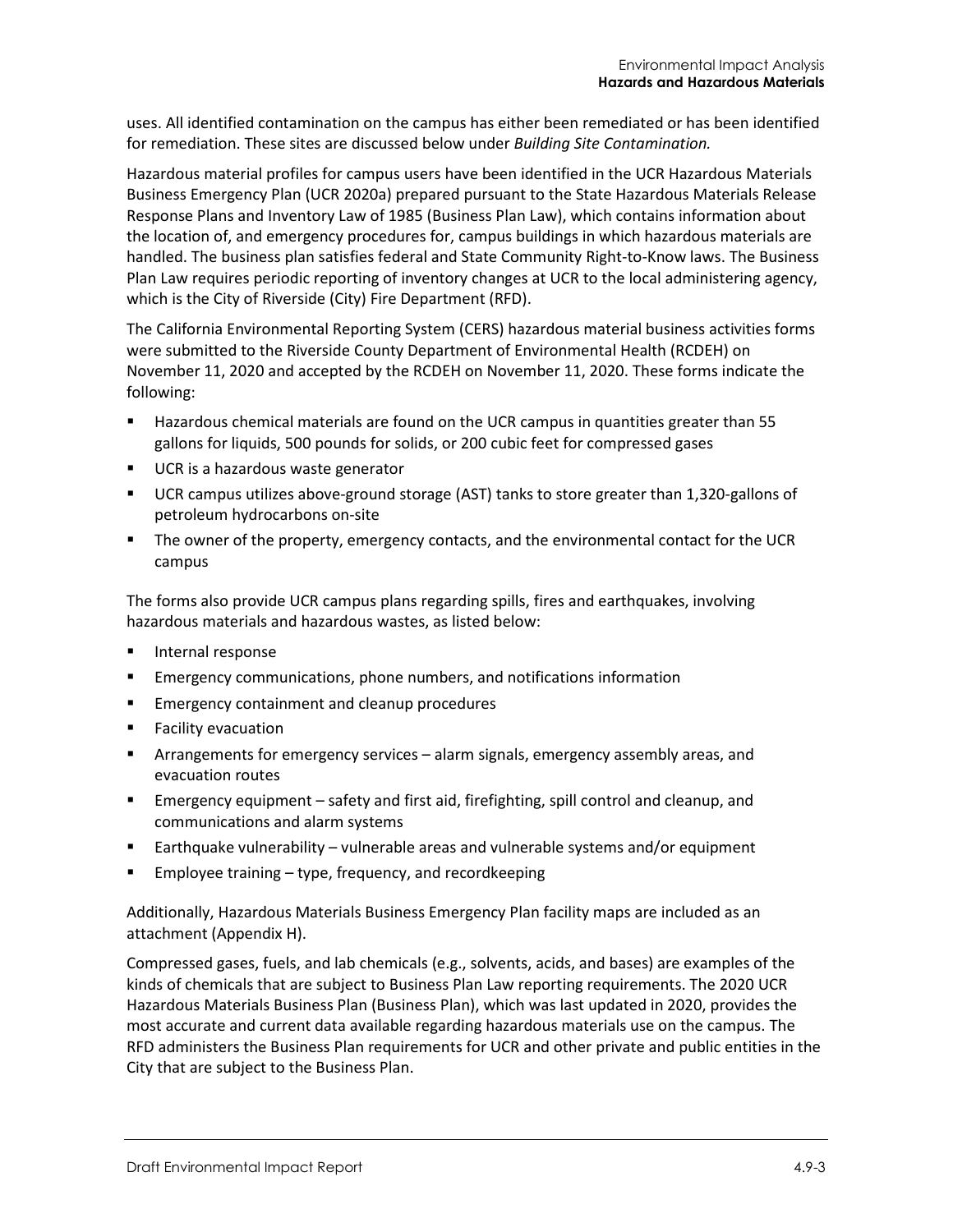EH&S provides requirements to campus users of hazardous materials concerning proper disposal of the resulting hazardous wastes at UCR; included in these requirements are prohibitions against the discharge of any hazardous wastes into storm drains or the sanitary sewer system.

#### *Chemical Hazardous Waste*

There are many different types of chemical waste managed by EH&S including solvents, cleaners, paint/sludge, asbestos, mercury, photochemicals, formalin (formaldehyde solution), oil/lubricants, pesticides, adhesives/sealers, acids, explosives/reactives, and organic and inorganic laboratory chemicals. UCR does not treat, store (for longer than 90 days), or dispose of hazardous waste onsite. All waste is shipped off-site to licensed disposal facilities using a contracted licensed hazardous waste transporter.

The campus tracks waste as required by federal and State Law. UCR is required to use UC-approved and audited contractors, transporters, and disposal sites. The campus currently contracts with Clean Harbors Environmental Services, which is the transporter and treatment storage disposal facility responsible for most of UCR's hazardous waste disposal. Some waste profiles are incinerated for energy recovery. Stericycle Inc. transports and disposes of biohazardous waste.

In addition, UCR must file reports with the State detailing waste disposal and recycling activities in addition to paying annual hazardous waste taxes based on volumes of waste disposed. Before EH&S collects materials, the materials must be packaged and labeled properly, which includes placing them in appropriate sealed containers, segregating incompatible materials, and identifying all components with approximate concentrations. Wastes are stored in the EH&S Hazardous Materials Management Facility in the 90-day storage area prior to shipment to treatment, storage, and disposal facilities (UCR 2018a). Chemical wastes are segregated by type and consolidated, bulked, or compacted before removal from the campus by a licensed hauler to permitted off-campus facilities for incineration, treatment, recycling, or other means of disposal. Emergency response and spill cleanup equipment and supplies are maintained in the Hazardous Materials Management Facility (UCR 2018a).

#### *Radioactive Waste*

Exposure to ionizing radiation can result in adverse human health effects that range from shortterm mild symptoms (such as sunburn) to serious illness or death, depending on the type of radiation and the amount of exposure. The extent to which exposure would result in any adverse effects depends on the radioisotope, the amount, and the length of time of exposure.

The UCR campus generates radioactive wastes from research and teaching activities. As is the case with hazardous chemical waste, the amount of radioactive waste generated by the campus varies depending upon changes in research projects, techniques, and methodologies. Radioactive substances contain atoms that spontaneously emit radiation from the transformation of unstable atomic nuclei, which result in chemically different substances that may or may not be radioactive. These radioactive atoms are called "radio-nuclides" or "radioisotopes." Because radioactive materials emit ionizing radiation, their presence can be detected easily. Researchers and health care professionals take advantage of this easy detectability by using radioactive materials to study various biochemical functions in animals and humans. Sealed sources are radioactive materials encased in containers designed to prevent release of radioactive materials to the environment. Limited types and quantities of radioisotopes are also used in research laboratories. All radioisotopes used on campus are listed in the campus Broadscope Radioactive Materials License issued by the State and must be authorized by EH&S (see *Regulatory Setting* below) (UCR 2020b).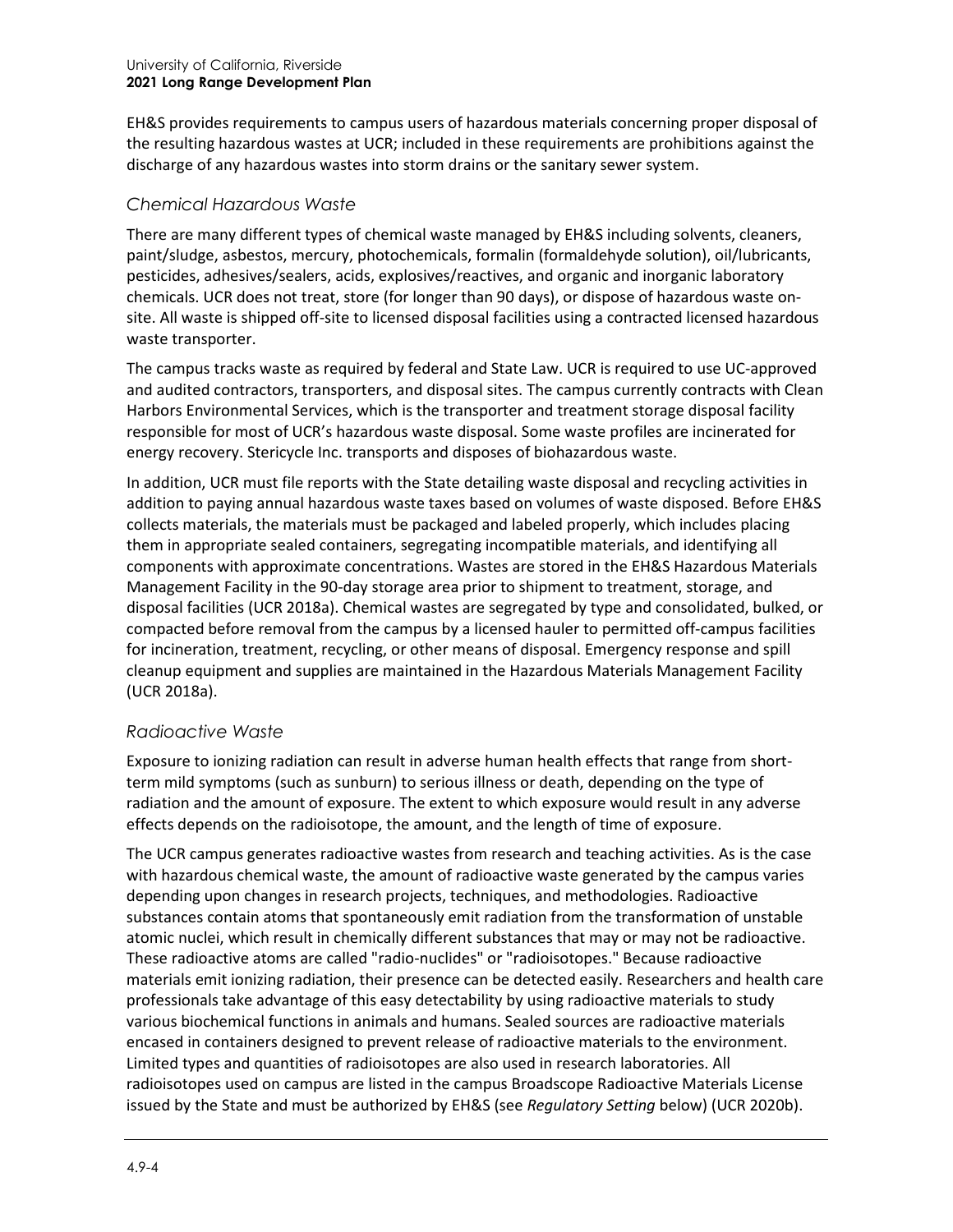UCR currently contracts with Thomas Gray & Associates, a radioactive-hazardous waste management group, as the transporter for the campus' radioactive waste. No radioactive waste is incinerated on campus. Like chemical wastes, low-level radioactive waste from campus teaching, research, and health sciences-related activities is collected and managed by EH&S staff. UCR collects dry and liquid low-level radioactive waste directly from its sources (research or clinical users). In accordance with strict regulatory guidelines and procedures, the EH&S staff transports the waste to the Hazardous Materials Management Facility designed to safely store and contain materials. As a mitigation measure from the EH&S Expansion EIR document<sup>[1](#page-4-0)</sup>, which has been and will continue to be implemented, EH&S staff shall provide all drivers removing hazardous materials or hazardous waste from the EH&S Expansion facility with printed directions clearly indicating the mandated haul route, exiting the EH&S Expansion facility left onto Watkins Drive, and proceeding northwest to Blaine Street, then west on Blaine Street to the I-215/SR 60 freeway entrance ramps.

#### *Biohazardous Waste*

Various biologically hazardous (biohazardous) substances are used for research on the UCR campus like recombinant DNA molecules, infectious agents, parasites, and other biological agents. The California Medical Waste Management Act (codified in California Health & Safety Code sections 117600-118360) defines medical waste as:

- Any biohazardous, pathology, pharmaceutical, or trace chemotherapy waste
- All sharps and any biohazardous waste from research involving the treatment, diagnosis, or immunization of humans or animals
- **Waste generated in autopsy or necropsy**
- Waste generated in research using human or animal pathogens
- **EXECT** Laboratory waste such as human or animal specimen cultures that are infected with pathogens that are also infectious to humans
- Laboratory wastes from the production of bacteria, viruses, spores, and discarded live and attenuated vaccines used in human health care or research

The UCR *Biosafety Manual* defines the responsibilities, procedures, and guidelines for the safe handling, use, and disposal of biohazardous materials in research and teaching activities performed at UCR. The *Biosafety Manual* compliments the UCR *Exposure Control Plan*, which contains additional policies and procedures for UCR personnel exposed to blood or other potentially infectious material. UCR laboratories with biohazards must be sufficiently decontaminated to eliminate the possibility of transmission of infectious materials to researchers, the public, and the environment. Disinfectant levels (high, medium, and low) are regulated by the Food and Drug Administration or United States Environmental Protection Agency (US EPA) and selected for use based on the type and amount of biohazardous materials present.

Heat sterilization is achieved by using an autoclave by applying wet heat (i.e. high-pressure steam) at temperatures above the normal boiling point of water and pressures above normal atmospheric pressure. Autoclaves are used to sterilize laboratory equipment or materials such as glassware, media, reagents, or waste. Vapors and gases are used in a closed system and under controlled conditions of temperature and humidity. Agents in this category include the aerosol, vapor, or gas phase of chlorine dioxide, glutaraldehyde, paraformaldehyde, ethylene oxide, peracetic acid, and

<span id="page-4-0"></span><sup>&</sup>lt;sup>1</sup> Mitigation Measure MM 4.4-2 in the EH&S Expansion EIR; available a[t https://pdc.ucr.edu/sites/g/files/rcwecm2356/files/2019-](https://pdc.ucr.edu/sites/g/files/rcwecm2356/files/2019-04/ehs_expansion_and_related_projects_final_eir.pdf) 04/ehs expansion and related projects final eir.pdf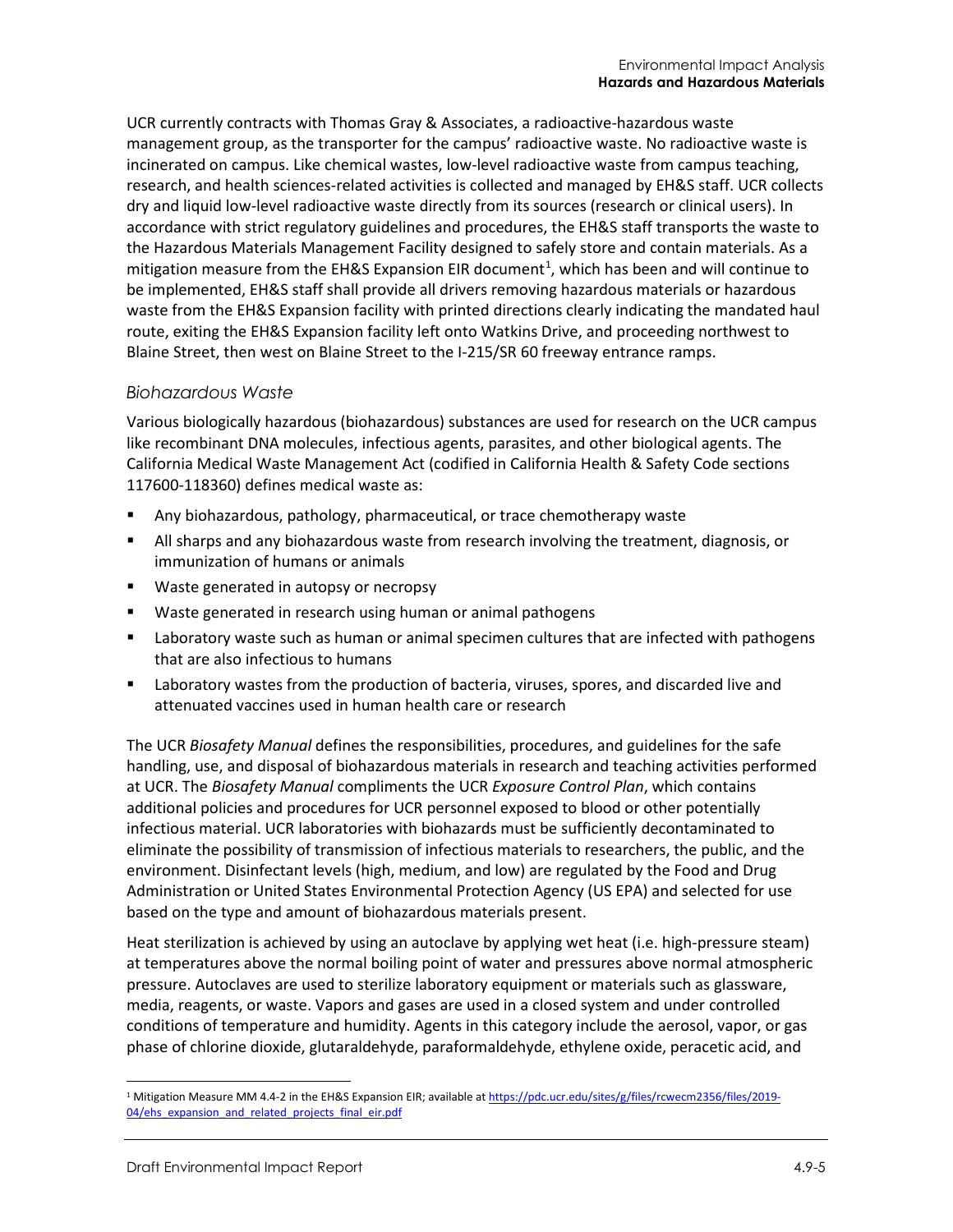#### University of California, Riverside **2021 Long Range Development Plan**

hydrogen peroxide. Vapors and gases are primarily used to decontaminate biosafety cabinets, animal rooms, and their associated systems, bulky or stationary equipment not suited to liquid disinfectants, instruments or optics that might be damaged by other decontamination methods, and rooms, buildings, and associated air-handling systems.

Activities that create the potential for biohazardous aerosols are conducted in biosafety cabinets, which filter all released air to remove biohazardous materials. Biosafety cabinets and equipment with special filters to remove biological agents are disinfected at the end of the workday or whenever they are grossly contaminated. These cabinets must also be certified when installed, annually and whenever they are moved or undergo major servicing (e.g., HEPA filter replacement, motor repairs, etc.). Biosafety cabinets are designed to provide personnel, environmental and product protection when appropriate practices and procedures are followed. There are three classes of biosafety cabinets. At UCR, almost all biosafety cabinets approved for use of biohazards and human material are Class II (UCR 2021a).

UCR complies with regulations that specify that infectious wastes be stored in refrigerated (below freezing) facilities for no more than 90 days and that such wastes be properly packaged, labeled, and disposed. If biohazardous wastes are stored above freezing, then they may be stored for 7 days or less. For liquid biological waste with no chemical hazards, liquid waste (cultures, stocks, and other regulated liquid waste) can be decontaminated by a 10 percent final concentration household bleach solution for 30 minutes minimum contact-time prior to disposal down the sink with copious amounts of running water. Research plant and soil waste are disposed of in clear autoclavable bags and devitalized (most commonly by autoclave) before disposal in regular trash. At UCR, disposal of animal carcasses is handled through the Office of Campus Veterinarian. Animal carcasses should be double bagged in red biohazardous bags, transported in leak-proof containers, and held in the freezer located in the vivarium until the next scheduled pick up from an approved vendor under contract with UCR (UCR 2021b). Biohazard waste that is not autoclaved or deactivated in the lab are collected on a weekly basis and stored in a chiller by EH&S staff. The waste is stored at below freezing temperatures and collected by Stericycle Inc.

#### *Laboratory Animal Use*

Because UCR is a center for research and teaching in the biomedical sciences, the campus uses animals for both teaching and research activities. The use and care of animals in research is required to comply with protocols established by the National Institutes of Health and the Animal Welfare Act. Laboratory research involving research animals and animal care activities produce biohazardous wastes.

UCR has established an Institutional Animal Care and Use Committee (IACUC) to function as the review body responsible for approval and oversight of activities involving the use of vertebrate animals at UCR in accordance with federal requirements, including the [Animal Welfare Act](https://www.nal.usda.gov/awic/animal-welfare-act?info_center=3&tax_level=3&tax_subject=182&topic_id=1118&level3_id=6735&level4_id=0&level5_id=0&placement_default=0) and the U.S. Public Health Service [Policy.](https://grants.nih.gov/grants/olaw/olaw.htm) The IACUC members are appointed by the Vice Chancellor for Research and Economic Development and contain the experience and expertise to oversee the institution's animal program, facilities, and procedures in coordination with the UCR [Office of the](https://research.ucr.edu/ocv)  [Campus Veterinarian.](https://research.ucr.edu/ocv) Additionally, the IACUC is committed to promoting open and cooperative relationships with investigators and educating the UCR community concerning the ethical and regulatory standards for the humane care of animals (UCR 2021c).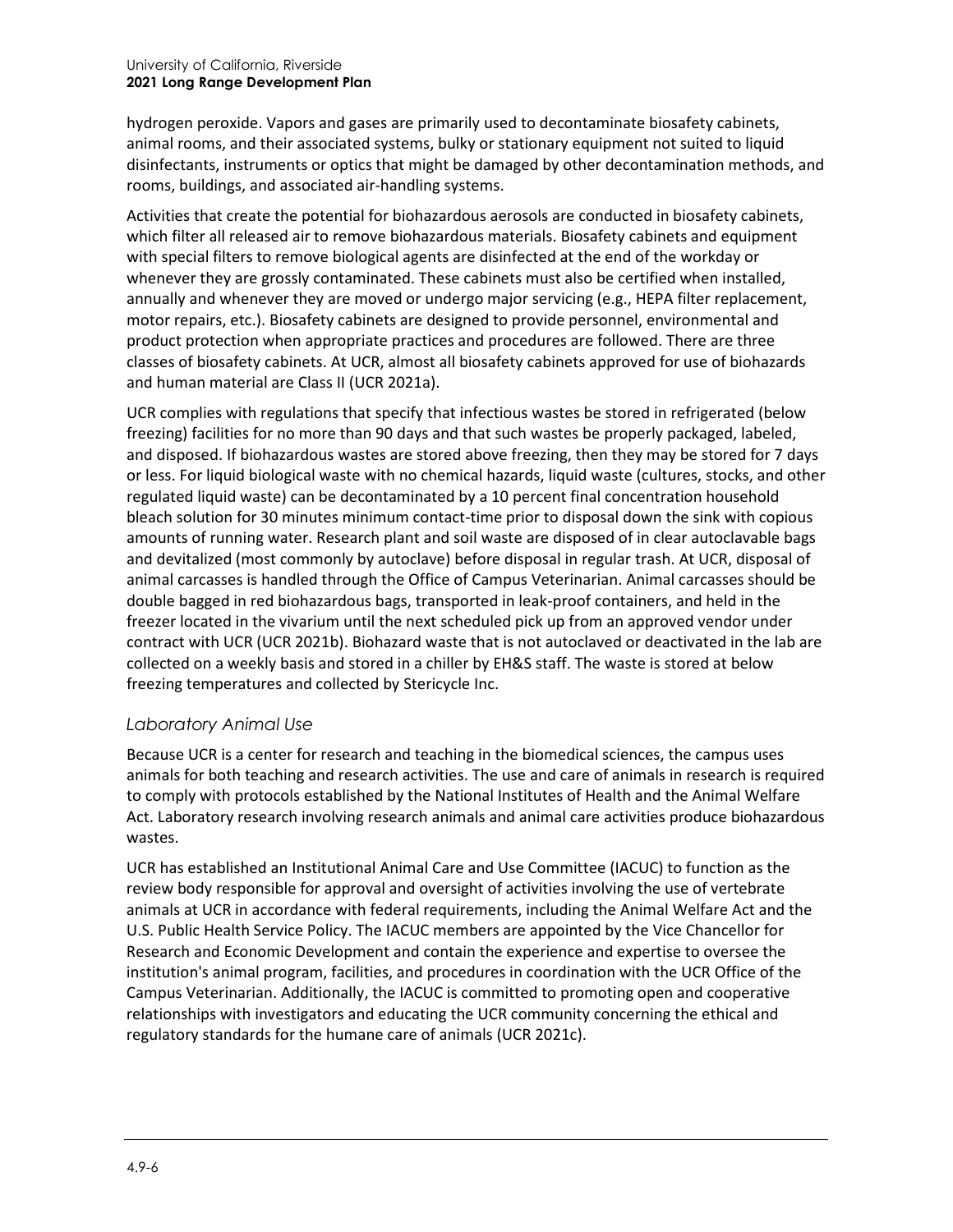#### *Building and Site Contamination*

Because of materials commonly used in the construction and operation of buildings on the UCR campus, existing buildings or potential building sites may contain various hazardous substances as a result of former uses of the sites, leaks from unidentified underground storage tanks (UST), or unidentified buried debris that could contain hazardous substances or hazardous byproducts. Contaminated soils, building materials, or groundwater have the potential to pose hazards to construction workers, existing and future campus occupants, and nearby development if not managed and remediated safely.

As required by Public Resources Code Section 21092.6, lists compiled pursuant to Section 65962.5 of the Government Code (Cortese List), as well as additional databases maintained by federal and State agencies, were reviewed to determine whether the campus is included on any list pertaining to hazardous materials or hazardous wastes. These lists also identify known or suspected locations with soil or groundwater contamination. One of the most common sources in site contamination stems from petroleum hydrocarbons leaking from storage tanks that may have been in various areas of the UCR Campus.

Areas where petroleum hydrocarbon storage has formerly occurred include:

- One 6,000-gallon diesel, one 1,500-gallon gasoline, and one 300-gallon former Underground Storage Tanks (USTs) at the UCR Agricultural Operations (Ag Ops) facility at 1060 Martin Luther King Boulevard; USTs removed in 1999 – closed (2005) RCDEH Local Oversight Program (LOP) Case # 99-15484 (Root 2005).
- Four 6,000-gallon gasoline and one 550-gallon waste oil former USTs at the former Atlantic Richfield Oil Company service station at 1160 University Avenue; USTs removed in 1977 – closed (2018) Regional Water Quality Control Board Case (Smythe 2018).
- Five 20,000-gallon former diesel USTs at UCR Parking Lot #6 closed (1998) RCDEH LOP Case # 91-353 (Tuntland 1998).
- Two 7,000-gallon gasoline, one 3,000-gallon gasoline, and one 550 waste oil former USTs at the former Chevron service station at 1011 University Avenue; USTs removed in 1991 – closed (1992) RCDEH LOP Case # 91-776 (Eckhardt and Gallagher 1991; Boltinghouse 1992).
- Four former 10,000-gallon #6 heating oil USTs at 3401 Watkins Drive (Steam Plant) abandoned in place in October 1998 – closed in place (1998) RCDEH LOP Case # 95-454 (Hansen 1998).
- One 10,000-gallon gasoline, one 6,000-gallon gasoline, and one 500-waste oil former USTs at the UCR Fleet Service facility at 3401 Watkins Drive; USTs removed in 1997 – closed (2000) RCDEH LOP Case # 98-0244 (Tuntland 2000).

Areas where petroleum hydrocarbon or hazardous material and hazardous waste storage currently occurs include:

- UCR Fleet Services RCDEH Permitted UST 3401 Watkins Drive (Facility ID FA0014750) (GeoTracker 2021)
- UCR Steam Plant RCDEH closed Leaking UST 3401 Watkins Drive four abandoned in-place USTs and residual fuel contamination remaining in place beneath the steam pipes (Site Number 95454) (Lee and Beckmann 1997, GeoTracker 2021)
- **EXECT Agricultural research support operations areas on the West Campus (e.g., fuel storage and** dispensing, maintenance oils, and hazardous waste) (UCR 2018a)
- Corporation Yard located north of West Linden Street on the East Campus (UCR 2005)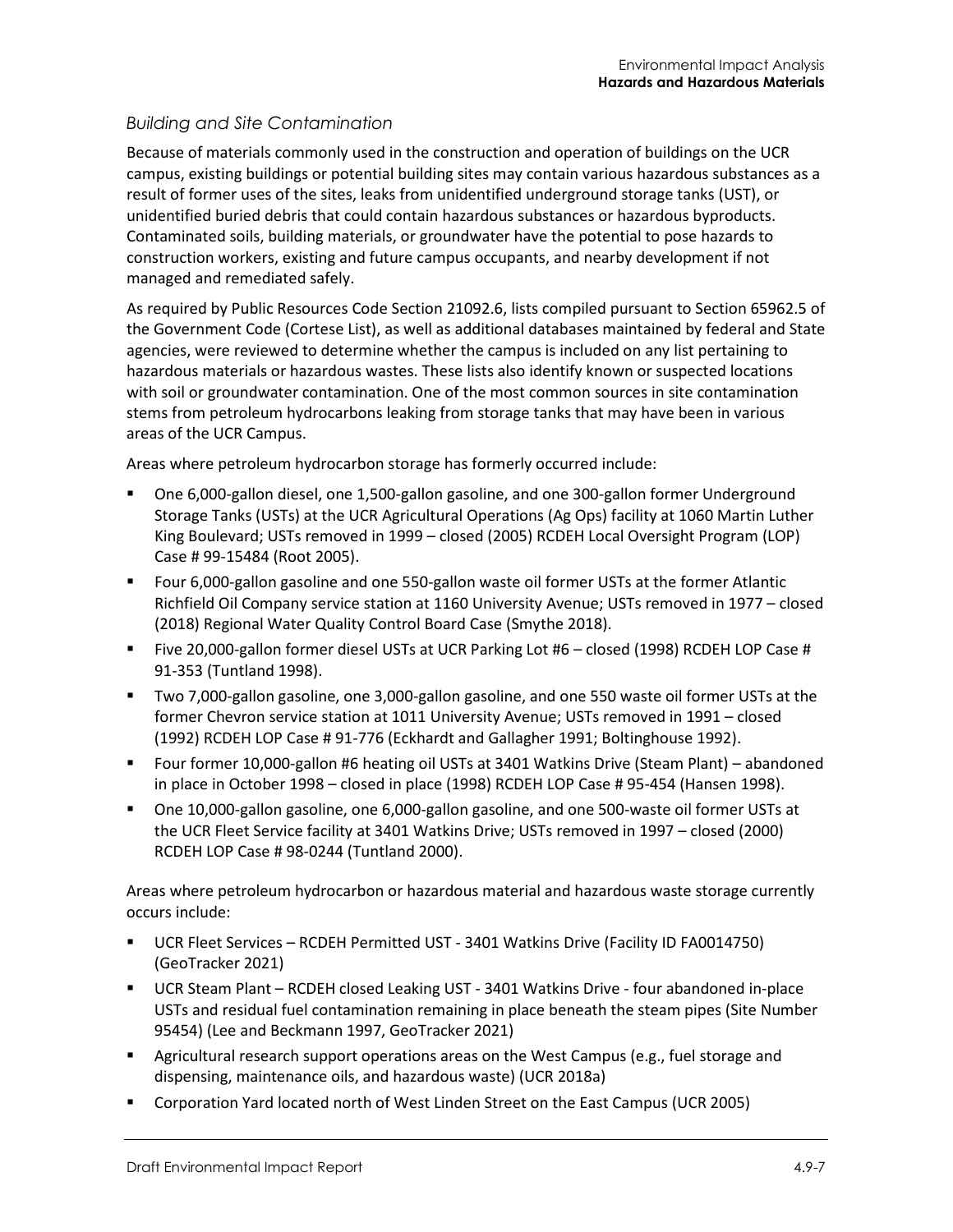#### University of California, Riverside **2021 Long Range Development Plan**

 An UST, previously located at the Grounds Maintenance Facility along East Campus Drive, was removed and the soil tested to confirm no contamination remained. Subsequently, an aboveground tank was installed, including proper containment facilities (UCR 2005)

An approximately 3.25-acre site on the UCR campus at 1060 Martin Luther King Boulevard is listed as a California Department of Toxic Substances Control (DTSC) Certified Operations and Maintenance Land Use Restrictions site as of December 15, 2010 (DTSC 2020a). The site was historically used for the disposal of pesticide and herbicide waste from previous research operations in laboratories, greenhouses, and field plots during the 1950s and 1960s. Investigation activities were conducted between 1988 and 1998. Cleanup activities were conducted between June 2000 and February 2002, and groundwater monitoring activities were conducted from 1991 until 2016 to assess groundwater quality before and after cleanup. As part of the cleanup activities, about 38,400 cubic yards of material were excavated from the site. Of the soil removed, about 21,200 cubic yards were treated on-site using a cleanup technology that uses heat to remove chemicals from soil called low temperature thermal desorption. The remaining soil either met the approved site cleanup levels without treatment or was disposed of at a licensed disposal facility, and all clean soil was used as backfill. An additional 2,074 cubic yards of clean soil was imported to the site and used for backfilling. Following cleanup, DTSC approved a soil management plan in August 2005 and entered into an Operations and Maintenance Agreement with UCR. The site was cleaned up so that remaining soil, including the backfilled soil, is safe for current and future use and is not adversely affecting groundwater quality. Groundwater monitoring data shows that groundwater quality at the site meets California drinking water criteria. After over 18 years of groundwater monitoring, DTSC concluded that the monitoring can be terminated. A Covenant to Restrict Use of Property was recorded with Riverside County in May 2006. Cleanup levels were established based on a human health risk assessment which focused primarily on potential exposures to University and construction workers. These cleanup levels were achieved and are protective of these types of workers. The Covenant to Restrict Use of Property prohibits the site from being used for residential, hospital for humans, indoor classroom for persons under 18 years of age, or as a daycare center for children. The covenant will remain in place unless additional evaluations are conducted to make sure the site is suitable for such uses (DTSC 2020b). In July 2020, DTSC issued a No Further Action Determination for Groundwater Monitoring and Operations and Maintenance Agreement after groundwater monitoring indicated groundwater appears to have not been impacted by site activities. The site is currently managed by the Covenant to Restrict Use of Property, a Soil Management, Implementation and Enforcement Plan dated July 2020 and Revised Erosion Control Plan dated September 2015.

Also located at 1060 Martin Luther King Boulevard is a site listed as a closed Riverside County LOP case for three leaking USTs. The diesel, gasoline, and waste oil USTs were removed in 1999, along with 187 tons of total petroleum hydrocarbon as gasoline impacted soil. A portable soil vapor extraction system was installed and operated for 52 days, during which an estimated 1,630 pounds (276 gal) of total petroleum hydrocarbon as gasoline vapor were removed (DTSC 2020a).

# *Fuel and Oil Storage*

Based on a review of the 2018 Spill Prevention, Control, and Countermeasure (SPCC) Plan, fuels, maintenance and hydraulic oils, transmission fluids, and used vegetable cooking oils and animal fat are stored on campus. According to the facilities map included in the SPCC, the majority of fuel and oil storage sites are concentrated in the Academic Center and Corporation Yard in East Campus, and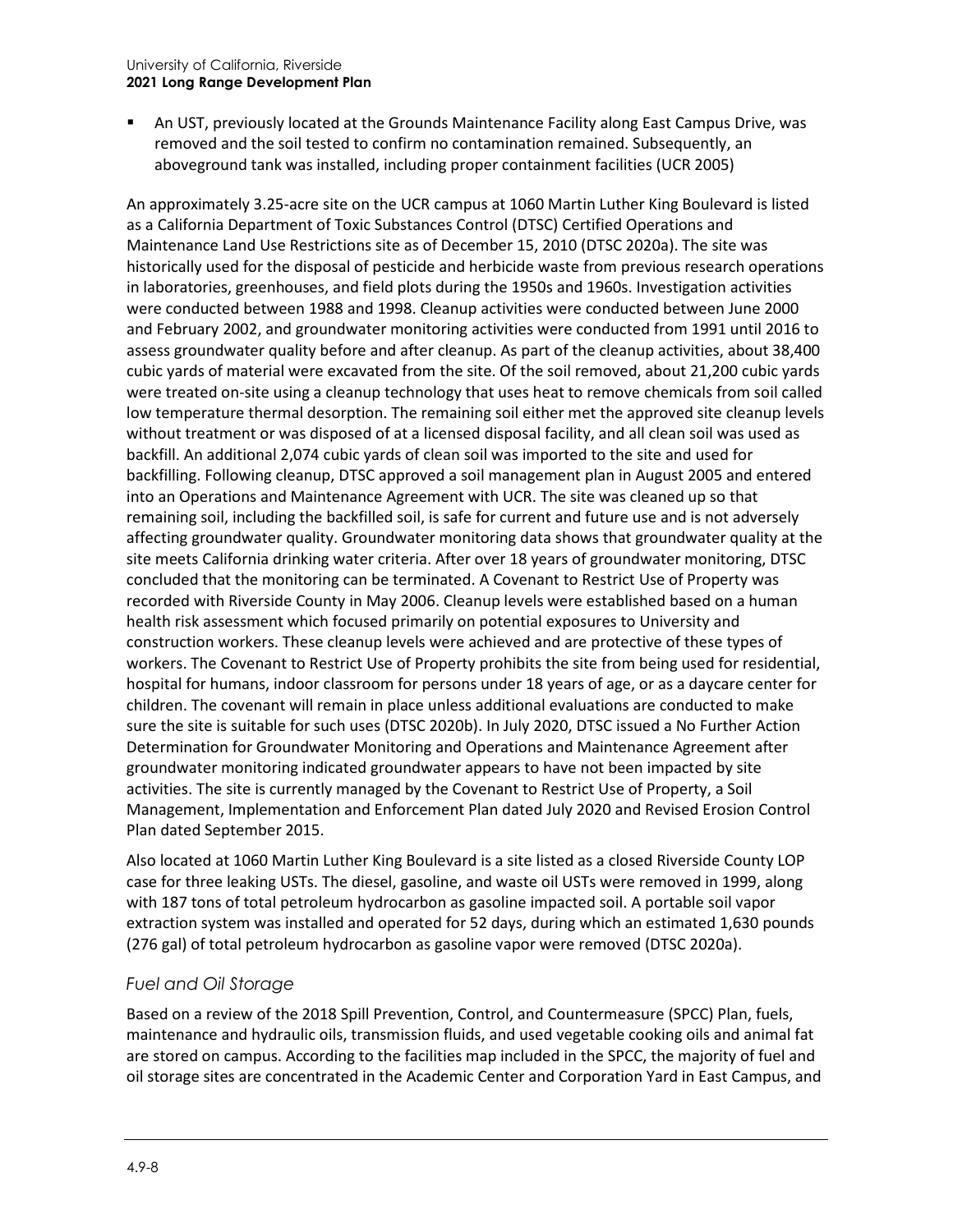the Ag Ops Headquarters in the eastern area of West Campus just south of Martin Luther King Boulevard.

#### **FUEL STORAGE**

According to the SPCC Plan, there are 39 emergency generator engine fuel bulk storage containers (100-4,900 gallons) on campus. The total amount of diesel fuel stored in these emergency generator engine fuel bulk storage containers is 29,774 gallons, 50 percent of the total fuel storage for the entire campus (UCR 2018a).

Grounds Maintenance, Refuse & Recycling operations (Grounds) is included in the Facilities Services organization. Grounds has its own building and shop areas located at the southern end of the campus, including fuel storage and dispensing equipment consisting of two 1,000-gallon aboveground bulk storage containers, one containing unleaded gasoline and one containing diesel.

Fuel storage at Ag Ops includes vehicle fuel storage and dispensing equipment near Ag Ops Headquarters consisting of one 1,500-gallon single compartment double wall aboveground bulk storage container containing gasoline, one 1,500-gallon single compartment double wall aboveground bulk storage container containing diesel fuel, and one 1,500-gallon dual compartment double wall aboveground bulk storage container containing 500 gallons of gasoline and 1,000 gallons of diesel fuel.

Other large fuel storage includes:

- A SPCC-exempt 6,000-gallon UST operated by Fleet Services located east of the Fleet Services office and contains unleaded gasoline for refueling fleet vehicles by three dispensers at the nearby fueling island
- A 4,000-gallon diesel tank at the School of Medicine Education Trailers
- A 3,600-gallon diesel tank at EH&S Expansion
- A 1,200-gallon diesel tank at Insectary and Quarantine
- A 1,400-gallon diesel tank at School of Medicine Research
- A 1,150-gallon diesel tank at the Steam Plant

#### **MECHANICAL OIL AND TRANSMISSION FLUID STORAGE**

According to the SPCC Plan, Facilities Services operations is responsible for campus oil storage in oilfilled operational equipment. Oil-filled operational equipment consists of 153-gallons capacity lubricating oil in the largest emergency generator engine on campus, 98-gallons capacity lubricating oil in the second largest emergency generator engine, and a total of 18,071 gallons hydraulic oil contained in 95 elevators ranging from 89 to 476 gallons in capacity (UCR 2018a).

Portable oil storage in the Ag Ops maintenance shop includes a total of nine 55-gallon drums of maintenance oils including engine oil, hydraulic oil, universal tractor fluid, and automatic transmission fluid. Portable oil storage also includes one 55-gallon drum of waste oil and one 55 gallon drum of drained used oil filters. All 55-gallon drums are stored on secondary containment drum pallets.

Fleet Services operates a light maintenance and repair shop for campus fleet vehicles at the Corporation Yard Building C. One 240-gallon double wall aboveground bulk storage container containing motor oil and one 120-gallon double wall aboveground bulk storage container with automatic transmission fluid are located at the southern end of the maintenance shop. Both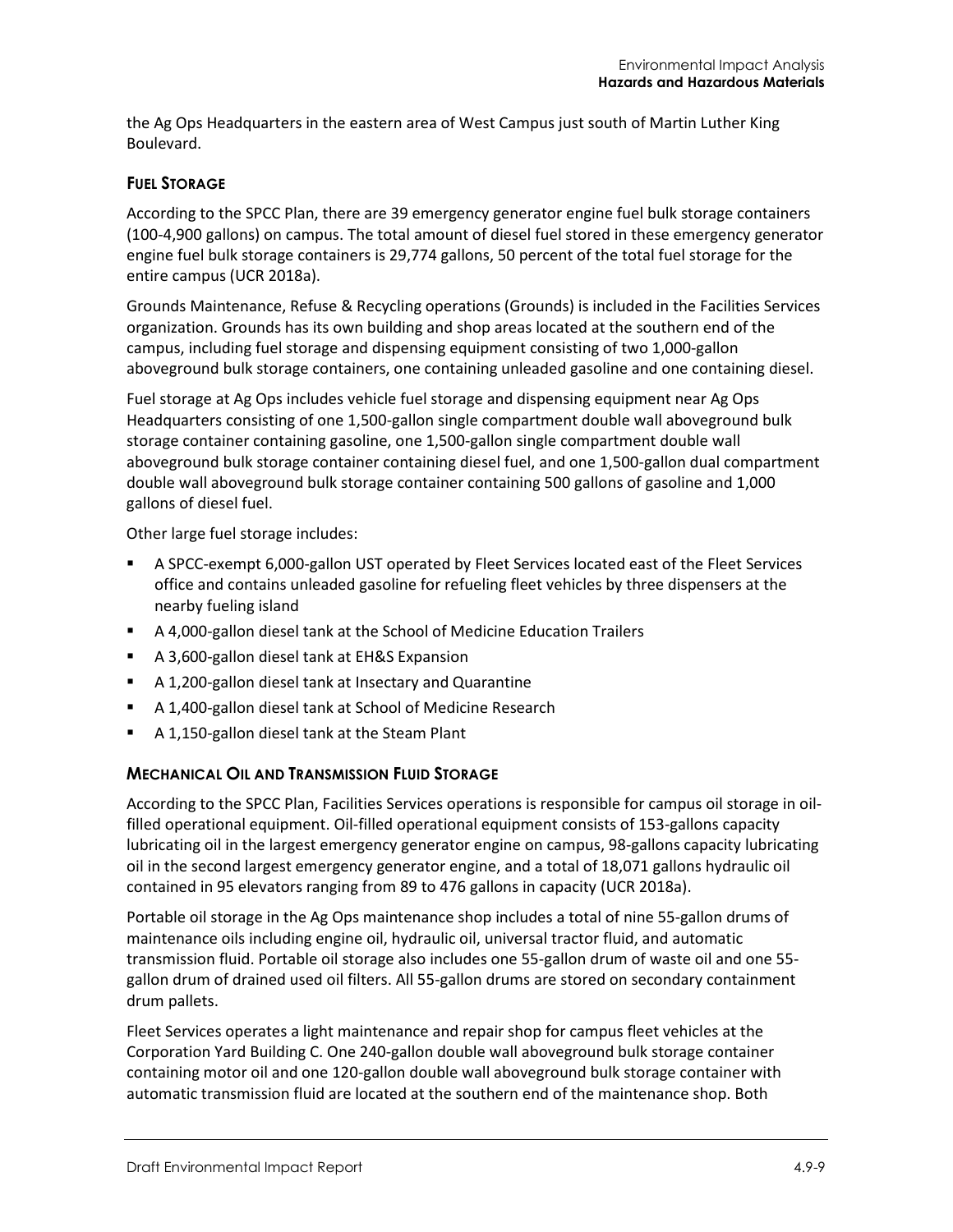aboveground bulk storage containers reside in impervious concrete containment berms with bypass valves sealed closed. These bulk storage containers are piped to the maintenance bays. The lube bays contain small containers of grease, lube oils, antifreeze, and a small solvent tank. The perimeter of the maintenance shop has impervious concrete berms around the entrance doors. These berms would contain any potential spill or leak in the maintenance shop. There is a 360-gallon double wall aboveground bulk storage container containing waste oil located at the west side of the maintenance shop and another 360-gallon double wall aboveground bulk storage container with waste oil located at the north end of the shop. Both waste oil aboveground bulk storage containers are piped from the maintenance bays (UCR 2018a).

#### **COOKING OIL/FATS STORAGE**

Dining Services operates several residential dining and retail restaurant facilities throughout campus. Three of these facilities have 325-gallon double wall aboveground bulk storage containers containing used vegetable cooking oil and/or animal fat; these aboveground bulk storage containers are located one each at Highlander Union Building, Aberdeen-Inverness Residential Restaurant, and Lothian Residential Restaurant. The Dining Services facility located at the Market at Glen Mor has a smaller, 200-gallon double wall aboveground bulk storage container also containing used vegetable cooking oil and/or animal fat. These used cooking oil/fat aboveground bulk storage containers are equipped with automatic pumping systems to eliminate open container transfer and prevent spills. Spill kits are maintained at each used cooking oil/fat aboveground bulk storage container location. There are three 200-gallon portable single wall steel bins containing used vegetable cooking oil and/or animal fat located at three Dining Services restaurants: one at The Barn, one at the Alumni & Visitors Center, and one at the Highlander Union Building. A smaller, 82-gallon portable plastic single wall bin containing used cooking oil/fat is located at the Market at Glen Mor (UCR 2018a). These portable containers have been removed and replaced with 32-gallon plastic bins not covered by SPCC Plan requirements.

#### **OTHER**

Smaller containers of oil and petroleum-based products are stored throughout the campus. These products may be stored from time to time in the following general locations:

- Laboratories
- Corporation Yard Facilities Services Shops at Corporation Yard
- Grounds Landscape Maintenance, Refuse & Recycling facility
- **FILER** Fleet Services Maintenance Shop
- Lothian Residence Hall Maintenance Shop and Residential Restaurant
- Aberdeen-Inverness Residence Hall Maintenance Shop and Residential Restaurant
- Bannockburn Residence Hall Maintenance Shop

#### *Infrastructure*

#### **ASBESTOS**

Asbestos, a naturally occurring fibrous material, was used for years in many building materials for its fireproofing and insulating properties. Loose insulation, ceiling panels, and brittle plaster are potential sources of friable (easily crumbled) asbestos. Buildings that were built prior to 1981 may contain asbestos materials in public access areas. These materials may include, but are not limited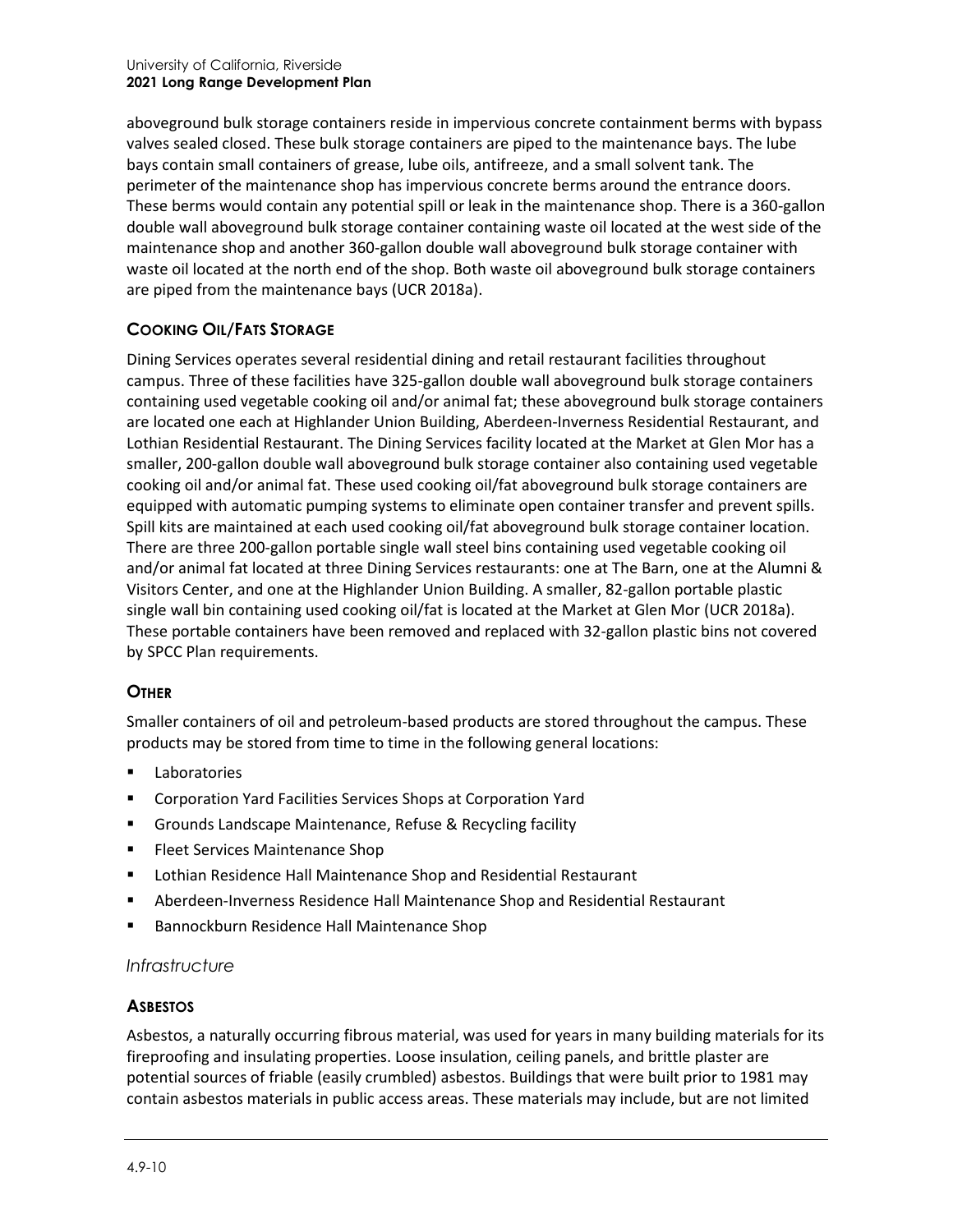to, vinyl asbestos floor tiles and/or linoleum sheet flooring, as well as the mastic used to secure them, sprayed on acoustical or "popcorn ceiling," gypsum wallboard, and joint compounds. In addition, some laboratory and machine shop areas have benches and/or fume hoods constructed of transite and other similar asbestos containing materials (ACM). Asbestos in these materials is bonded with vinyl, epoxy, cement or other materials and under normal conditions, does not pose any danger to the building occupant. In areas where the asbestos is not airborne when bonded or encapsulated, such as floor tiles or painted and properly maintained insulation materials, there is little or no risk to human health. However, if the material is drilled, sanded or otherwise disturbed, it could result in the release of asbestos fibers into the air that could pose a health risk, such as respiratory diseases, cancers, or other pulmonary complications (UCR 2021d).

Abatement projects are typically performed quickly and monitored by qualified individuals from Physical Plant, Housing, Dining, and Residential Services, EH&S, outside consultants/laboratories, and/or contractors.

Bannockburn Village has asbestos content in ceiling and wall materials. The health hazard is low unless this material is disturbed. Under UCR policy, non-certified UCR employees, students, or contractors shall not remove, disturb, or attempt to renovate (e.g., drill into or saw) or repair materials known or suspected to contain asbestos (UCR 2021e).

#### **LEAD**

Lead is a naturally occurring metallic element. Among its numerous uses and sources, lead can be found in paint, water pipes, solder in plumbing systems, and soils around buildings and structures painted with lead-based paint (LBP). In 1978, the federal government required the reduction of lead in house paint to less than 0.06 percent (600 parts per million). However, some paints manufactured after 1978 for industrial uses or marine uses legally contain more than 0.06 percent lead. Because many structures on the UCR campus were constructed prior to 1978, wall surfaces and other building materials may contain LBPs, which can pose a risk of exposure due to chipped or peeling paint, or from renovation or demolition of buildings or building materials that contain lead. Exposure to lead can cause adverse health effects, including disturbance of the gastrointestinal system, anemia, kidney disease, and neuromuscular and neurological dysfunction (in severe cases).

#### **POLYCHLORINATED BIPHENYLS (PCBS)**

PCBs are organic chemicals, usually in the form of oil, that were formerly used in electrical equipment, including transformers and capacitors, primarily as electrical insulators. Although the campus has an ongoing program to replace electrical equipment that contain PCBs, some PCBcontaining electrical equipment (e.g., transformers and capacitors) are still present on the UCR campus. In addition, some fluorescent light ballasts that contain PCBs may be present in existing buildings that would be demolished or renovated. Nearly all ballasts manufactured prior to 1979 contain PCBs. PCB ballasts manufactured after July 1, 1978, which do not contain PCBs, are required to be clearly marked "No PCBs." PCBs, which are highly persistent in the environment, can cause various human health effects, including liver injury, irritation of the skin and mucous membranes, and adverse reproductive effects. PCBs are also suspected human carcinogens. In California, PCBcontaining materials must be disposed as hazardous waste.

#### **MERCURY**

Elemental mercury is an insoluble, liquid, inorganic metal. It is commonly used in laboratory and medical equipment such as thermometers and manometers (used for measuring pressure). Other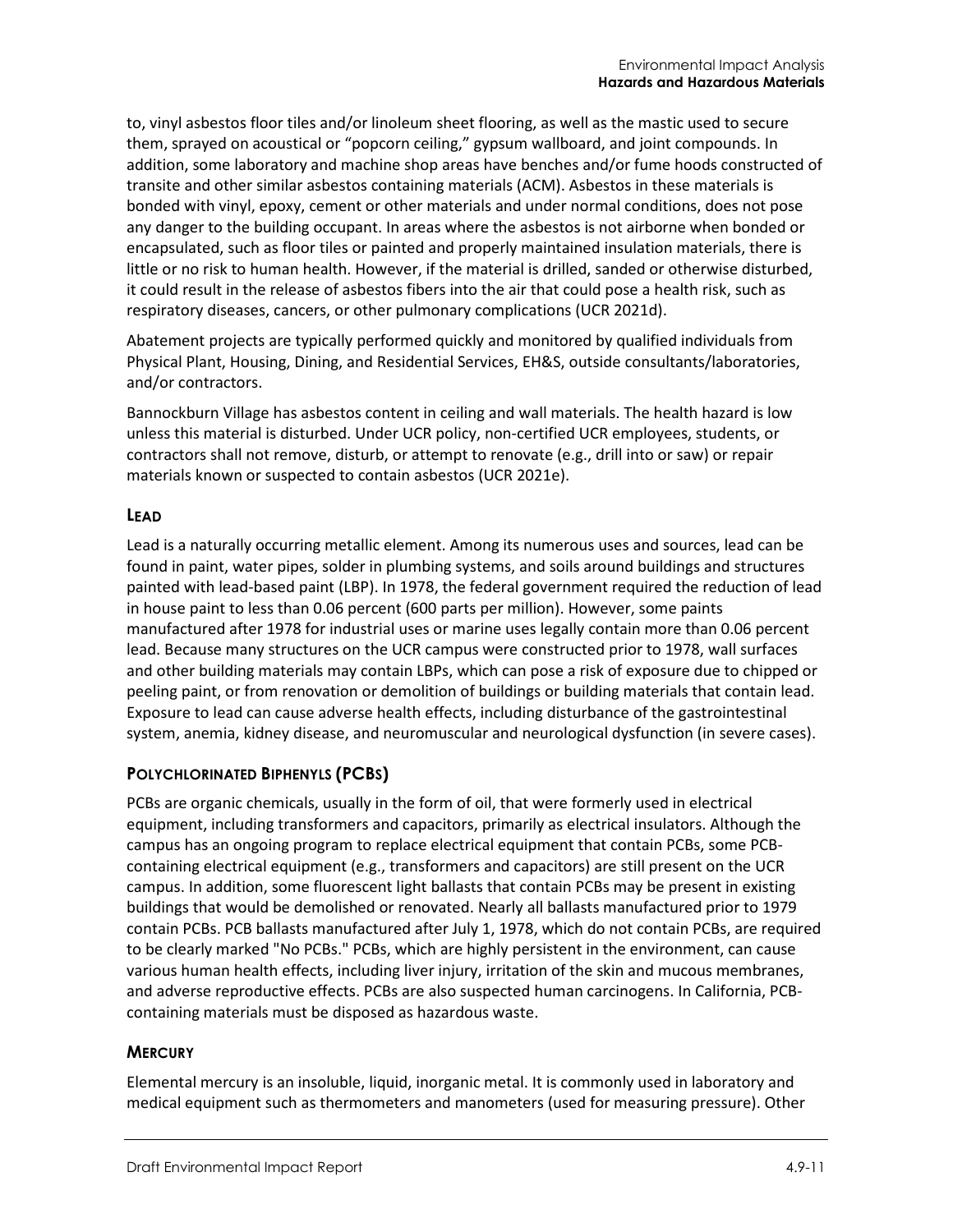uses include electrical equipment and some water pumps. Mercury liquid evaporates very slowly if exposed to air. At certain levels of exposure, mercury vapors are toxic and can cause kidney and liver damage. Due to accidental spills and historic disposal practices before the adoption of more stringent environmental regulations pertaining to hazardous waste disposal, it is possible that elemental mercury may be present in research laboratory sink traps, in cupboard floor spaces, or in sewer pipes that could be exposed in the event of building renovation or demolition.

# **Groundwater Conditions**

As noted in Section 4.10, *Hydrology and Water Quality*, measured depth to groundwater on campus is anticipated to range from 73 to 175 feet below grade, with flow in a generally westerly direction. Most of the campus overlies the Riverside-Arlington sub-basin of the larger Upper Santa Ana River Groundwater Basin, which underlies the entire Riverside area. However, the southeastern portion of East Campus is not located in a groundwater sub-basin. Although UCR has no knowledge of groundwater contamination on campus, the extent to which groundwater quality may have been affected by historic activities is unknown. In addition, the campus is not identified as a significant groundwater recharge area.

# **Aircraft Accident Hazards**

UCR is in Area E of the March Air Reserve Base/Inland Port Airport Land Use Compatibility Plan (ALUCP) influence area, which is designated an area of concern for "hazards to flight." Area E defines the outer limits of the airport influence area, where the risk level is defined as "low." Hazards to flight include physical (e.g., tall objects), visual, and electronic forms of interference with the safety of aircraft operations. Land use development that may cause the attraction of birds to increase is also prohibited. Man-made features must be designed to avoid heightened attraction of birds. Additionally, certain farm crops and farming practices that tend to attract birds are strongly discouraged. These include certain crops, farming activities, confined livestock operations, and various farming practices involving livestock.

In Area E, there is no limit on residential or other use population density or requirement for open space. However, although there is no explicit upper limit on usage intensity, land uses of the types listed—uses that attract very high concentrations of people in confined areas—are discouraged in locations below or near the principal arrival and departure flight tracks. The UCR campus is not located near the principal arrival and departure flight tracks (Riverside County Airport Land Use Commission 2014).

# 4.9.2 Regulatory Setting

The management of hazardous materials and hazardous wastes is regulated at federal, State, and UCR Programs, including programs administered by the US EPA and agencies within the California Environmental Protection Agency (Cal/EPA), such as the DTSC, and federal and State occupational safety agencies.

# **Federal**

# *United States Environmental Protection Agency*

The US EPA is the main federal agency responsible for enforcing laws and regulations relating to hazardous materials and wastes, including evaluation and remediation of contamination and hazardous wastes. The US EPA works collaboratively with other agencies to enforce hazardous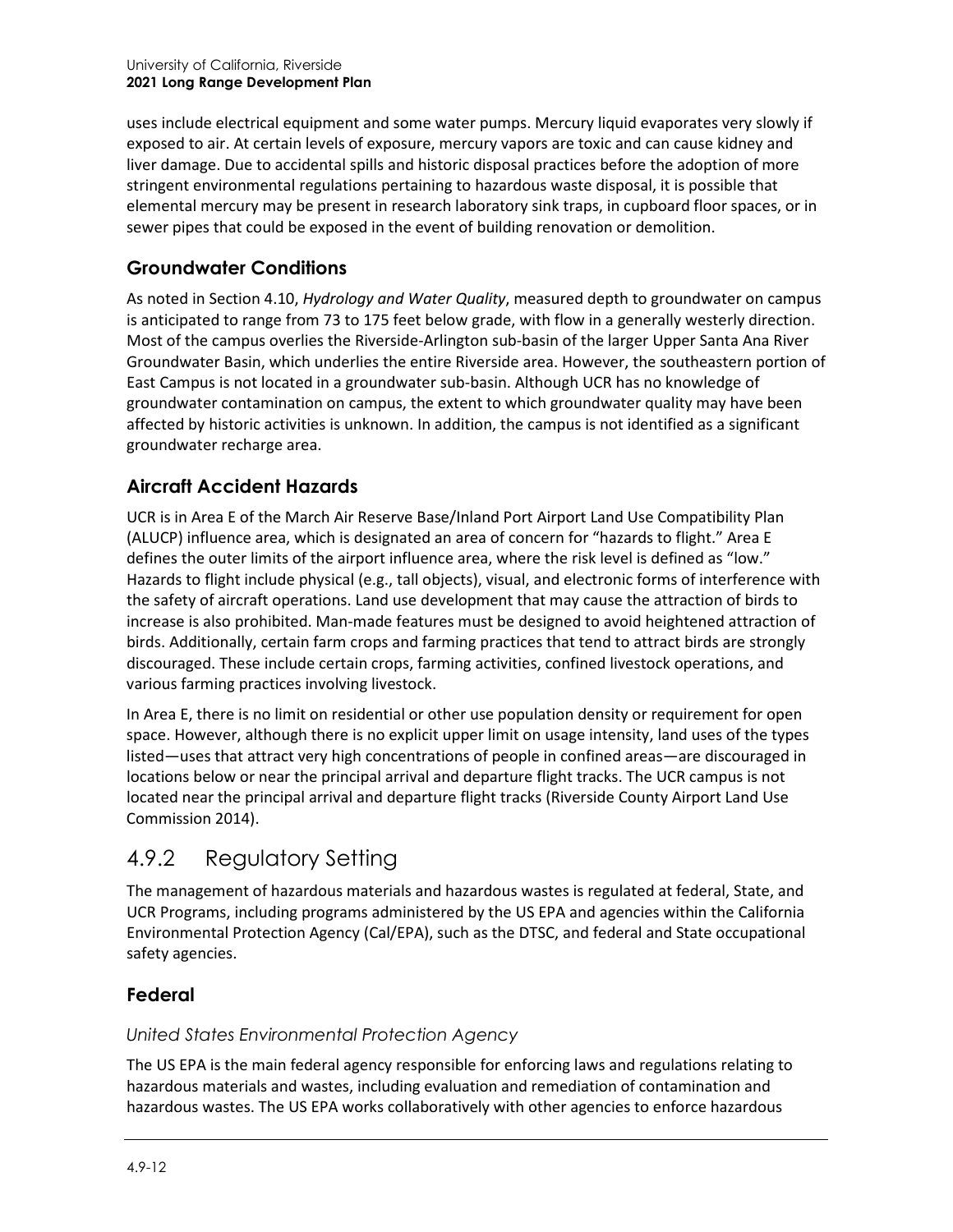materials handling and storage regulations and site cleanup requirements. The Occupational Safety and Health Administration (OSHA) and the United States Department of Transportation (USDOT) are authorized to regulate safe transport of hazardous materials. EPA Region 9 has jurisdiction over the southwestern United States (Arizona, California, Nevada, and Hawaii).

#### *Resource Conservation and Recovery Act (RCRA)*

Under RCRA, US EPA regulates the generation, treatment, and disposal of hazardous waste, and the investigation and remediation of hazardous waste sites. RCRA includes procedures and requirements for reporting releases of hazardous materials and for cleanup of such releases. RCRA also includes procedures and requirements for handling hazardous wastes or soil or groundwater contaminated with hazardous wastes. Individual states may apply to US EPA to authorize them to implement their own hazardous waste programs in lieu of RCRA, if the state program is at least as stringent as federal RCRA requirements. California has been authorized by US EPA to implement its own hazardous waste program, with certain exceptions. The California program is handled by the DTSC and further discussed below.

#### *Hazardous and Solid Waste Amendments Act (HSWA) of 1984*

The HSWA amended the Solid Waste Disposal Act of 1965, as amended by the RCRA. The HSWA placed greater responsibility on the US EPA to implement and enforce hazardous waste rules set in place by the RCRA. The HSWA affirmed and extended the "cradle to grave" system of regulating hazardous wastes and specifically prohibited the use of certain techniques for the disposal of some hazardous wastes. The HSWA includes more than 70 provisions, including the establishment of permitting deadlines for hazardous waste facilities, the regulation of small-quantity generators of hazardous waste, and the formation of RCRA Corrective Action requirements, which assist hazardous waste facilities in investigating and cleaning up any release of hazardous waste.

#### *Comprehensive Environmental Response, Compensation, and Liability Act (CERCLA)*

CERCLA, also known as Superfund, establishes a cleanup liability regime and process for certain properties contaminated by hazardous substances that pose a threat to human health and the environment. CERCLA created a tax on chemical and petroleum industries, which generated a trust fund for cleaning abandoned or uncontrolled hazardous waste sites with no identified responsible party. It also authorized short-term and long-term removal and response actions to address hazardous substance releases and/or permanently reduce releases or threats of releases.

#### *Superfund Amendments and Reauthorization Act (SARA)*

In 1986, SARA amended CERCLA, reflecting the US EPA's experience in administering the Superfund program over 6 years. SARA provided new enforcement authorities and tools, increased the amount of funds available for hazardous waste site cleanups and increased the awareness of human health problems affiliated with hazardous waste sites. Another change generated by SARA was the revision of the US EPA's Hazard Ranking System, to accurately assess the risk posed to human health and the environment by uncontrolled hazardous waste sites.

#### *Emergency Planning and Community Right-to-Know Act (SARA Title III)*

The Emergency Planning and Community Right-to-Know Act was created under SARA Title III to help communities protect public health and safety from chemical hazards. The national legislation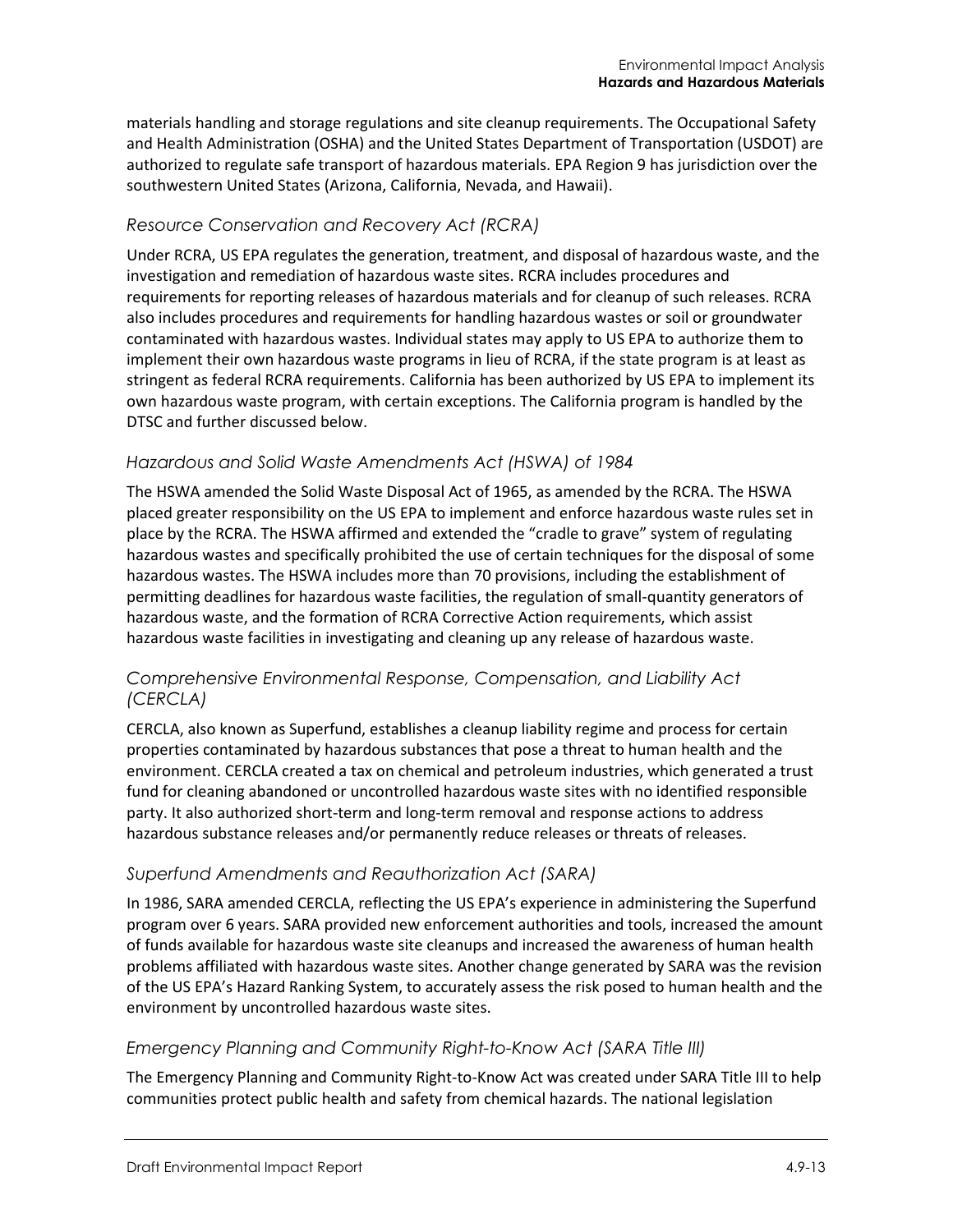requires each state to appoint a State Emergency Response Commission, which then divides each state into Emergency Planning Districts and nominates a Local Emergency Planning Committee for each district. The Emergency Planning and Community Right-to-Know Act provides compliance and reporting standards as well as waste, chemical, and cleanup enforcement, allowing each district to plan and prepare thoroughly, should a hazardous waste accident or release arise.

#### *Hazardous Materials Transportation Act*

The Hazardous Materials Transportation Act was developed in 1975 to create a uniform ruling on the transportation of hazardous materials in the U.S. The law was intended to coordinate existing regulations, which previously varied widely across state lines and led to mismanagement and illegal dumping of hazardous waste. The Hazardous Materials Transportation Act is administered by the USDOT via its issuance of inspections, training, and transportation requirements and information. The federal government delegates enforcement authority to the states.

# *Occupational Safety and Health Act*

OSHA (29 CFR 1910) is intended to ensure that employers provide their workers with a work environment free from recognized hazards to safety and health, such as exposure to toxic chemicals, excessive noise levels, mechanical dangers, or unsanitary conditions. Operation of this program is delegated to the State and operated by the Division of Occupational Safety and Health, known as Cal/OSHA. Standards are created by the National Institute for Occupational Safety as the research institution for the federal Occupational Safety and Health Act (Fed/OSHA). These standards are adopted at the State and local level and are enforced on campus by Cal/OSHA and other agencies.

# *Public Health Security and Bioterrorism Preparedness and Response Act*

Title 42, Part 73 of the CFR, published in December 2002, implements the provisions of the Public Health Security and Bioterrorism Preparedness and Response Act of 2002, which sets forth the requirements for possession, use, and transfer of select agents and toxins. The biological agents and toxins listed in this part have the potential to pose a severe threat to public health and safety, to animal health, or to animal products. Overlap select agents and toxins are subject to regulation by both the Centers for Disease Control (CDC) and Animal and Plant Health Inspection Service.

# *Spill Prevention, Control, and Countermeasure*

The SPCC Rule (40 CFR 112) was enacted to provide engineering, operational, maintenance, and management strategy that minimize the potential for a spill or release of oil products, such as fuel and petroleum/lubricating oil, from certain storage and operational equipment and activities and to prevent an oil spill from entering a waterway. The SPCC requirements in Title 40, Part 112 of the CFR apply to owners or operators of non-transportation-related onshore and offshore facilities engaged in drilling, producing, gathering, storing, processing, refining, transferring, distributing, or consuming oil or oil products that store more than 1,320 gallons total in all aboveground containers of 55 gallons or greater storage capacity. Facilities subject to the rule must prepare and implement an SPCC Plan. UCR has an SPCC Plan for oil storage operations on campus.

#### *Atomic Energy Act*

The Atomic Energy Act (10 CFR) established the Atomic Energy Commission to promote the "utilization of atomic energy for peaceful purposes to the maximum extent consistent with the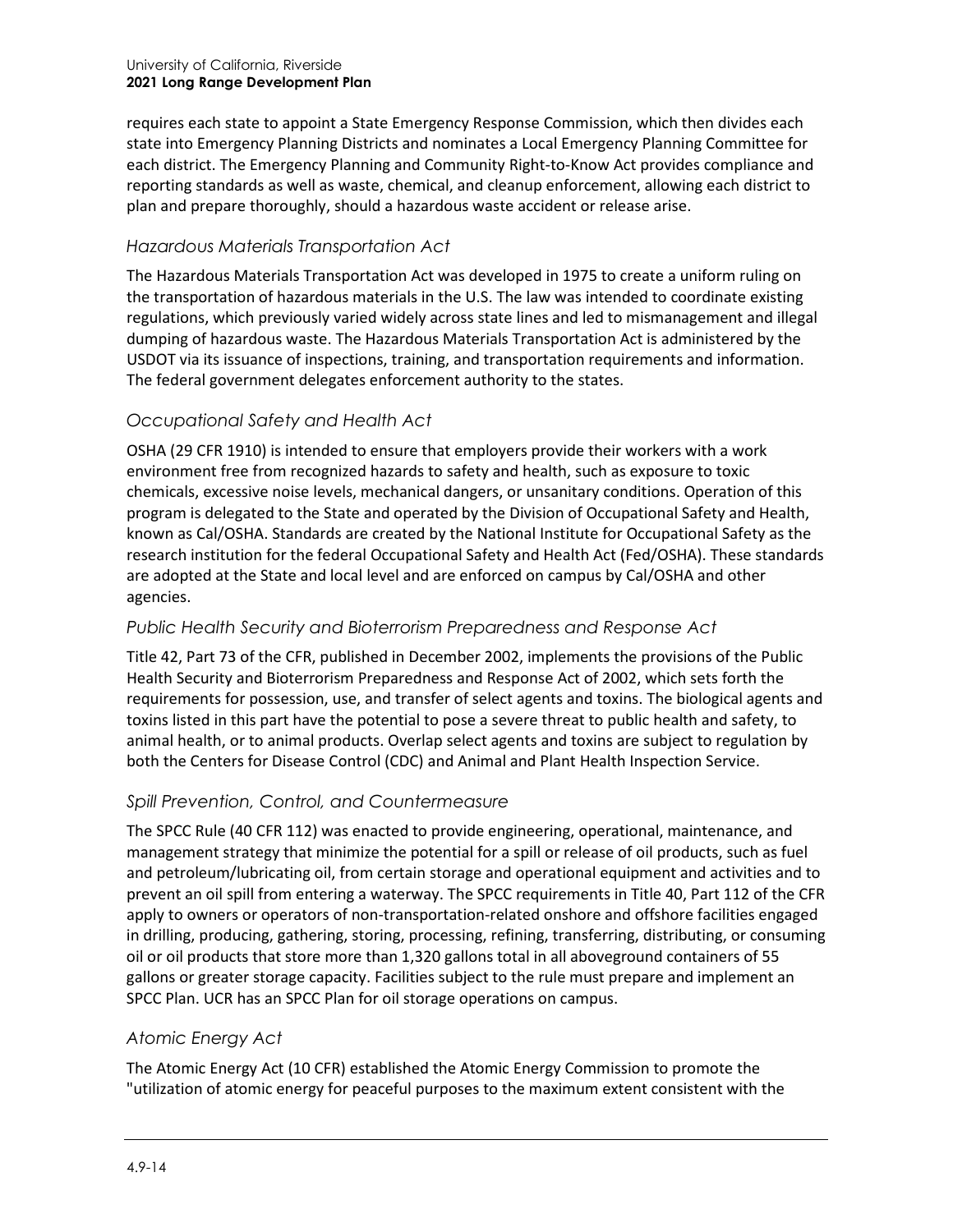common defense and security and with the health and safety of the public." Since the abolition of the Atomic Energy Commission, much of the Atomic Energy Act has been carried out by the Nuclear Regulatory Commission and the U.S. Department of Energy. When the US EPA was formed, however, the Atomic Energy Commission's authority to issue generally applicable environmental radiation standards was transferred to the US EPA. Other federal and State organizations must follow these standards when developing requirements for their areas of radiation protection.

#### *Health Research Extension Act*

The Health Research Extension Act of 1985 is implemented and supported by the U.S. Public Health Service Policy on the Humane Care and Use of Laboratory Animals and provides for the establishment of guidelines for the proper care and treatment of animals used in biomedical and behavioral research by the Director of the National Institutes of Health (NIH). The guidelines require animal care committees at each entity that conducts biomedical and behavioral research with funding from the NIH to ensure compliance with the guidelines.

#### *Federal Plant Pest Act*

The federal agencies primarily responsible for regulating transgenic materials in the U.S. are the U.S. Department of Agriculture (USDA), the US EPA, and the Food and Drug Administration. Transgenic materials include microorganisms, plants, and animals that have been genetically engineered or modified and generally do not meet the standard criteria for hazardous materials. Much research is performed using tissue cultures or benign bacteria grown under laboratory-controlled conditions. Except for transgenic bacteria that could be infectious (considered biohazardous waste), transgenic materials generally do not pose a threat to public health or the environment. Under the authority of the Federal Plant Pest Act (7 CFR 330), USDA Animal and Plant Health Inspection Service regulates importation, interstate movement, and environmental release of transgenic plants and organisms. The service licenses, through permits, the field testing of food crops before commercial release.

#### *Federal Insecticide, Fungicide, and Rodenticide Act*

The Federal Insecticide, Fungicide, and Rodenticide Act (40 CFR 152-186), provided the US EPA with authority of pesticide labeling and establishing standards for certification of restricted pesticide application. The US EPA also has the authority to delegate pesticide enforcement authority to states by entering into cooperative agreements with State pesticide programs. Since 1975, California has had primary authority over pesticide enforcement in the State. The US EPA uses its authority under the Federal Insecticide, Fungicide, and Rodenticide Act to regulate the distribution, sale, use, and testing of plants and microbes producing pesticidal substances.

# *Food, Drug, and Cosmetic Act*

The Food and Drug Administration, under authority provided by the Food, Drug, and Cosmetic Act (21 CFR), regulates food and feed derived from new plant varieties and sets tolerance limits for substances used as pesticides on and in food and feed and for residues of herbicides used on certain crops.

#### *Agricultural Bioterrorism Protection Act*

This law (7 CFR 331; 9 CFR 121) requires that entities that possess, use, or transfer agents or toxins deemed a severe threat to animal or plant health or products must notify and register with the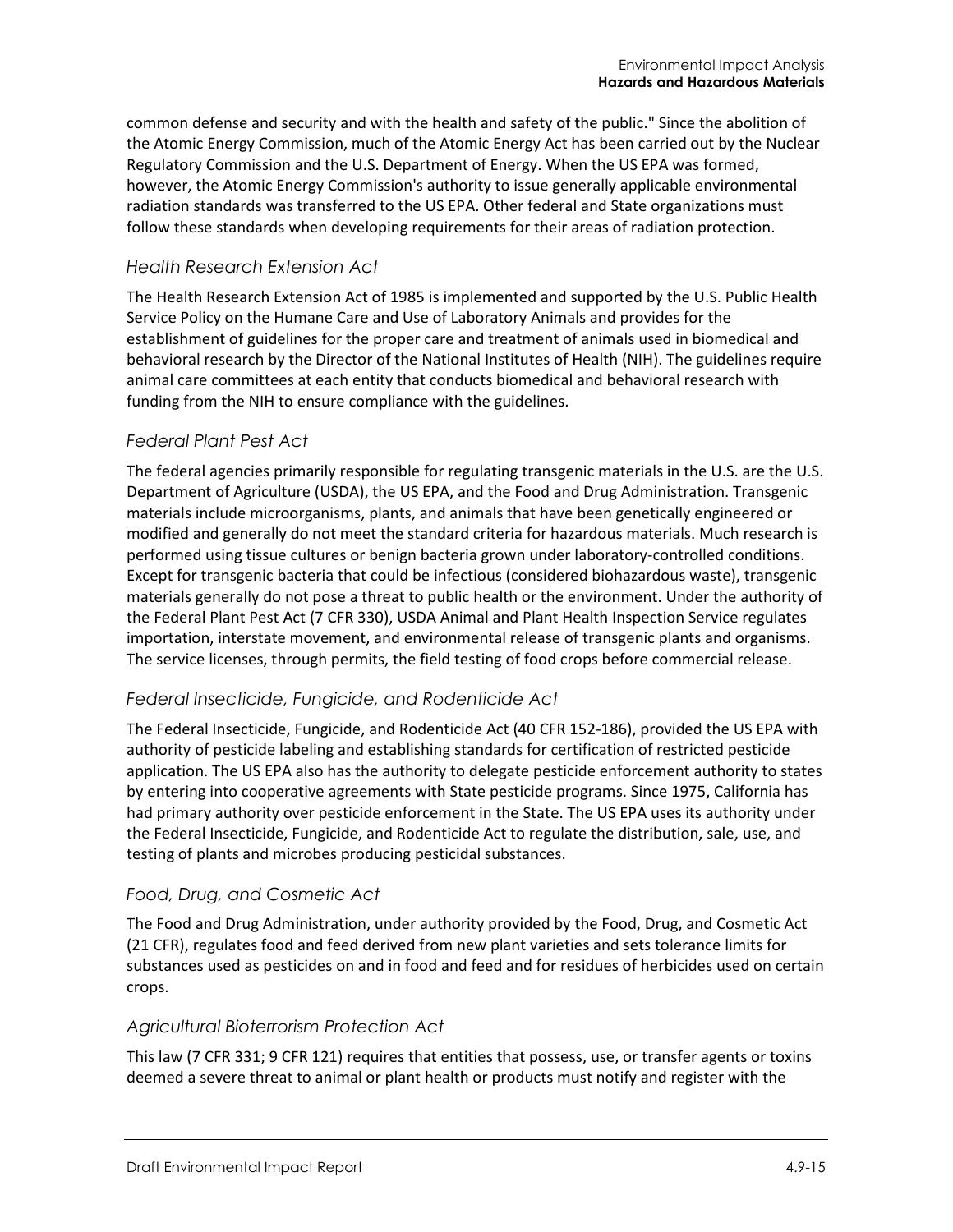Secretary of the USDA. USDA's Animal and Plant Health Inspection Service has been designated by the Secretary as the agency for implementing the provisions of the law for USDA.

# *Centers for Disease Control and National Institute of Health Guidelines*

The CDC and NIH have issued federal guidelines that address biological safety. Because research at UC campuses often involves federal funding, compliance with these guidelines becomes mandatory for most research. The CDC and the NIH have developed containment and handling guidelines for use in microbiological and biomedical laboratories.

The CDC Biosafety in Microbiological and Biomedical Laboratories manual has become the overarching guidance document for the practice of biosafety in the U.S.— the mechanism for addressing the safe handling and containment of infectious microorganisms and hazardous biological materials (CDC 2020). The manual focuses on two main principles: containment and risk assessment. The fundamentals of containment include the microbiological practices, safety equipment, and facility safeguards that protect laboratory workers, the environment, and the public from exposure to infectious microorganisms that are handled and stored in the laboratory. Risk assessment is the process that enables the appropriate selection of microbiological practices, safety equipment, and facility safeguards that can help prevent Laboratory-associated infections.

In the U.S., an Institutional Biosafety Committee (IBC) is required for institutions that receive federal funding from the NIH and/or are subject to a local ordinance that applies to work with recombinant or synthetic nucleic acid molecules. The institution must adhere to the requirements of the NIH Guidelines for Research Involving Recombinant or Synthetic Nucleic Acid Molecules (NIH 2019).

#### *Section 402 of the Clean Water Act – National Pollutant Discharge Elimination System*

Section 402 of the Clean Water Act (CWA) regulates point-source discharges to surface waters (other than dredge or fill material) through the National Pollutant Discharge Elimination System (NPDES), administered by the US EPA. The primary regulatory control relevant to the protection of water quality is the NPDES permit administered by the State Water Resources Control Board (SWRCB). The SWRCB establishes requirements prescribing the quality of point sources of discharge and water quality objectives. These objectives are established based on the designated beneficial uses (e.g., water supply, recreation, and habitat) for a particular surface water body. The NPDES permits are issued to point source dischargers of pollutants to surface waters pursuant to Water Code Chapter 5.5, which implements the federal CWA. Examples include, but are not limited to, public wastewater treatment facilities, industries, power plants, and groundwater cleanup programs discharging to surface waters (SWRCB, Title 23, Chapter 9, Section 2200). The Regional Water Quality Control Boards (RWQCBs) establish and regulate discharge limits under the NPDES permits.

# **State**

At the State level, agencies such as Cal/OSHA, the Office of Emergency Services (OES), and the California Department of Public Health (CDPH) have rules governing the use of hazardous materials that parallel federal regulations and are sometimes more stringent. DTSC is the primary State agency governing the storage, transportation, and disposal of hazardous wastes. DTSC is authorized by the US EPA to enforce and implement federal hazardous materials laws and regulations.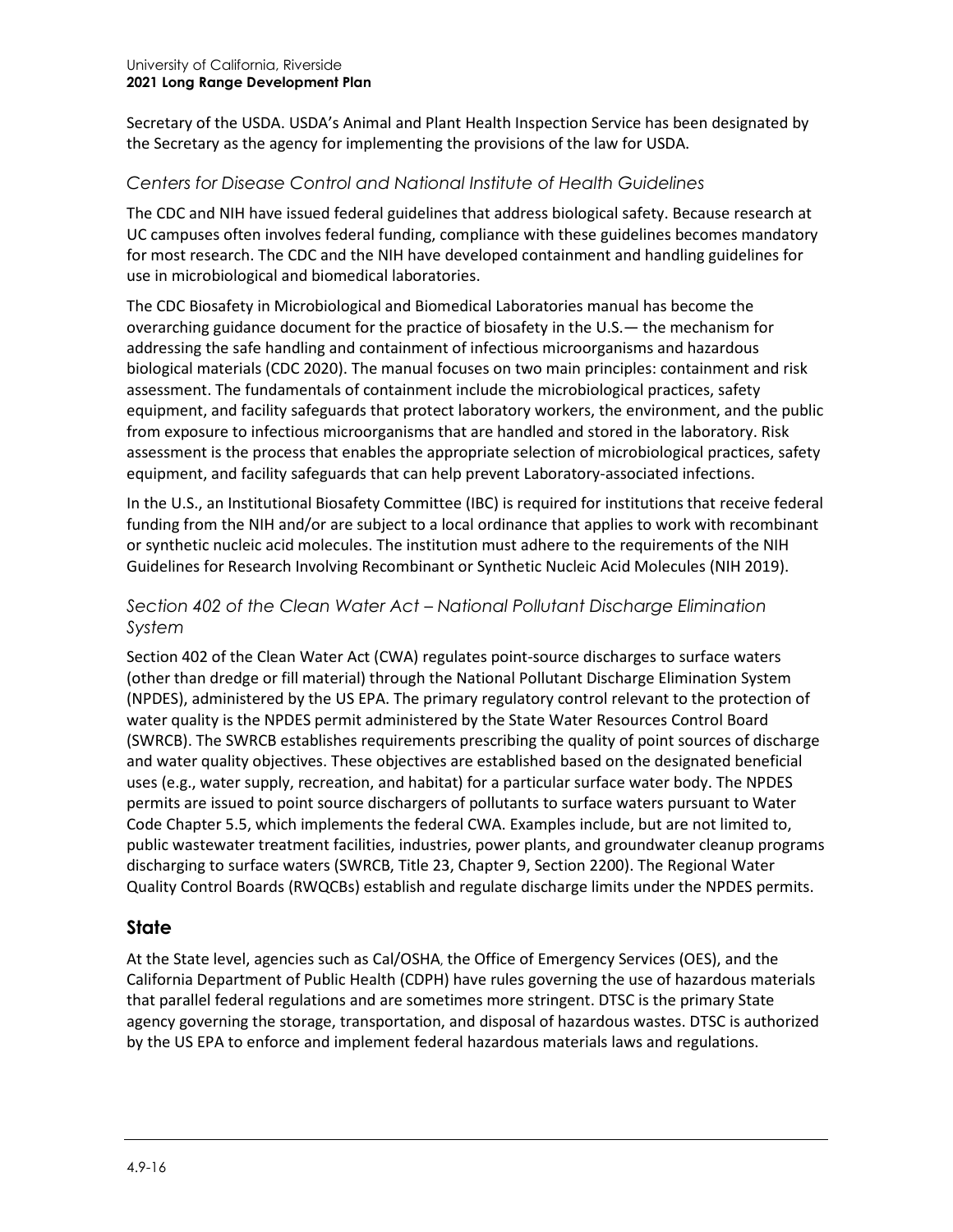# *Department of Toxic Substances Control*

DTSC regulates the generation, transportation, treatment, storage, and disposal of hazardous waste, and the investigation and remediation of hazardous waste sites. DTSC implements the Hazardous Waste Control Law (HWCL), which provides regulations for existing hazardous waste facilities, such as "any structure, other appurtenances, and improvements on the land, used for treatment, transfer, storage, resource recovery, disposal, or recycling of hazardous wastes." The HWCL requires permits for, and inspections of, facilities involved in generation and/or treatment, storage, and disposal of hazardous wastes. DTSC has oversight of Annual Work Plan sites (commonly known as State Superfund sites), sites designated as having the greatest potential to affect human health and the environment. Lead responsibility for remediation depends on the proposed use of a parcel, the character of waste contaminants, and the need for site monitoring.

# *California Emergency Plan*

California has developed an Emergency Plan to coordinate emergency services provided by federal, State, local government, and private agencies. The Emergency Plan is administered by the OES and includes response to hazardous materials incidents. The OES coordinates the response of other agencies, including the Cal/EPA, the California Highway Patrol (CHP), the California Department of Fish and Wildlife, the RWQCB, and Air Pollution Control Districts. UCR's Emergency Operations Plan is consistent with the policies and procedures set forth in California's Emergency Plan.

# *California Environmental Protection Agency*

Cal/EPA has broad jurisdiction over hazardous materials management in California. Within Cal/EPA, the DTSC has primary regulatory responsibility for hazardous waste management and cleanup. Enforcement of regulations has been delegated to local jurisdictions that enter into agreements with DTSC for the generation, transport, and disposal of hazardous materials under the authority of the HWCL.

Cal/EPA and the DTSC regulate the generation, transportation, treatment, storage, and disposal of hazardous waste under the RCRA and the California HWCL. Both laws impose "cradle to grave" regulatory systems for handling hazardous waste in a manner that protects human health and the environment.

# *Hazardous Waste and Substance Site List – Site Cleanup*

Government Code Section 65962.5 requires the DTSC to develop, update, and submit to Cal/EPA the Cortese List. The Cortese List is updated at least annually by Cal/EPA to provide the public with the hazardous sites' location and status. The DTSC is responsible for a portion of the reporting of the Cortese List, which is made available via the EnviroStor database. The Cortese List is a planning document used by State and local agencies and developers to comply with CEQA requirements in providing information about the location of hazardous materials release sites.

#### *Environmental Health Standards for the Management of Hazardous Waste Law*

Title 22, Division 4.5, Chapter 11, Sections 66261.20-24 of the CCR contain technical descriptions of characteristics that would classify wasted material, including soil, as hazardous waste. Specifically, waste is considered hazardous if it is toxic (causes human health effects), ignitable (has the ability to burn), corrosive (causes severe burns or damage to materials), or reactive (causes explosions or generates toxic gases) pursuant to the criteria established in Article 3. Article 4 lists specific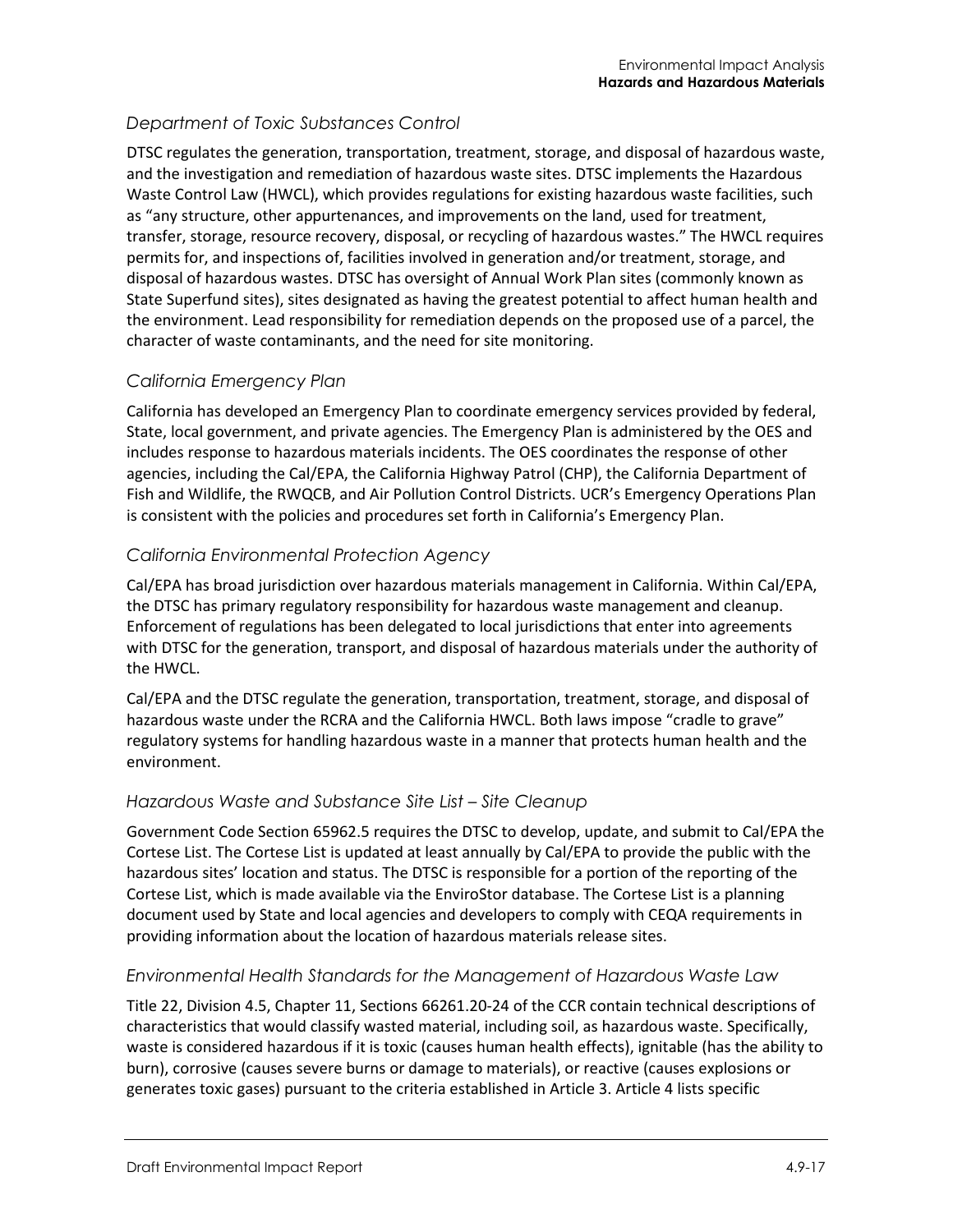#### University of California, Riverside **2021 Long Range Development Plan**

hazardous wastes, and Article 5 identifies specific waste categories, including RCRA hazardous wastes, non-RCRA hazardous wastes, extremely hazardous wastes, and special wastes. When excavated, soils with concentrations of contaminants higher than certain acceptable levels must be handled and disposed of as hazardous waste. When demolished, structural features containing LBP also can be considered hazardous waste, depending on concentrations, and must be handled and disposed of as hazardous waste.

#### *General Industry Safety Orders – Control of Hazardous Substances Law*

The Occupational Safety and Health Act of 1970 (Title 8 CCR) is implemented by Cal/OSHA, which is responsible for ensuring worker safety in the handling and use of chemicals in the workplace. Cal/OSHA has primary responsibility to develop and enforce workplace safety regulations concerning the use of hazardous materials in the workplace, including requirements for employee safety training, availability of safety equipment, accident and illness prevention programs, hazardous substance exposure warnings, and emergency action and fire prevention plan preparation.

For example, under Title 8 CCR 5194 (Hazard Communication Standard), construction workers must be informed about hazardous substances that may be encountered. Compliance with Injury Illness Prevention Program (IIPP) requirements (Title 8 CCR 3203) would ensure that workers are properly trained to recognize workplace hazards and to take appropriate steps to reduce potential risks due to such hazards. This would be relevant if previously unidentified contamination or buried hazards are encountered. If additional investigation or remediation is determined to be necessary, compliance with Cal/OSHA standards for hazardous waste operations (Title 8 CCR 5192) would be required for those individuals involved in the investigation or cleanup work. A Site Health and Safety Plan must be prepared prior to commencing any work at a contaminated site or involving disturbance of building materials containing hazardous substances, to protect workers from exposure to potential hazards. Cal/OSHA also enforces hazard communication program regulations, including procedures for identifying and labeling hazardous substances and requires Material Safety Data Sheets to be available for employee information and training programs.

#### *State Water Resources Control Board*

The SWRCB is responsible for implementing regulations pertaining to management of soil and groundwater investigation and cleanup. SWRCB regulations are contained in Title 27 of the CCR. Additional State regulations applicable to hazardous materials are contained in Title 22 of the CCR. Title 26 of the CCR is a compilation of those sections or titles of the CCR that are applicable to hazardous materials.

The SWRCB and the nine RWQCBs, collectively known as the California Water Boards, are dedicated to a single vision: abundant clean water for human uses and environmental protection to sustain California's future. Under the federal CWA and the State's pioneering Porter-Cologne Water Quality Control Act, the State and Regional Water Boards have regulatory responsibility for protecting the water quality in California.

#### *Municipal Regional Stormwater NPDES Permit*

On January 29, 2010, the RWQCB adopted Order R8‐2010‐0033, as amended by Order R8-2013- 0024 (NPDES Permit and Waste Discharge Requirements for the Riverside County Flood Control and Water Conservation District [RCFCWCD], the County of Riverside, and the incorporated cities of Riverside County in the Santa Ana Region) otherwise known as the municipal separate storm sewer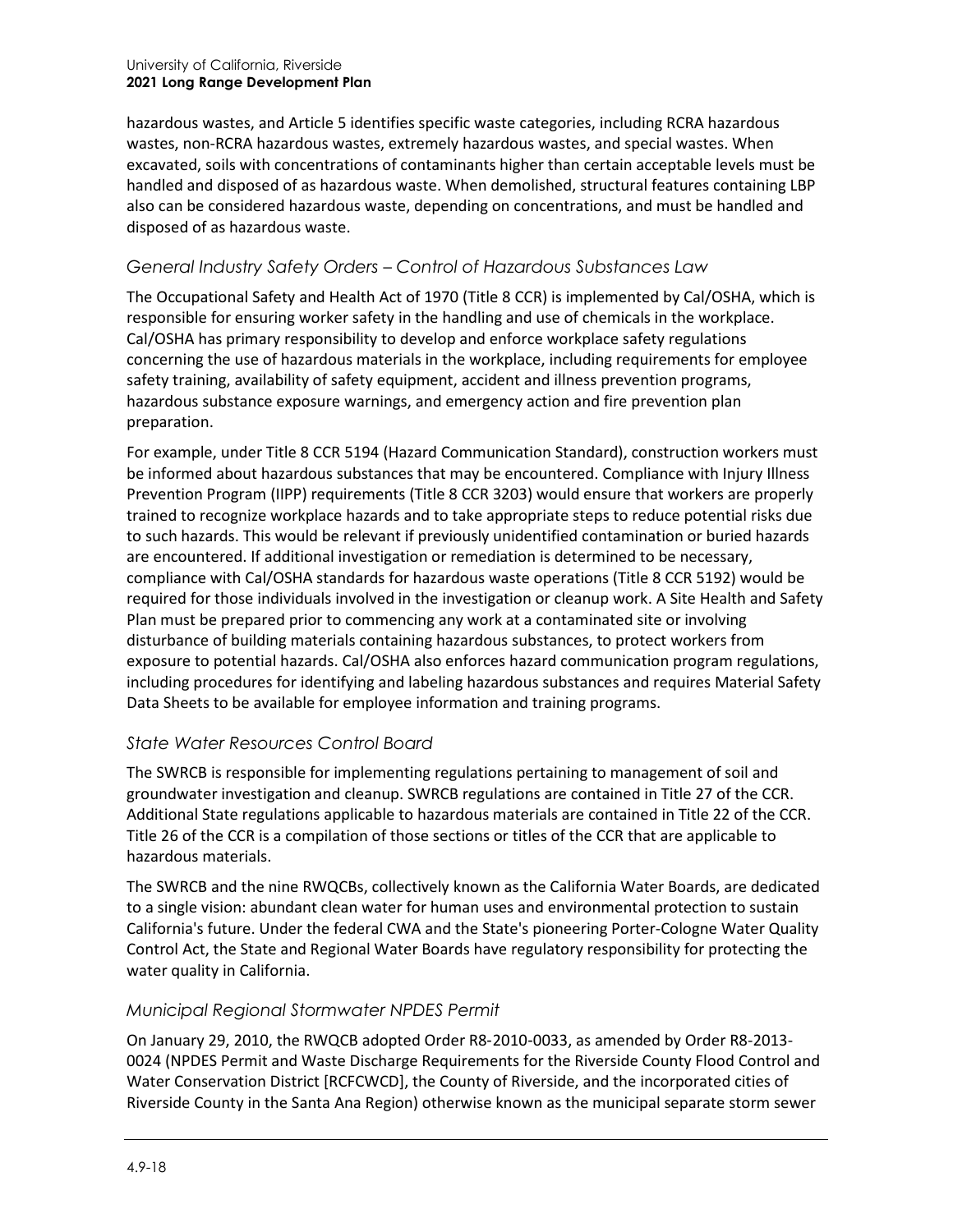system (MS4) permit. The City is a co-permittee under the Riverside County MS4 permit. One component of the MS4 permit requires the development of site-specific WQMPs for new development and significant redevelopment projects. WQMPs include site design, source control, and treatment elements to reduce stormwater pollution from urban runoff (SARWQCB 2010).

#### *Statewide General Storm Water NPDES Permit*

On February 5, 2013, the SWRCB adopted WQ Order 2013-0001-DWQ NPDES NO. CAS000004 General Permit for Waste Discharge Requirements for Storm Water Discharges from Small MS4s designating the UCR campus a Non-traditional Small MS4 permittee. Small MS4s include systems similar to separate storm sewer systems in municipalities, such as systems at military bases, large hospital or prison complexes, and highways and other thoroughfares but do not include separate storm sewers in very discrete areas, such as individual buildings (40 C.F.R. §122.26(b)(16(iii).) The Small MS4 General Permit WQ Order 2013-0001-DWQ refers to MS4s that operate throughout a community as "Traditional MS4s" and MS4s that are similar to traditional MS4s but operate at a separate campus or facility as "Non-traditional MS4s." This order regulates storm water runoff from small municipalities and other facilities, including federal and State operated facilities that can include universities, prisons, hospitals, and military bases. Small MS4 General Permit elements include post construction storm water management to effectively reduce runoff and pollutants associated with runoff from new development and redevelopment projects. Post-construction management includes site design measures, low impact development design standards, source control, and baseline hydromodification management measures.

#### *California Toxics Rule and State Implementation Policy*

The California Toxics Rule, presented in 2000 in response to requirements of the US EPA's National Toxics Rule, establishes numeric water quality criteria for approximately 130 priority pollutant trace metals and organic compounds. The California Toxics Rule criteria are regulatory criteria adopted for inland surface waters, enclosed bays, and estuaries in California that are on the CWA Section 303(c) list for contaminants. The California Toxics Rule includes criteria for the protection of aquatic life and human health. Human health criteria (water- and organism-based) apply to all waters with a Municipal and Domestic Water Supply beneficial use designation as indicated in the basin plans. The Policy for Implementation of Toxics Standards for Inland Surface Waters, Enclosed Bays, and Estuaries of California, also known as the State Implementation Policy, was adopted by the State Water Board in 2000. It establishes provisions for translating the California Toxics Rule criteria, National Toxics Rule criteria, and basin plan water quality objectives for toxic pollutants into:

- **NPDES permit effluent limits**
- **Effluent compliance determinations**
- Monitoring for 2,3,7,8-tcdd (dioxin) and its toxic equivalents
- **EXECUTE:** Chronic (long-term) toxicity control provisions
- Site-specific water quality objectives
- Granting of effluent compliance exceptions

The goal of the State Implementation Plan is to establish a standardized approach for permitting discharges of toxic effluent to inland surface waters, enclosed bays, and estuaries throughout the State.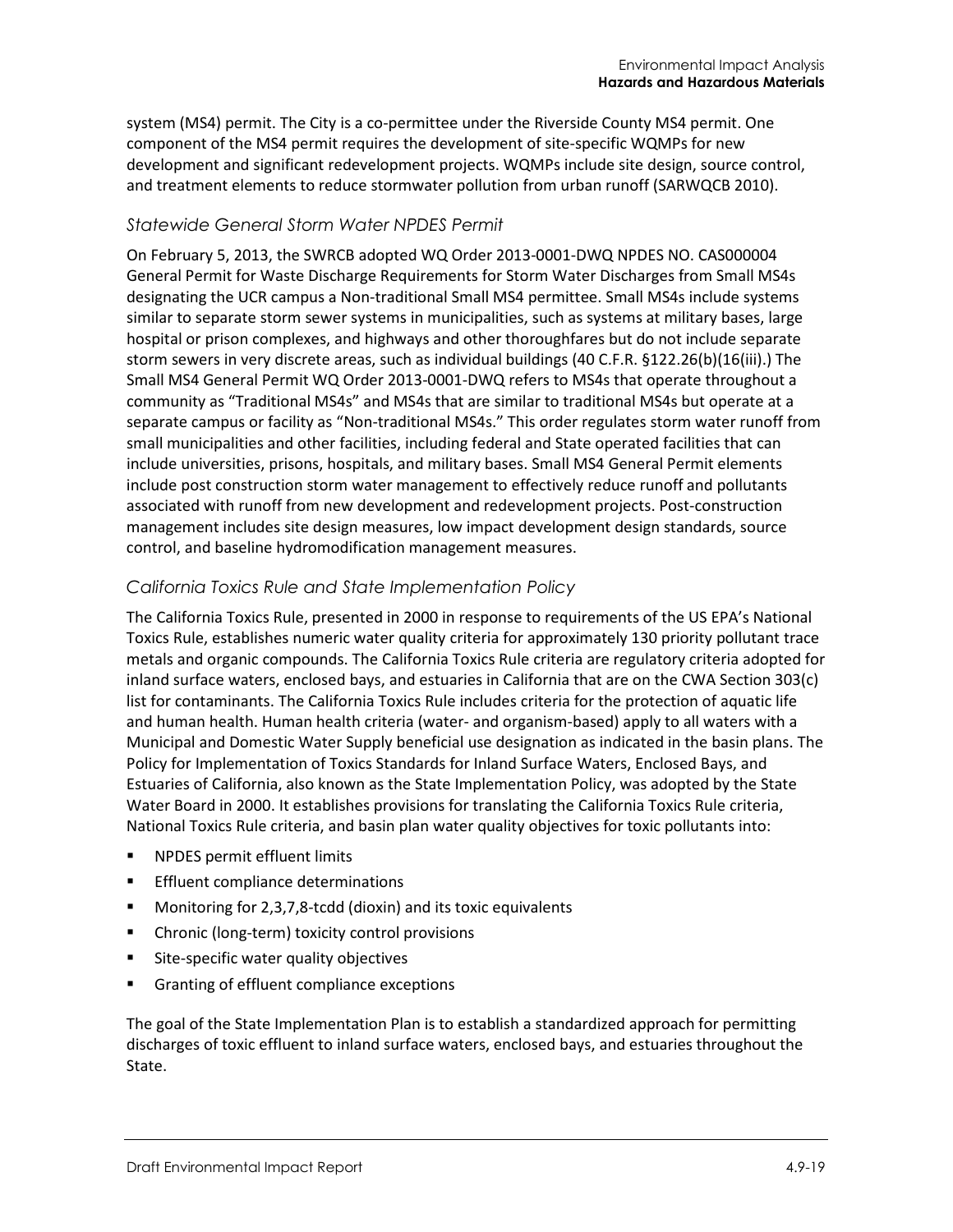# *Article IX of the California Constitution*

The Regents is a Constitutional Corporation, organized under Article IX, Section 9 of the California Constitution, with full authority over governance and management of University operations. Under this authority, UCR has legal authority to prevent illicit discharges into its system, including control of inflow and infiltration sources such as stormwater, chemical dumping, or debris.

#### *California Accidental Release Prevention Program*

The California Accidental Release Prevention Program (CCR Title 19, Division 2, Chapter 4.5) covers certain businesses that store or handle more than a certain volume of specific regulated substances at their facilities. The list of regulated substances is found in Article 8, Section 2770.5 of the California Accidental Release Prevention Program regulations. The businesses that use a regulated substance above the noted threshold quantity must implement an accidental release prevention program, and some may be required to complete a Risk Management Plan (RMP). An RMP is a detailed engineering analysis of the potential accident factors present at a business and the mitigation measures that can be implemented to reduce this accident potential. The purpose of an RMP is to decrease the risk of an off-site release of a regulated substance that might harm the surrounding environment and community. An RMP includes the following components: safety information, hazard review, operating procedures, training, maintenance, compliance audits, and incident investigation. The RMP must consider the proximity to sensitive populations located in schools, residential areas, general acute care hospitals, long-term health care facilities, and child day-care facilities and must also consider external events such as seismic activity.

#### *California Hazardous Materials Release Response Plans and Inventory Law*

The California Hazardous Materials Release Response Plans and Inventory Law of 1985 (Business Plan Act) requires preparation of Hazardous Materials Business Plans (HMBPs) and disclosure of hazardous materials inventories, an emergency response plan, and provisions for employee training in safety and emergency response procedures (see Health and Safety Code, Division 20, Chapter 6.95, Article 1 and Title 19 Division 2, Chapter 4, Article 4 of the CCR).

# *United States Department of Transportation*

Caltrans manages more than 50,000 miles of California's highway and freeway lanes, provides intercity rail services, permits more than 400 public-use airports and special-use hospital heliports and works with local agencies. Caltrans is also the first responder for hazardous material spills and releases that occur on those highway and freeway lanes and inter-city rail services.

California adopted the USDOT regulations for the movement of hazardous materials by motor vehicle; State regulations are contained in Title 13, Division 2, Chapter 6 of the CCR. In addition, the State of California regulates the transportation of hazardous waste originating in the State and passing through the State (26 CCR). Both regulatory programs apply in California. The State agency with primary responsibility for enforcing State hazardous materials transportation regulations and responding to hazardous materials transportation emergencies is the CHP.

#### *State Office of Emergency Services*

California has developed an Emergency Plan to coordinate emergency services provided by federal, State, local government, and private entities. Response to hazardous materials incidents is one component of this plan. The OES administers the plan, which coordinates the responses of other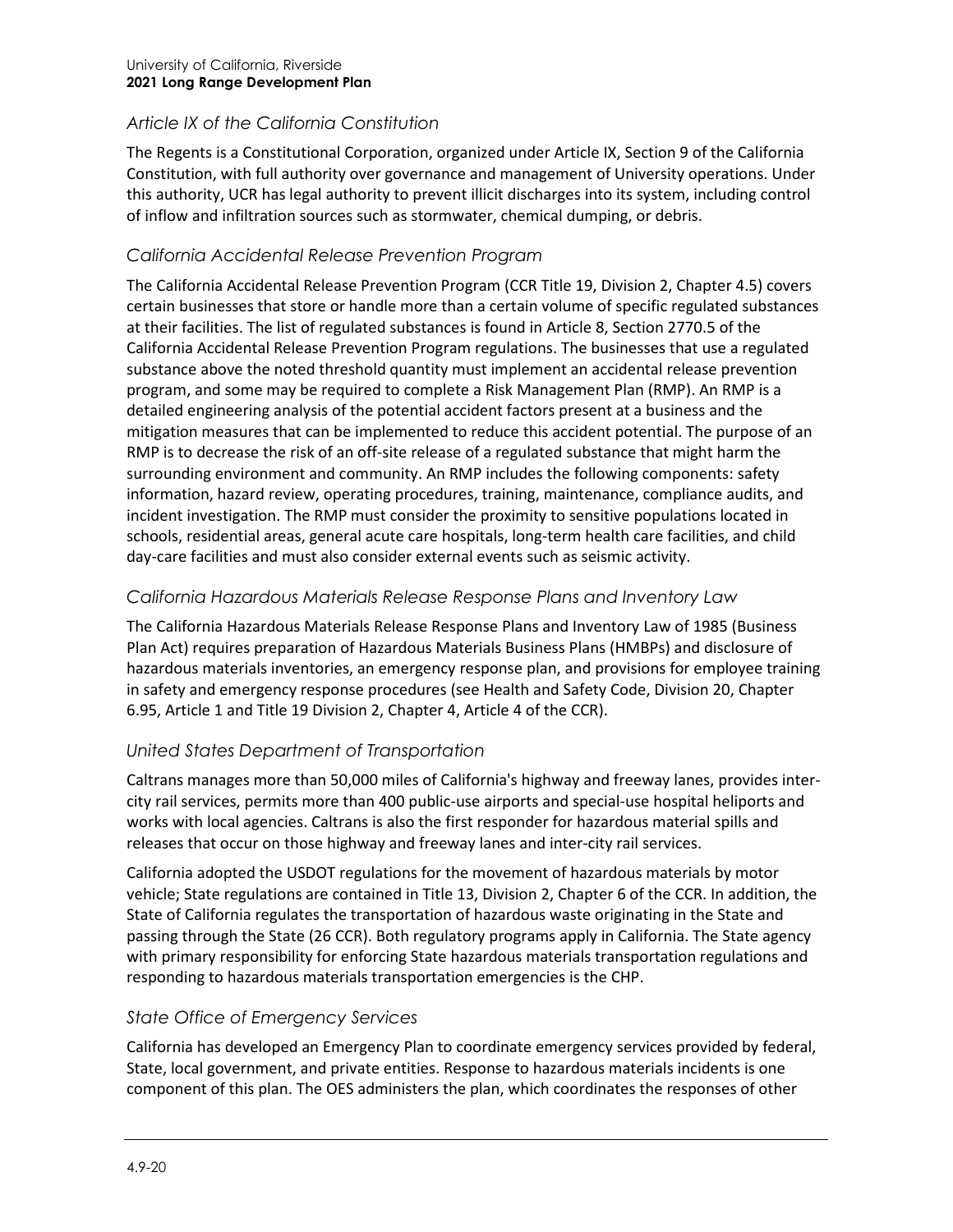agencies, including Cal/EPA, the CHP, the California Department of Fish and Wildlife, the RWQCB, and the Radiologic Health Branch of the CDPH.

#### *California Occupational Safety and Health Administration*

The Cal/OSHA and the Fed/OSHA are the agencies responsible for assuring worker safety in the handling and use of chemicals in the workplace. Cal/OSHA assumes primary responsibility for developing and enforcing standards for safe workplaces and work practices.

#### *Medical Waste Management Act*

In 1990, the California legislature adopted the Medical Waste Management Act (Health and Safety Code Sections 117600-118360), which provides for the regulation of medical waste generators, transporters, and treatment facilities. The California Department of Health Care Services has adopted statewide regulations covering medical waste treatment permits and shares regulatory authority with local programs that choose to enforce the requirements.

#### *California Radiation Law*

California is an "agreement state" with respect to federal radiation law. The agreement is that the State will administer the Nuclear Regulatory Commission federal regulations found in Title 10 of the CFR. CDPH is the agency responsible for administering the agreement. Under the agreement, the rules for California must be adequate to protect public health and safety and compatible with those of the Nuclear Regulatory Commission. The California rules are codified under Title 17 of the CCR and Division 20 of the Health and Safety Code. Under the California Radiation Control Law, the Radiologic Health Branch of the CDPH administers these rules. The State's rules govern the receipt, storage, use, transportation, and disposal of sources of ionizing radiation and provide for the protection of users of these materials and the general public from radiation hazards. The CDPH controls the use of radioactive materials in California by issuing Radioactive Material Licenses to California users of radioactive materials and radiation-producing machines.

#### *Underground Storage Tank Act*

The UST monitoring and response program is required under Chapter 6.7 of the California Health and Safety Code and Title 23 of the CCR. The program was developed to ensure that the facilities meet regulatory requirements for monitoring, maintenance, and emergency response in operating USTs. The County of Riverside DEH is the local administering agency for this program. UCR operates one UST subject to this program.

#### *Aboveground Petroleum Storage Act*

The Aboveground Petroleum Storage Act (Health and Safety Code, Chapter 6.67, Sections 25270- 25270.13) requires registration and spill prevention programs for ASTs that store petroleum. In some cases, ASTs for petroleum may be subject to groundwater monitoring programs that are implemented by the RWQCBs and the SWRCB. UCR operates several ASTs containing diesel, oil, or gasoline, which are subject to this regulation and SPCC Plan requirements.

#### *Lead Regulations*

Because of its toxic properties, lead is regulated as a hazardous material. Lead is also regulated as a toxic air contaminant. State-certified contractors must perform inspection, testing, and removal (abatement) of lead-containing building materials in compliance with applicable health and safety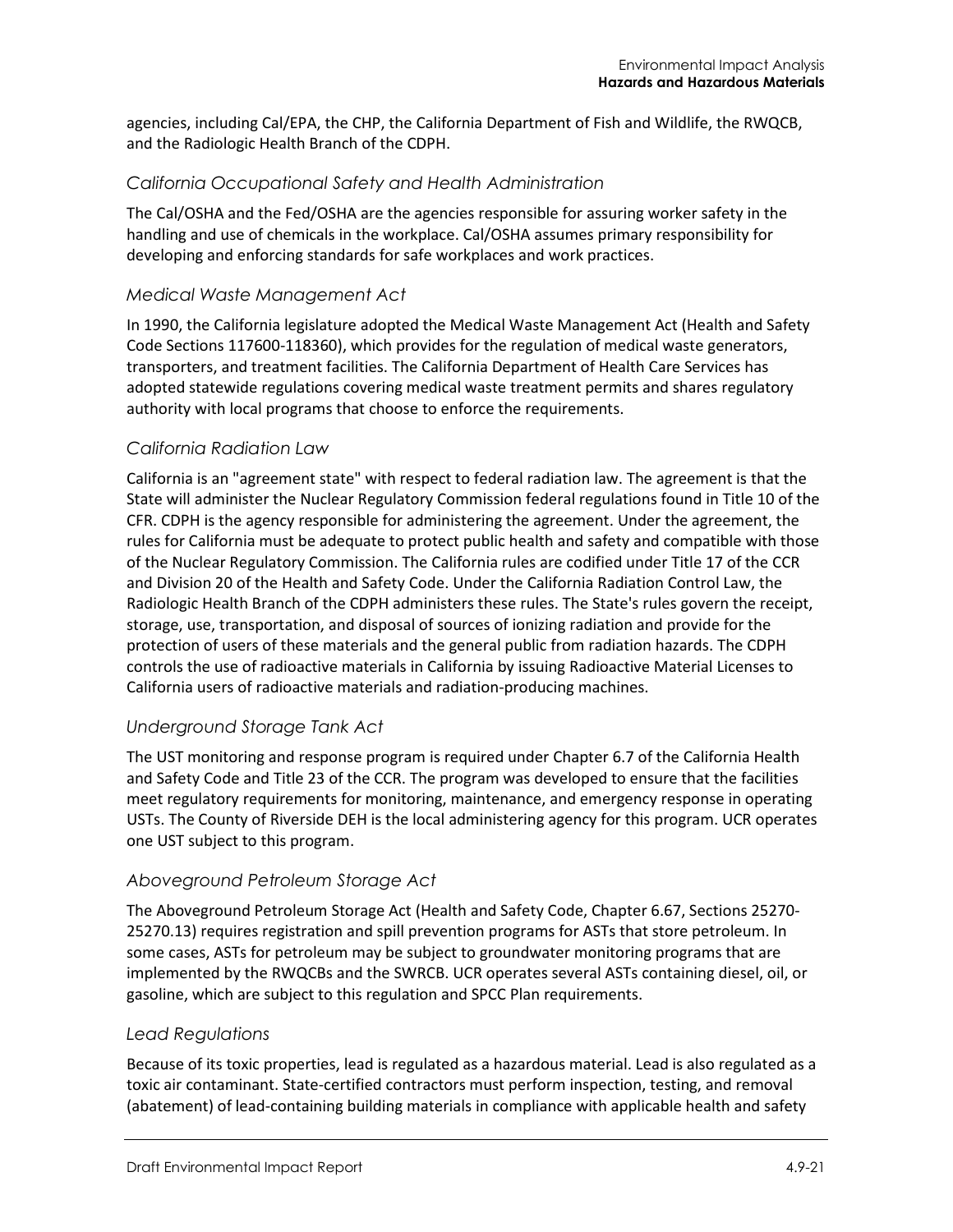and hazardous materials regulations. The Residential Lead-Based Paint Hazard Reduction Act of 1992 (Title X) requires disclosures of the presence of lead paint in residential structures.

Regulations for LBP are also contained in the Lead-Based Paint Elimination Final Rule, 24 CFR 33, governed by the U.S. Housing and Urban Development, which requires sellers and lessors to disclose known LBP and LBP hazards to perspective purchasers and lessees. Additionally, all LBP abatement activities must be in compliance with Cal/OSHA, Fed/OSHA, and with the State of California Department of Health Services requirements. Only LBP-trained and certified abatement personnel are allowed to perform abatement activities. All LBP removed from structures must be hauled and disposed of by a transportation company licensed to transport this type of material at a landfill or receiving facility licensed to accept the waste.

Regulations to manage and control exposure to LBP are also described in CFR Title 29, Section 1926.62 and CCR Title 8 Section 1532.1. These regulations cover the demolition, removal, cleanup, transportation, storage, and disposal of lead-containing material. The regulations outline the permissible exposure limit, protective measures, monitoring, and compliance to ensure the safety of construction workers exposed to lead-based materials. Cal/OSHA's Lead in Construction Standard requires project proponents to develop and implement a lead compliance plan when LBP would be disturbed during construction. The plan must describe activities that could emit lead, methods for complying with the standard, safe work practices, and a plan to protect workers from exposure to lead during construction activities. Cal/OSHA requires 24-hour notification if more than 100 sf of LBP would be disturbed.

UCR also maintains a Lead Compliance Plan which establishes a plan to minimize occupational exposure to lead and management of construction activities involving lead. The main components of the program include:

- **EXTER** Lead identification from bulk samples or analysis
- **Exposure monitoring**
- Determination of surface contamination levels

The Lead Compliance Plan also provides control measures for implementing when construction work involves lead contamination or potential lead contamination. For example, the Lead Compliance Plan requires personal protection equipment be worn where there is potential for construction workers to be exposed to lead containing materials.

#### *Asbestos Regulations*

The following asbestos related regulations apply to asbestos activities at UCR:

- UCR Asbestos Management Plan (see discussion under UCR Regulations in subsequent subsection)
- Cal/OSHA (8 CCR section 1529)
- Cal/OSHA (8 CCR section 8358)
- Cal/OSHA (8 CCR section 5208)
- OSHA Asbestos Construction Standard (29 CFR 1926.1101)
- OSHA Asbestos General Industry Standard (29 CFR 1910.1001)
- EPA National Emission Standards of Hazardous Air Pollutants Asbestos Standard (UCR 2019a)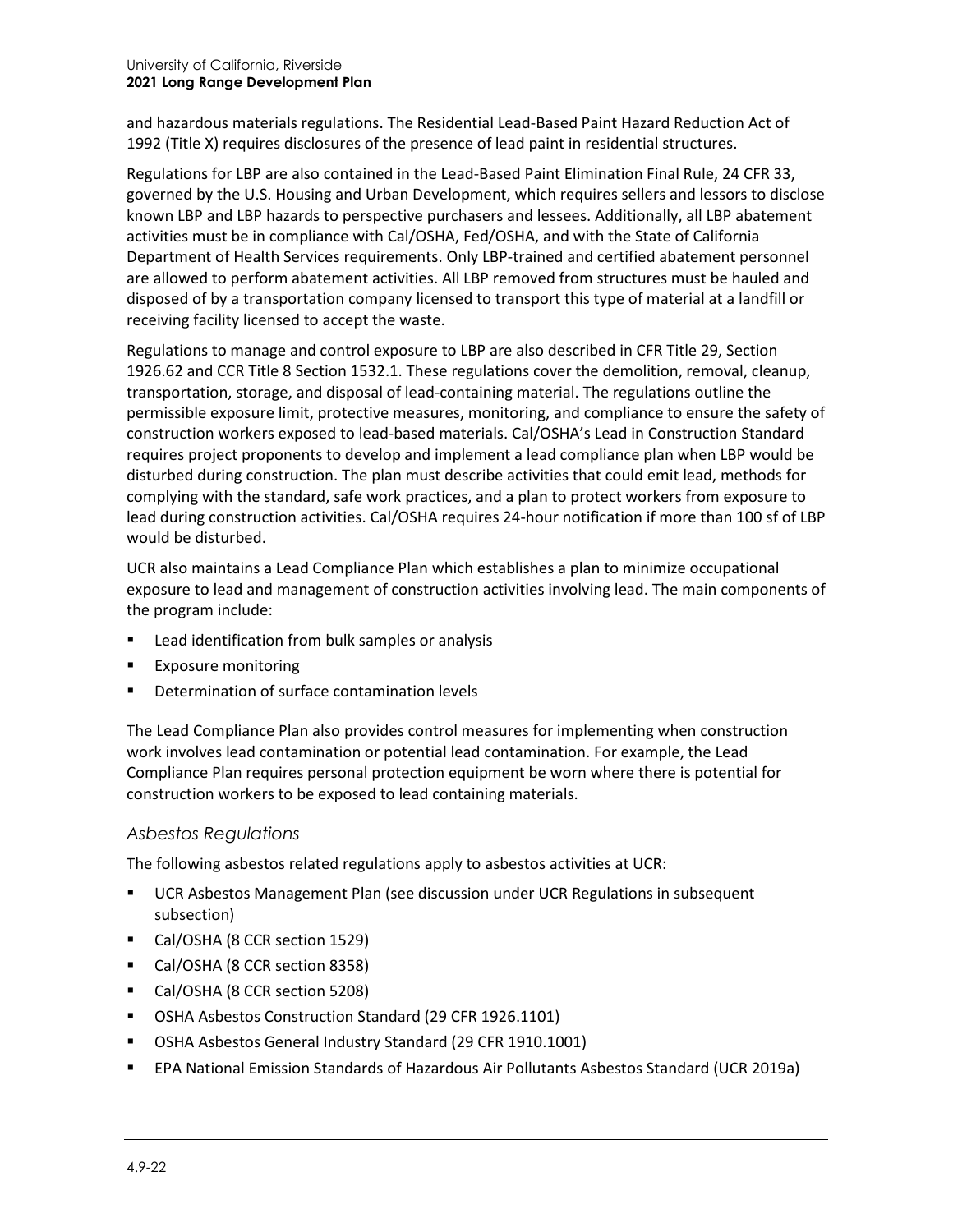SCAQMD Rule 1403 (Asbestos Emissions from Demolition/Renovation Activities) (SCAQMD 1989)

Pursuant to Sections 25915 through 25916 of the California Health and Safety Code, EH&S maintains a campus-wide inventory of locations of asbestos-containing building materials and provides annual campus-wide notification of locations containing asbestos. Appropriate signs are posted when ACMs are disturbed during construction or renovation at campus locations, pursuant to State and South Coast Air Quality Management District (SCAQMD) regulations. These regulations require testing of any facility being demolished or renovated for the presence of all friable and Class I and II nonfriable ACM. They also establish notification procedures, removal procedures, handling operations, and warning label requirements. Approved procedures for ACM removal to protect surrounding uses include HEPA filtration, the glovebag method, wetting, and some methods of dry removal.

#### *California Fire Code*

The 2019 California Fire Code (24 CCR 9) contains regulations consistent with nationally recognized accepted practices for safeguarding, to a reasonable degree, life and property from the hazards of the following: fire and explosion, hazardous conditions in the use or occupancy of buildings or premises, and, dangerous conditions arising from the storage, handling, and use of hazardous materials and devices. It also contains provisions to assist emergency response personnel. The California Fire Code and the California Building Code use a hazard classification system to determine what protective measures are required to protect fire and life safety. These measures may include construction standards, separations from property lines, and specialized equipment.

The provisions of this code apply to the construction, alteration, movement enlargement, replacement, repair, equipment, use and occupancy, location, maintenance, removal, and demolition of every building or structure or any appurtenances connected or attached to such building structures throughout the State.

More specifically, California Fire Code Title 24, part 9, Chapter 7 addresses Fire-Resistances-Rated Construction, California Building Code (Part 2), Chapter 7A addresses Materials and Construction Methods for Exterior Wildfire Exposure, Fire Code Chapter 8 addresses fire related Interior Finishes, and Fire Code Chapter 9 addresses Fire Protection Systems, and Fire Code Chapter 10 addresses fire related Means of Egress, including Fire Apparatus Access Road width requirements. Fire Code Section 4906 also contains existing regulations for vegetation and fuel management to maintain clearances around structures.

Fire Code Chapter 33, *Fire Safety During Construction and Demolition*, also includes requirements for a construction pre-fire plan, training, fire protection devices, regulations for refueling, fire clearances, precautions against fire, including prohibitions on smoking, on-site firewatch, and regulations for welding and electrical wiring.

# **University of California, Riverside**

#### *Main Campus Emergency Action Plan (EAP)*

As required by CCR Title 8, UCR prepared and implemented an EAP in July 2012. The latest revision to the plan occurred in 2016. The document is intended to guide the emergency response actions of all campus personnel during an emergency event, as well as provide standard actions in the case of a safety-threatening emergency. The plan includes procedures relevant to address hazards such as: evacuation procedures and emergency escape routes, procedures for employees who remain to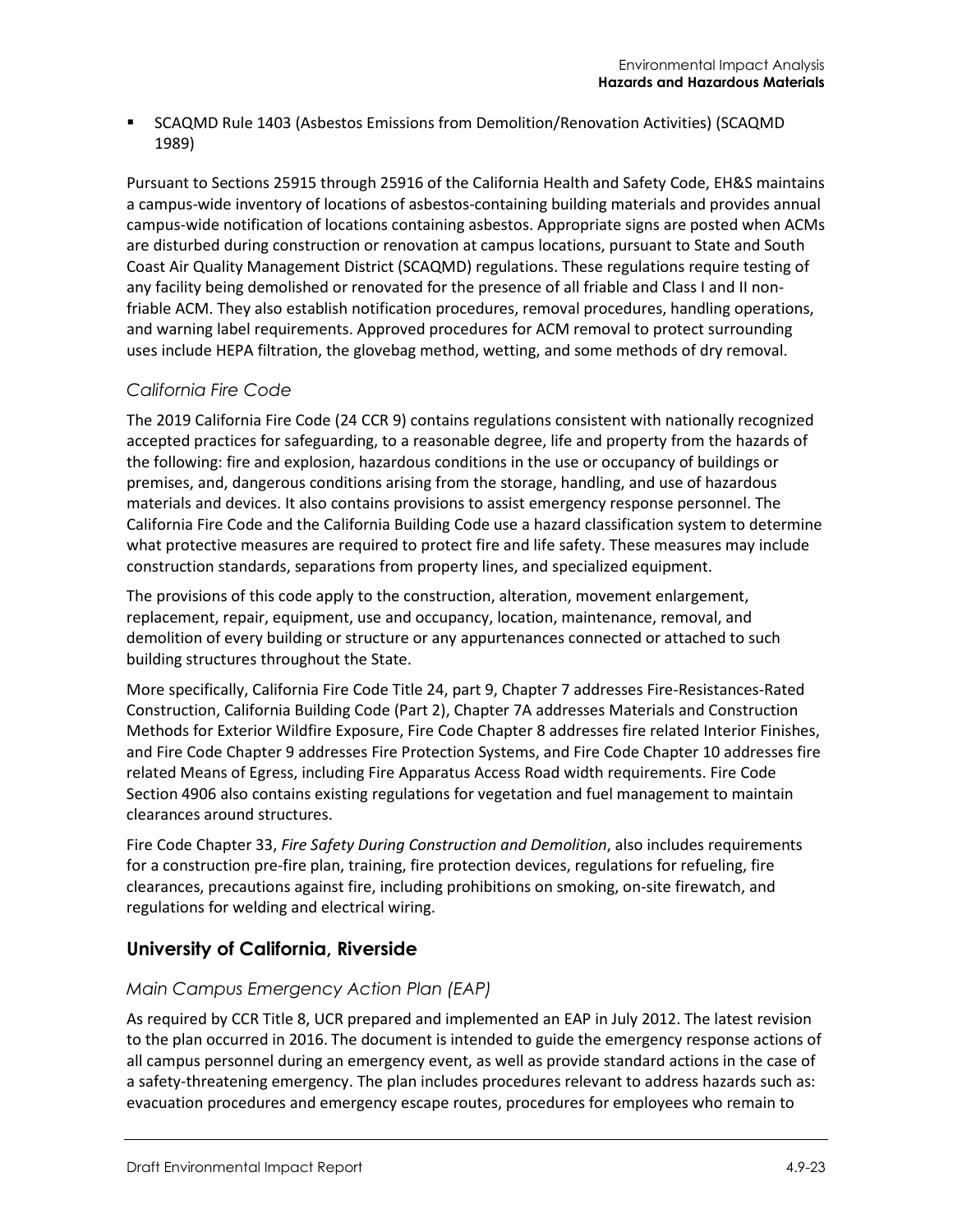operate critical plan operations before they evacuate, procedures to account for all employees after an emergency evacuation is completed, rescue and medical duties for those employees able to perform them, the preferred means of reporting fires and other emergencies, the names, job titles, and departments of persons who can be contacted for further information or explanation of duties under the plan; alerting, notification, and contacts related to emergencies; and emergency procedures.

Operational fundamentals to manage response activities for several types of emergencies, including blood and body fluid exposure, hazardous material exposure/spills, and radioactive contamination/spills are available online at the UCR Office of Emergency Management website.<sup>[2](#page-23-0)</sup>

#### *EH&S Program*

The campus EH&S program has the primary responsibility of providing technical assistance, consulting, and regulatory compliance support in a variety of areas. The goal of EH&S is to protect the health and safety of University faculty, staff, students, and visitors through safe handling, collection, and disposal of hazardous chemical, biological, radioactive, and universal waste. EH&S oversees the following programs and services:

*Biosafety* – Prevents against infectious agents and biohazardous materials. Regulation of bloodborne pathogens, Biological Use Authorization, Exposure Control Plans, Biosafety Cabinets, High Containment Labs and more.

*Chemical Safety* – Protects against chemicals that pose risk to people or property. Oversight of chemical hygiene plans, chemical inventory, placards, hazardous materials, Material Safety Data Sheets and more.

*Controlled Substances* – Regulates federal Drug Enforcement Agency scheduled or listed controlled substances and California precursor chemicals. Oversight of orders, Controlled Substance Use Authorization, storage requirements, use logs, and disposal.

*Environmental Programs* – Management of compliance with environmental regulations, including outdoor air quality, surface water quality, including UCR Clean Water Phase II MS4 stormwater program, and remediation.

*Industrial Hygiene* – Protects worker health and safety and implementation of the IIPP. Oversight of asbestos, fume hoods, hearing conservation, indoor air quality, mold remediation, personal protective equipment (i.e., respirators), and more.

*Laboratory and Research* - Provides safety guidelines for hazards found in the laboratory and research setting. Oversight of Laboratory Manual, Standard Operating Procedures, Laboratory Evaluations, field safety, Laboratory Safety Officers program, personal protective equipment and more.

*Public Health* – Prevents human health and diseases caused by environmental factors. Oversight of Food Permits, swimming pool inspections, communicable diseases, vector control, and drinking water quality.

*Radiation and Laser* – Regulates ionizing and non-ionizing radiation such that exposure is as low as reasonably achievable. Facilitates safe use, design, and implementation of lasers. Oversight of campus Laser Safety Manual, Radiation Use Authorization (RUA), and the *Radiation Safety* 

<span id="page-23-0"></span><sup>2</sup> <https://emergency.ucr.edu/emergency-procedures>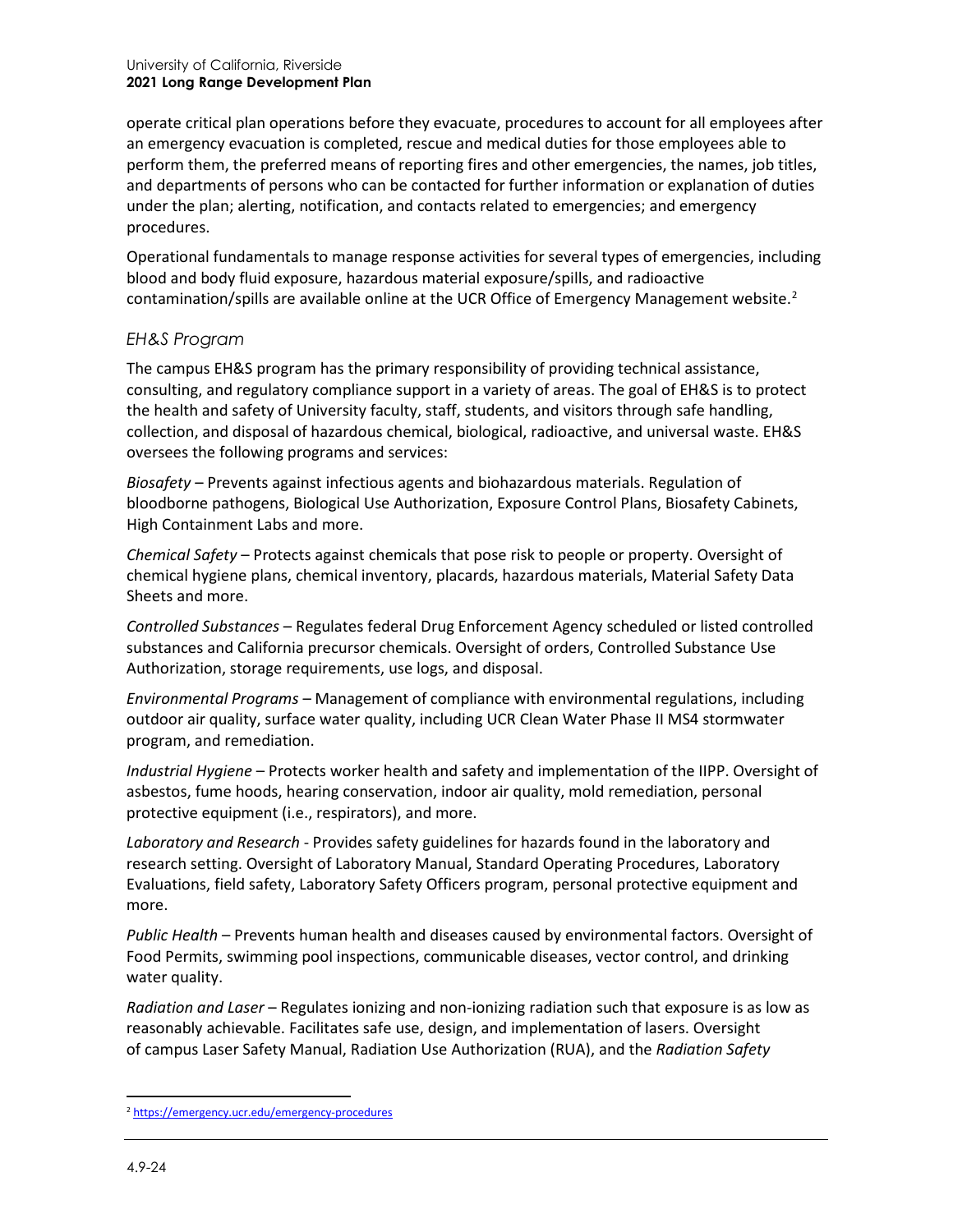*Manual*. It is the policy of UCR to implement a Radiation Safety program that maintains the level of exposure to students, faculty, staff and the public "as low as reasonably achievable." The purpose of the radiation safety program is to protect health and minimize the risk to life, property, and the environment in the use of ionizing radiation.

*Safety* – Protects worker health and safety and implementation of the IIPP. Oversight of ergonomics, compressed gas, drones, fall control, hearing conservation, heat stress prevention, personal protective equipment, safety engineering, shop safety, and more.

*Training* – Delivers classes, records, and resources for learning about health and safety responsibilities. Oversight of schedule of classes, transcripts, online training courses, needs assessment, publications, and videos.

*Waste Management* – Servicing of hazardous chemical, radioactive, and biohazardous waste. Oversight of hazardous and biohazardous waste using the online Waste Accumulation Storage Tracking electronically (WASTe) program, which is a web-based system that facilitates regulatory compliant labeling, tracking, collection and shipping of hazardous chemical, radioactive, and biohazardous wastes. WASTe supports creation of tags for five types of waste: chemical, mixed, radiological, biological, and universal, which notifies EH&S staff when waste is ready for pickup (UCR 2021d). The ChemCycle Program recycles unused and used (good condition) chemicals that would otherwise be disposed of as hazardous waste.

Detailed information regarding these programs are provided in the campus's EH&S website<sup>3</sup>, which provides each program's elements, contact personnel, applicable manuals and policy, and web links to other pertinent government agencies and information sources.

#### *Lab Safety Design Manual*

UCR also follows a *Lab Safety Design Manual* for the construction of new lab space.[4](#page-24-1) This includes standards related to safety lab space, electrical safety and power systems, lab ventilation and fume hoods, emergency equipment, pressure vessel and compressed gas planning, hazardous materials storage and use areas, biosafety, and radiation.

#### *Spill Prevention, Control, & Countermeasures Plan*

Pursuant to the regulatory requirements of Title 40 of the CFR Part 112, a 2018 SPCC Plan was prepared for UCR. The objectives of the plan are to define the spill prevention, control, and countermeasures implemented by UCR. The SPCC Plan also provides a series of three facility maps and associated tables that include hazardous material storage information for bulk storage tanks, portable storage tanks, and exempt USTs. The SPCC Plan addresses inspection and record keeping, facility drainage, bulk storage tanks, personnel training and spill prevention procedures, bulk liquid transfer operations, and security.

The plan requires an annual review and update by a SPCC "Designated Person" to ensure that all the requirements in the plan are achieved. The designated person is the Director of the EH&S Office. The EH&S building contains an emergency hazardous material response truck equipped with appropriate personal protective equipment, self-contained breathing apparatus, hazardous material

<span id="page-24-0"></span><sup>3</sup> <https://ehs.ucr.edu/about/who-do-i-call>

<span id="page-24-1"></span><sup>4</sup> *UC Lab Safety Design Manual*[: https://lsdm.ucop.edu/](https://lsdm.ucop.edu/)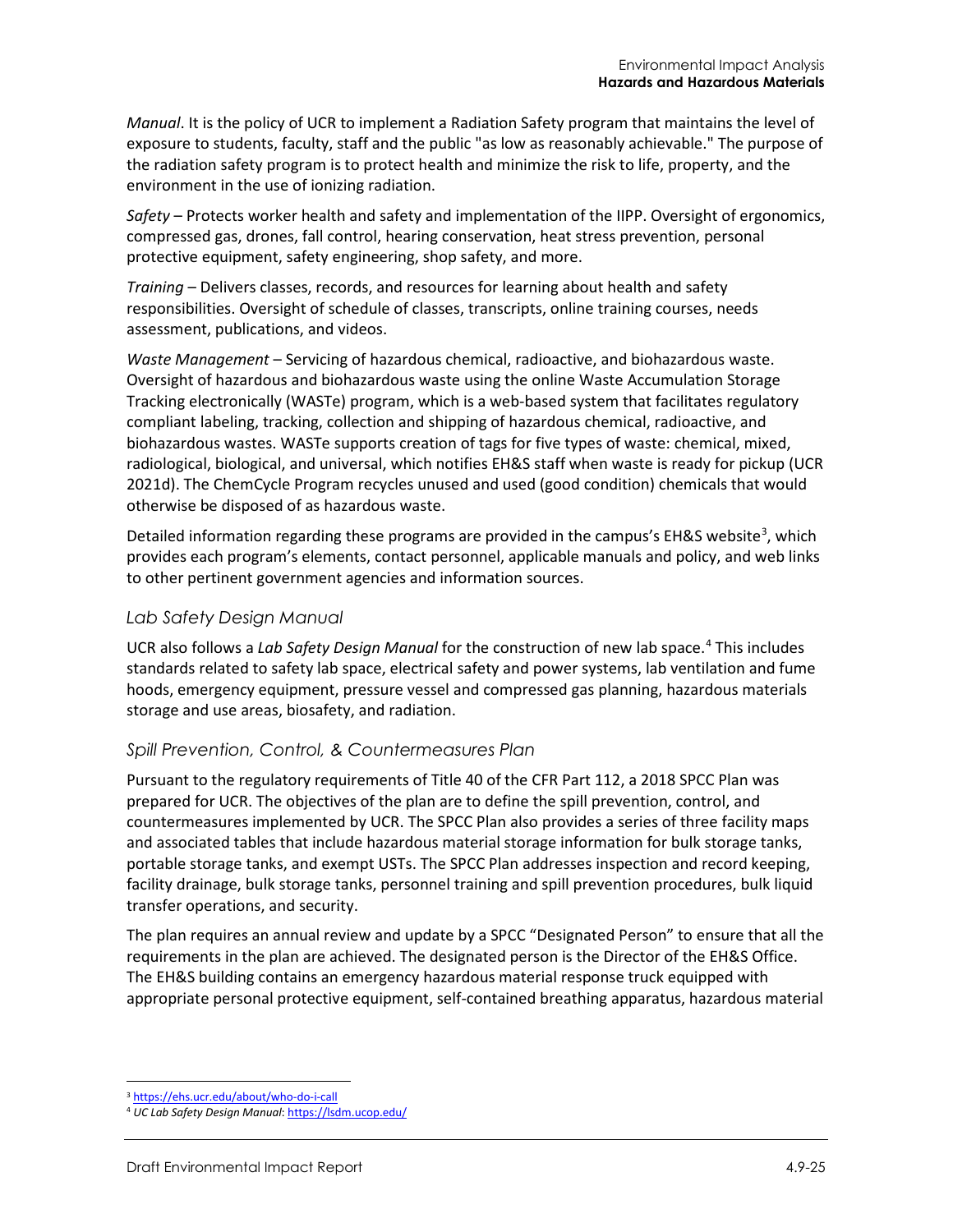storage receptacles, absorbent booms, pads, and vermiculite (an absorbent powder) that could be deployed during spillage incidents (UCR 2018a).

# *Chemical Hygiene Plan*

The Chemical Hygiene Plan establishes a formal written program for protecting laboratory personnel against adverse health and safety hazards associated with exposure to potentially hazardous chemicals and must be made available to all employees working with hazardous chemicals. The Chemical Hygiene Plan describes the proper use and handling practices and procedures to be followed by faculty, staff, students, visiting scholars, and all other personnel working with potentially hazardous chemicals in laboratory settings. It was created to conform to CCR regulations concerning occupational exposure to hazardous materials, carcinogens, and ventilation requirements for laboratories. The plan is based on best practices identified in, among other sources, "Prudent Practices for Handling Hazardous Chemicals in Laboratories," published by the National Research Council, and the American Chemical Society's "Safety in Academic Chemistry Laboratories"<sup>[5](#page-25-0)</sup> (UCR 2019b).

#### *Asbestos Management Plan*

UCR EH&S has the primary authority for ACM at all UCR facilities. An Asbestos Management Plan is to be implemented for the purpose of minimizing and/or eliminating the possibility of exposure to airborne asbestos fibers for UCR building tenants, the public using UCR buildings, and employees and maintenance workers. The UCR Asbestos Management Plan will remain in effect until all ACM have been completely removed from all UCR facilities. The UCR Asbestos Management Plan includes the following items:

- A written plan
- An asbestos survey request system
- An abatement notification system to control activities that might disturb ACM
- A periodic, routine in-house monitoring or inspection system
- A provision for training campus employees who encounter the materials and, if necessary
- A medical screening program for campus custodial and maintenance employees who work around the materials
- A thorough documentation and recordkeeping system (UCR 2020c)

# **Regional and Local**

# *South Coast Air Quality Management District*

The SCAQMD establishes Rules that regulate or control various air pollutant emissions and emissions sources, including hazardous emissions sources, within the South Coast Air Basin. The SCAQMD coordinates its actions with local, State, and federal government agencies, the business community, and private citizens to achieve and maintain healthy air quality. This includes, but is not limited to, regulations related to asbestos (Rule 1403), described above under Asbestos regulations.

<span id="page-25-0"></span><sup>5</sup> [www.acs.org](http://www.acs.org/)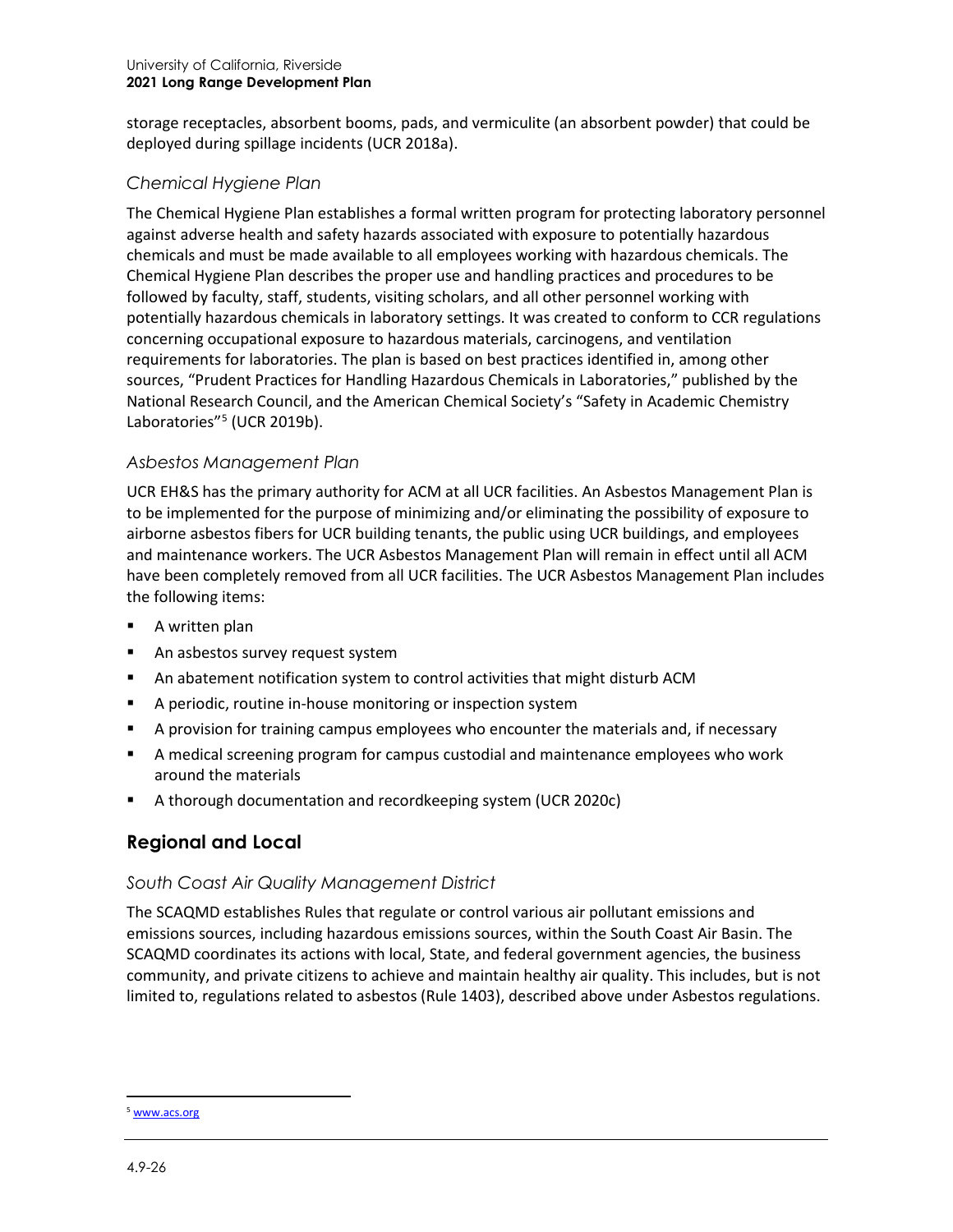#### *Riverside County Department of Environmental Health*

Under the California Unified Hazardous Waste and Hazardous Material Management Regulatory Program, (Chapter 6.11, Division 20, Section 25404 of the Health and Safety Code), hazards/hazardous materials management is addressed locally through the Certified Unified Program Agency (CUPA). The CUPA for Riverside County is the RCDEH, Hazardous Materials Branch.

The RCDEH is responsible for overseeing the six hazardous materials programs in the county. The RCDEH is responsible for inspecting facilities that handle hazardous materials, generate hazardous waste, treat hazardous waste, own/operate USTs, own/operate aboveground petroleum storage tanks, or handle other materials subject to the California Accidental Release Program. In addition, RCDEH maintains an emergency response team that responds to hazardous materials and other environmental health emergencies 24 hours a day, 7 days a week. The RCDEH also oversees the two Participating Agencies (Corona Fire and Riverside Fire) that implement hazardous materials programs in the county (County of Riverside 2021).

#### *Certified Unified Program Agency*

The primary local agency, known as the CUPA, with responsibility for implementing federal and State laws and regulations pertaining to hazardous materials management is Riverside County Environmental Health Department, Hazardous Materials Unit.

The Unified Program is the consolidation of six State environmental regulatory programs into one program under the authority of a CUPA. A CUPA is a local agency that has been certified by Cal/EPA to implement the six State environmental programs within the local agency's jurisdiction. A Participating Agency (PA) is a local agency that has been designated by the local CUPA to administer one or more Unified Programs in their jurisdiction on behalf of the CUPA. The RFD maintains a special program that regulates hazardous materials through disclosure and risk management plans as well as AST referral in cooperation with the County of Riverside. Thus, the RFD is a PA with the RCDEH, Hazardous Materials Unit as the CUPA.

# **Regional and Local (Non-Binding)**

As a State entity, the UC system, of which UCR is a part, is not subject to regional or local plans and policies that regulate development. Although UCR is not subject to local plans, those plans and policies are of interest or concern, because it is UC policy to seek consistency with regional and local plans and policies, where feasible. Information pertinent to hazards and hazardous materials from the City and/or County general plans is included here for informational purposes.

The City and County of Riverside are required to comply with federal and State laws and regulations pertaining to hazardous materials management, including, but not limited to, Articles 79 and 80 of the Uniform Fire Code and applicable hazardous materials management requirements set forth in the Uniform Building Code (with California Amendments). Various departments and divisions in the City and County are responsible for monitoring and enforcement of such activities as the Business Plan, hazardous waste management, UST operation and removal, and fire prevention and emergency response.

The California Health and Safety Code grants discretionary authority to the local agency—typically the local Certified Uniform Program Agency—with oversight responsibilities to determine the need for preparation of an RMP pursuant to Health and Safety Code Section 25534(a). For facilities not previously subject to RMP requirements, but for which an RMP must be prepared, the RMP must be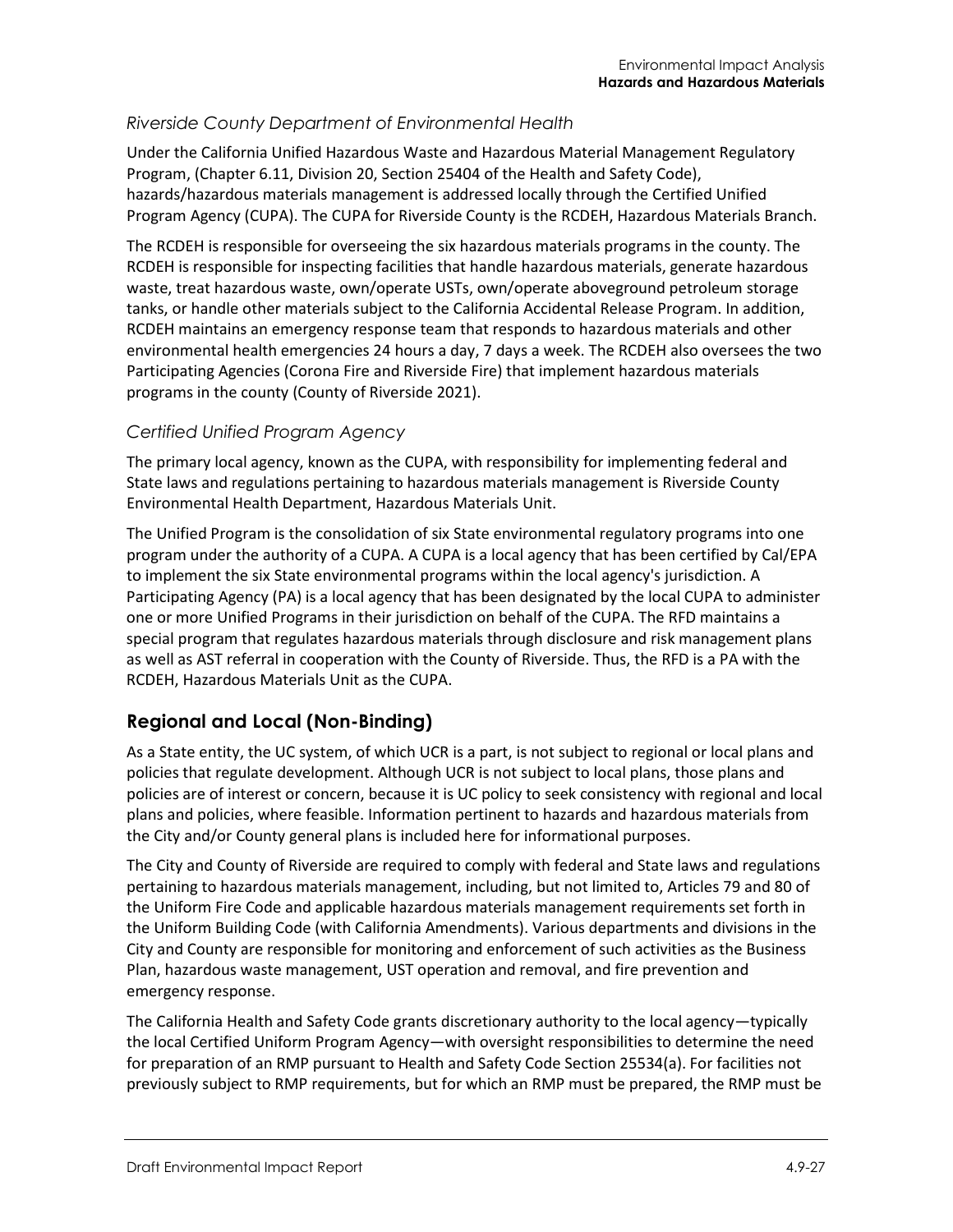submitted in accordance with a schedule established by the administering agency after consultation with the stationary source.

# *Riverside County Airport Land Use Commission*

The Riverside County Airport Land Use Compatibility Plan (ALUCP) establishes various policies and compatibility maps for individual ALUCP airports, including the March Air Reserve Base/Inland Port Airport. Riverside County Airport Land Use Commission (Riverside County ALUC) review is required when a project is located within the boundaries of an Airport Influence Area and the project proposes a legislative action like a General Plan Amendment, Specific Plan Amendment, Zone Change, or Zoning Ordinance.

# *City of Riverside General Plan*

The City's General Plan contains objectives, policies, and tools that aim to reduce potential hazards and protect individuals from injuries caused by hazards and hazardous materials. Through implementation of the General Plan policies, the City will continue to ensure that hazardous materials are handled properly in business and industry, work with responsible federal, State, and County agencies to identify and regulate the disposal of toxic materials, reduce the risks associated with air and ground transportation hazards, and minimize groundwater contamination.

# 4.9.3 Environmental Impacts and Mitigation Measures

# **Significance Criteria**

UCR utilizes the following 2020 CEQA Guidelines Appendix G significance criteria questions related to Hazards and Hazardous Materials.

Would the proposed 2021 LRDP:

- a) Create a significant hazard to the public or the environment through the routine transport, use, or disposal of hazardous materials?
- b) Create a significant hazard to the public or the environment through reasonably foreseeable upset and accident conditions involving the likely release of hazardous materials into the environment?
- Emit hazardous emissions or handle hazardous or acutely hazardous materials, substances, or waste within 0.25 mile of an existing or proposed school?
- Be located on a site which is included on a list of hazardous materials sites compiled pursuant to Section 65962.5 and, as a result, create a significant hazard to the public or the environment?
- Result in a safety hazard or excessive noise for people residing or working in the project area (or a project located within an airport land use plan or, where such a plan has not been adopted, within 2 miles of a public airport or public use airport?
- f) Impair implementation of or physically interfere with an adopted emergency response plan or emergency evacuation plan?
- Expose people or structures, either directly or indirectly, to a significant risk of loss, injury or death involving wildland fires?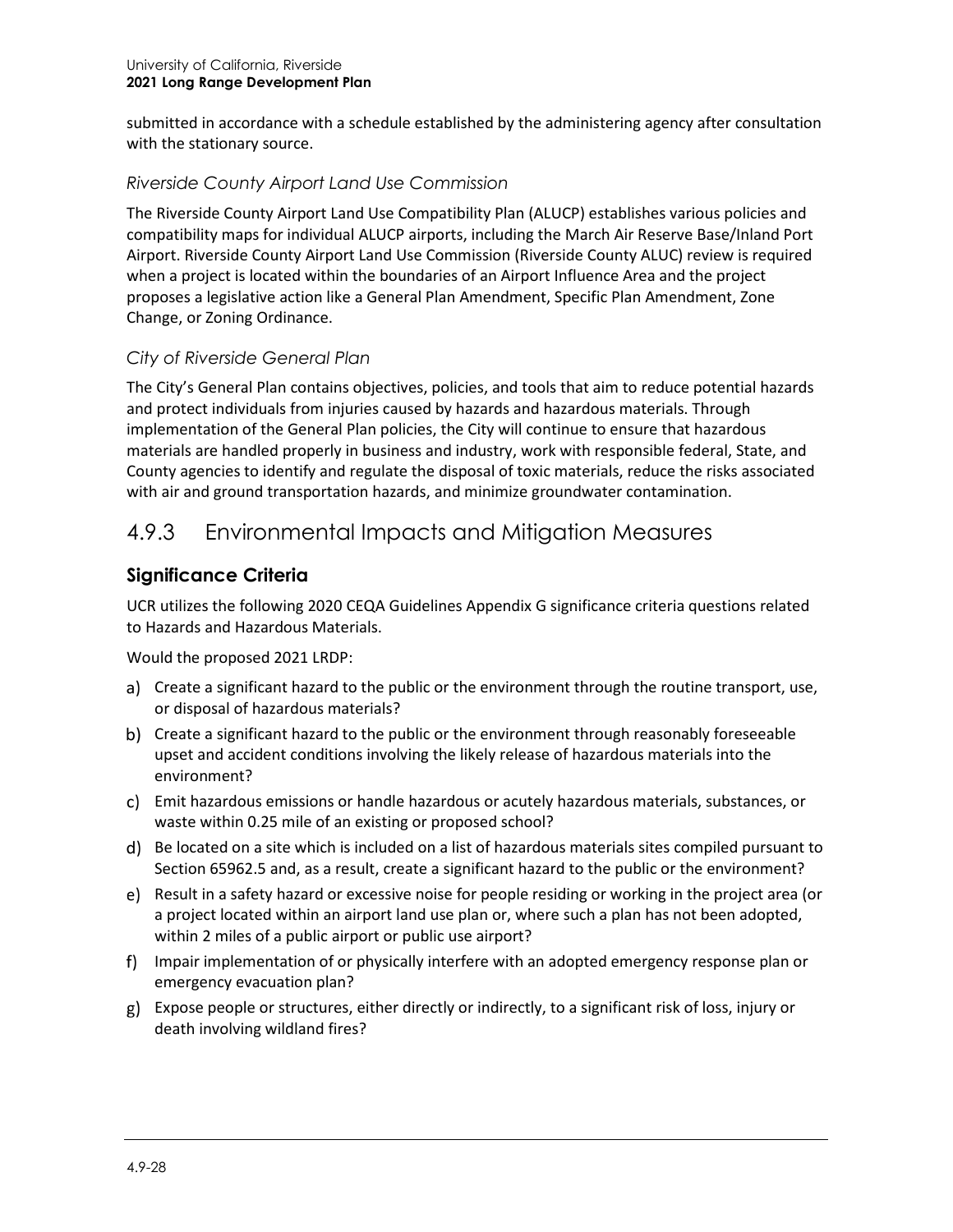# **Issues Not Evaluated Further**

#### *Construction Hazards from Routine Transport, Use, or Disposal of Materials (Criterion a)*

The Initial Study for the 2021 LRDP (Appendix A) concluded that with continued implementation of UCR EH&S and compliance with the federal and State regulations described above, impacts during construction of 2021 LRDP projects would be less than significant. No further evaluation is required.

#### *Emergency Response Plan (Criterion f)*

Impacts to emergency response plans are discussed under Impact T-4 and Impact WF-1 in Section 4.15, *Transportation* and Section 4.18, *Wildfire*, respectively. This topic is not evaluated further in this section.

#### *Wildland Fire (Criterion g)*

Impacts related to wildland fires are discussed under Impact WF-2 and Impact WF-4 in Section 4.18, *Wildfire*. This topic is not evaluated further in this section.

# **Analysis Methodology**

The impact analysis examines the hazards and hazardous materials impacts that would result from the development under the proposed 2021 LRDP. Conditions that could pose a risk to the populations on and off campus were identified through review of documents pertaining to hazards and hazardous materials, including: the SPCC, UCR webpages, the UCR Emergency Operations Plan, previous UCR EIRs, background reports prepared for nearby plans and projects, and published literature. The information obtained from these sources was reviewed and summarized to establish the existing conditions (described above) and identify potential impacts from hazards and hazardous material associated with development of the proposed 2021 LRDP. In determining level of significance, the analysis assumes that the proposed 2021 LRDP would comply with relevant laws, regulations, and guidelines.

# **2021 LRDP Objectives and Policies**

There are no objectives or policies in the proposed 2021 LRDP related to hazards and hazardous materials.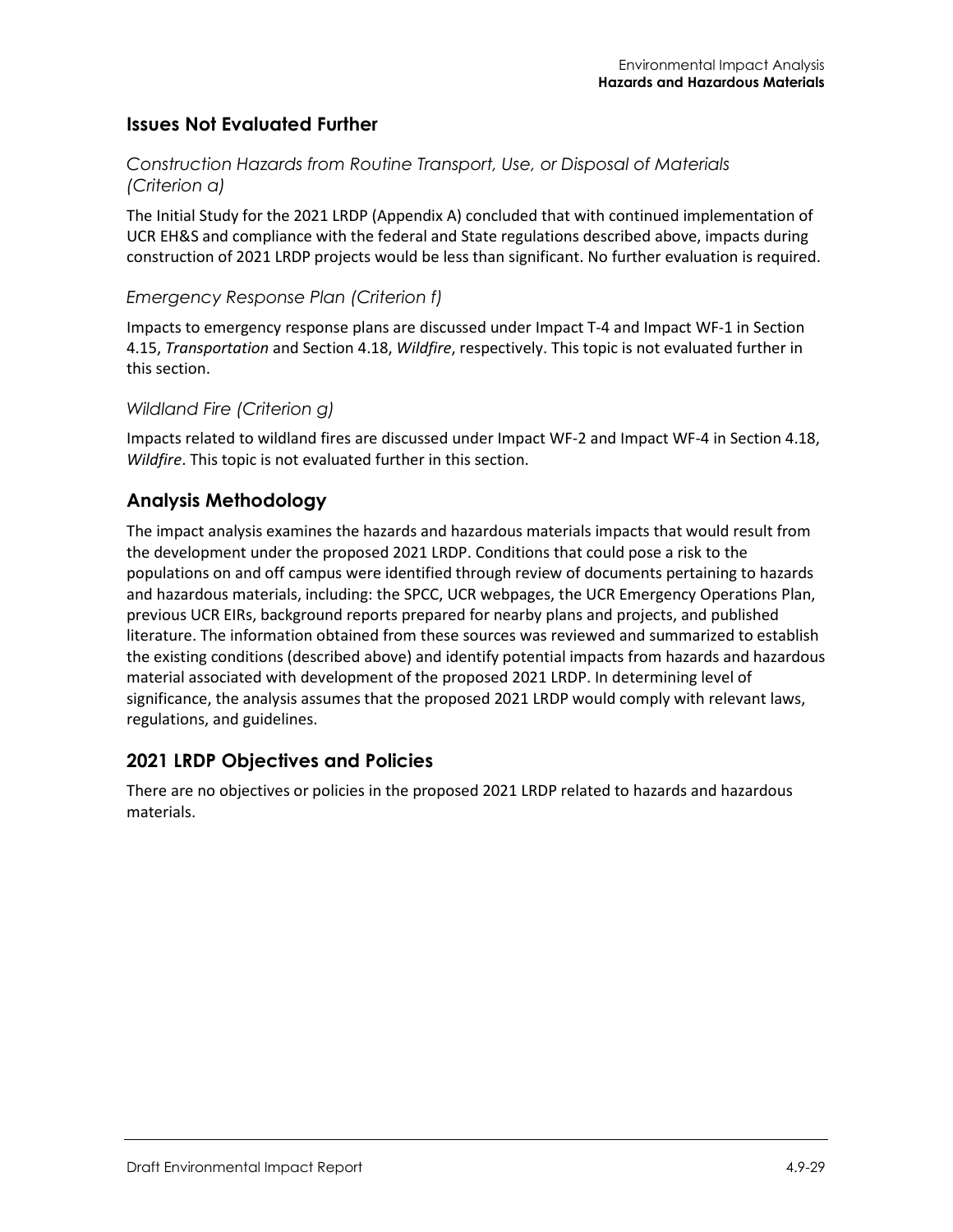#### **Impact Analysis**

**Impact HAZ-1 CREATE A SIGNIFICANT HAZARD THROUGH THE ROUTINE TRANSPORT, USE, OR DISPOSAL OF HAZARDOUS MATERIALS.**

**THE PROPOSED 2021 LRDP COULD RESULT IN AN INCREASED USE, TRANSPORT, OR DISPOSAL OF HAZARDOUS MATERIALS DURING FACILITY OPERATIONS, WHICH WOULD BE SUBJECT TO FEDERAL, STATE, AND UCR POLICIES DESIGNED TO MINIMIZE RISK OF ENDANGERMENT TO THE CAMPUS POPULATION, THE PUBLIC, AND THE ENVIRONMENT. THEREFORE, THE ROUTINE USE, TRANSPORT, OR DISPOSAL OF HAZARDOUS MATERIALS WOULD NOT CREATE A SIGNIFICANT HAZARD TO THE PUBLIC OR THE ENVIRONMENT AND IMPACTS WOULD BE LESS THAN SIGNIFICANT.**

*Operation*

#### **HAZARDOUS CHEMICAL USE**

The proposed 2021 LRDP would add approximately 300,000 gsf of new laboratory facilities, as well as additional dining, housing, and other facilities that may use, store, and transport hazardous materials. UCR is currently a licensed generator of hazardous waste, which includes chemical, radioactive, and biohazardous (infectious) waste. Implementation of the proposed 2021 LRDP would lead to an increase in the number of laboratories, medical/research facilities, academic activities, and the expansion of other facilities such as building and vehicle maintenance that involve the use of hazardous materials, which would increase the amount of hazardous chemicals used and stored at UCR as well as the number of people working with such materials, and the number of people in proximity to such materials. Various chemicals that may be used may pose different levels of hazards in their use. Some substances, such as acetone, are flammable, while others, like cyanide and mercuric chloride, are toxic. Some nonradioactive chemicals have the potential for causing cancer or acute and chronic illnesses. The properties and health effects of chemical substances are unique to the individual materials, although they often can be grouped by chemical types. No classifications exist to rate the level of hazard posed by all substances under all circumstances. While some substances may present little hazard, others may be capable, in certain situations, of causing severe health effects. However, the types of hazardous chemicals generated at UCR are not expected to change because of implementation of the proposed 2021 LRDP.

Potential hazardous materials may be used and/or stored on-site at facilities developed under the proposed 2021 LRDP. Laboratories and other facilities constructed because of implementation of the proposed 2021 LRDP would continue to comply with all hazardous materials standards for UCR described in the preceding sections. To minimize exposure to chemicals in the air, researchers and other workers would continue to take standard procedural precautions, such as working under fume hoods when using chemicals likely to present exposure hazards. Fume hoods and other engineering controls would be required to meet Cal/OSHA requirements and fume hood ventilation rates are checked annually by EH&S. Proper use of the fume hoods and other engineering controls would keep indoor laboratory air toxics concentrations below the suggested guidelines of the American Conference of Governmental Industrial Hygienist Threshold Limit Values and the legal limits of the OSHA Permissible Exposure Levels.

Maintenance and upkeep of facilities, including cleaning of workspaces and on-campus residences, parking areas, restroom facilities, and maintenance of landscaping would require the applicable use of various solvents, cleaners, paints, oils/fuels, lubricants, and/or pesticides/herbicides. Facilities Services has small maintenance shops at each of the residence halls that store small containers of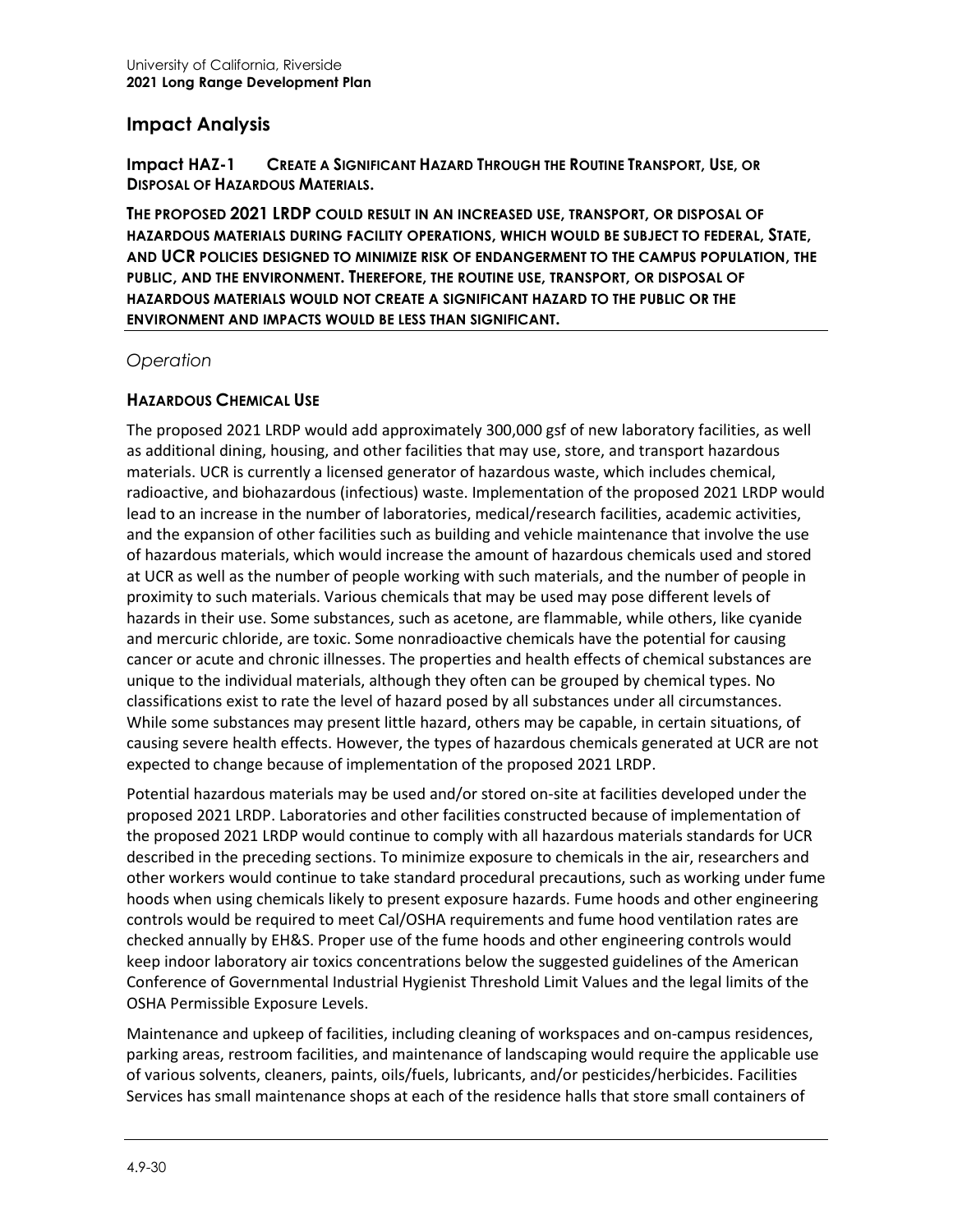maintenance lubricants, solvents and other maintenance-related liquid materials. Since the proposed 2021 LRDP would increase the number of student housing facilities, the amount of such materials would increase.

The increase in development under the proposed 2021 LRDP could result in additional dining facilities, emergency generators, and campus fleet vehicles, which may result in the need for an increase in the use and storage of diesel and non-diesel fuel, mechanical and cooking oils, automatic transmission fluid, and other materials associated with vehicle maintenance, which are managed by Fleet Services in the Corporation Yard. Oils, fluids, and fuel would be used, stored, and maintained similar to current conditions and pursuant to applicable regulations and policies, and stored in containers designed to prevent leaks and spills. The perimeter of the maintenance shop has impervious concrete berms around the entrance doors. Fleet Services operates an SPCC-exempt 6,000-gallon UST located east of the Fleet Services office. This UST contains unleaded gasoline for refueling fleet vehicles by three dispensers at the nearby fueling island. The dispensers have containment boxes below them and two spill kits are maintained at the fueling island (UCR 2018a).

As required by existing UCR policies and programs, the hazardous materials would be stored in locations according to compatibility and in storage enclosures or in areas or rooms specially designed, protected, and contained for such storage, in accordance with applicable regulations. Flammable liquids would continue to be stored in flammable liquid safety storage cabinets with leakproof door sills.

Campus departments are primarily responsible for ensuring that safe work practices are followed; EH&S supports departments with this responsibility. EH&S also reviews proposed laboratory designs for nonstructural seismic safety concerns and compliance with Cal/OSHA requirements to provide appropriate protection for the workers. Similarly, new laboratories are constructed in compliance with the *UC Lab Safety Design Manual* which includes design standards for safety lab space, electrical safety and power systems, lab ventilation and fume hoods, emergency equipment, pressure vessel and compressed gas planning, hazardous materials storage and use areas, biosafety, and radiation. Chemical handling training programs that are being used to educate existing staff would be extended to new staff working within newly developed or modified facilities. EH&S is required to evaluate developments where activities include the handling of hazardous materials and to disseminate general information about the handling, storing, and disposing of hazardous materials. This includes training all individuals who may handle hazardous materials through the circulation of various safety guidance documents and other publications. Hazardous materials are managed throughout campus ranging from the Art Department to the Biomedical Sciences Department and can include flammable, corrosive, and reactive materials used in a variety of ways. The UCR HMBP, the SPCC Plan, the EAP, and Office of Emergency Management procedures are regularly updated to be in line with current regulatory requirements. The campus would continue to implement the programs under the proposed 2021 LRDP as mandated by State and federal laws and regulations. Therefore, the impact of the proposed 2021 LRDP related to use, and disposal of hazardous chemicals would be **less than significant**.

#### **RADIOACTIVE AND LASER MATERIALS USE**

The Radiation Safety Program is responsible for ensuring that all users of ionizing radiation and radiation producing machines follow existing regulatory requirements. All radioactive materials at UCR are licensed by the State of California under a Broad Scope License. This license grants authority to the UCR Radiation Safety Committee to authorize the use of radioactive materials at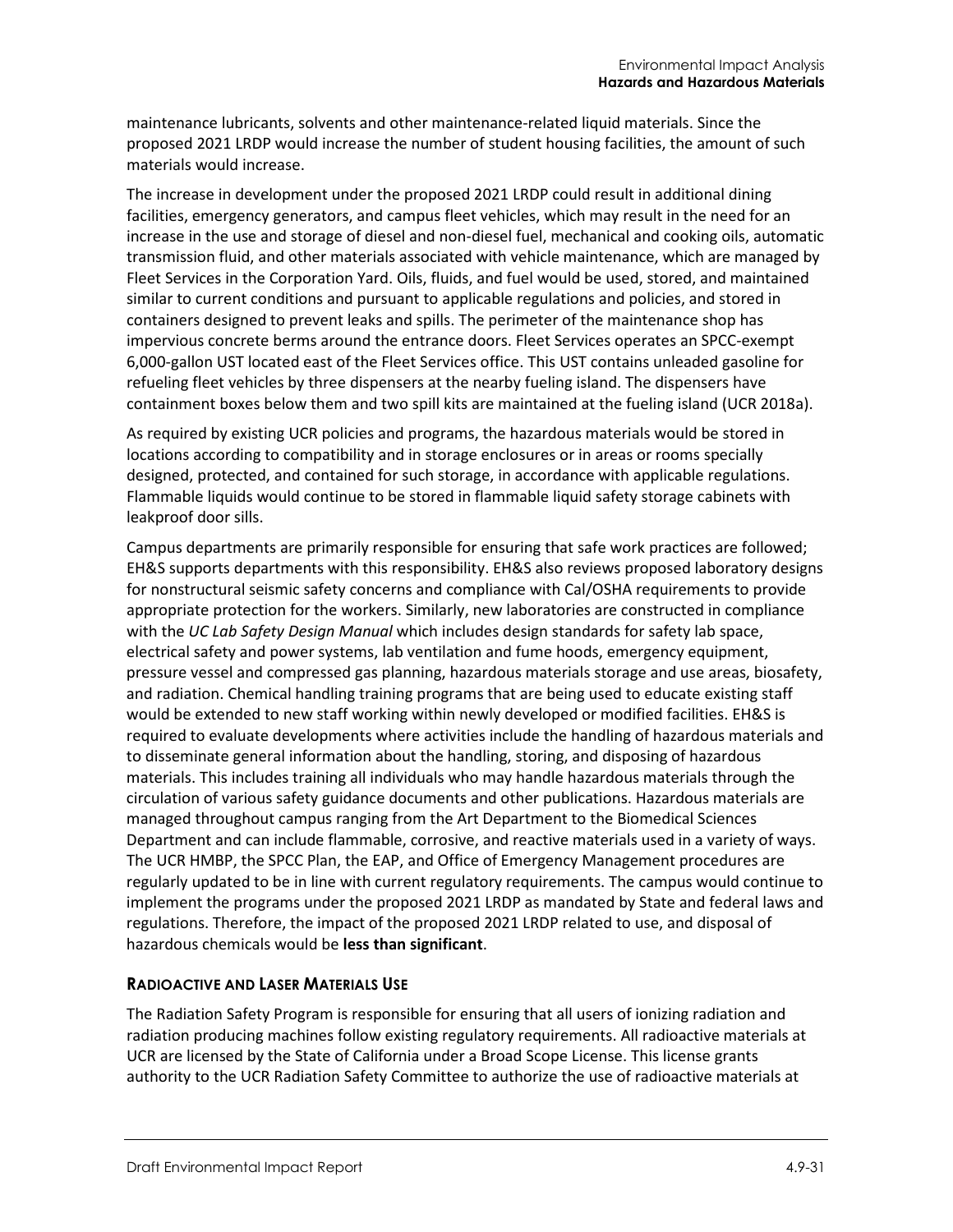any of its facilities. Radiation producing machines are registered by the California Radiologic Health Branch and must also be authorized by the UCR Radiation Safety Committee (UCR 2021e).

The Broad Scope Radioactive Materials License requires sealed sources to be tested for leakage and contamination as required by Title 17, CCR Section 30275(c). In accordance with the license, prior to obtaining radioactive materials, each principal investigator must apply for a RUA from the Radiation Safety Committee. The RUA specifies the particular radioisotopes to be used and maximum limits on the quantities possessed (UCR 2020b). The UCR radiation safety program, which is required by the Radiation Control Law and documented in the *Radiation Safety Manual*, is designed to provide adequate protective measures against exposure for visitors, students, faculty, staff, and the community at large. The radiation safety program requires UCR to perform documented surveys to detect surface contamination in areas where radioactive materials are used, including storage and waste facilities, and contains detailed information regarding radioactive waste storage guidelines and disposal methods. Additionally, new laboratories are constructed in compliance with the *UC Lab Safety Design Manual* which includes standards for safe lab space, including express design requirements for radiation safety.

All lasers and laser systems (whether purchased, borrowed, fabricated, or brought in for use by others) must be operated in accordance with the requirements established by the latest American National Standards Institute Z136.1 document, *Standards for the Safe Use of Lasers and the Laser Safety Manual*. Custom-built and modified lasers are verified by EH&S Radiation Safety (UCR 2018b).

EH&S's current maintenance processes for radioactive equipment would apply to newly constructed facilities that would operate radioactive equipment, and the *Radiation Safety Manual* and *Laser Safety Manual* would be implemented and updated, as necessary, to reflect changes to the types, quantities, and locations of radioactive materials. Therefore, the impact of the proposed 2021 LRDP related to use and disposal of radioactive and laser materials would be **less than significant**.

#### **BIOHAZARDOUS MATERIALS USE**

Federal law requires the establishment of an IBC at institutions that receive federal funding for research involving recombinant or synthetic nucleic acid molecules, potentially infectious organisms (human, plant, arthropod, toxins), and human-derived materials. At UCR, the IBC is appointed by the Vice Chancellor for Research and Economic Development under the auspices of the Office of Research Integrity (ORI). Administrative support for the IBC is provided by the Office of Vice Chancellor for Research and Economic Development. The IBC consists of at least five individuals: two community members who are not affiliated with UCR, an appropriate recombinant or synthetic DNA expert, a plant and animal expert, and the Biosafety Officer. The IBC membership represents collective expertise and research experience in recombinant DNA, infectious agents, biological toxins, and animal research which are applied to the evaluation of appropriate safety measures needed for experiments that may pose potential risks to health or the environment.

The IBC is responsible for:

- Ensuring that research conducted at UCR complies with the NIH Guidelines for Research Involving Recombinant or Synthetic Nucleic Acid Molecules (hereinafter as "NIH Guidelines")
- Drafting and establishing campus biosafety policies and procedures for proper handling of biohazardous materials
- Reviewing individual research proposals for biosafety concerns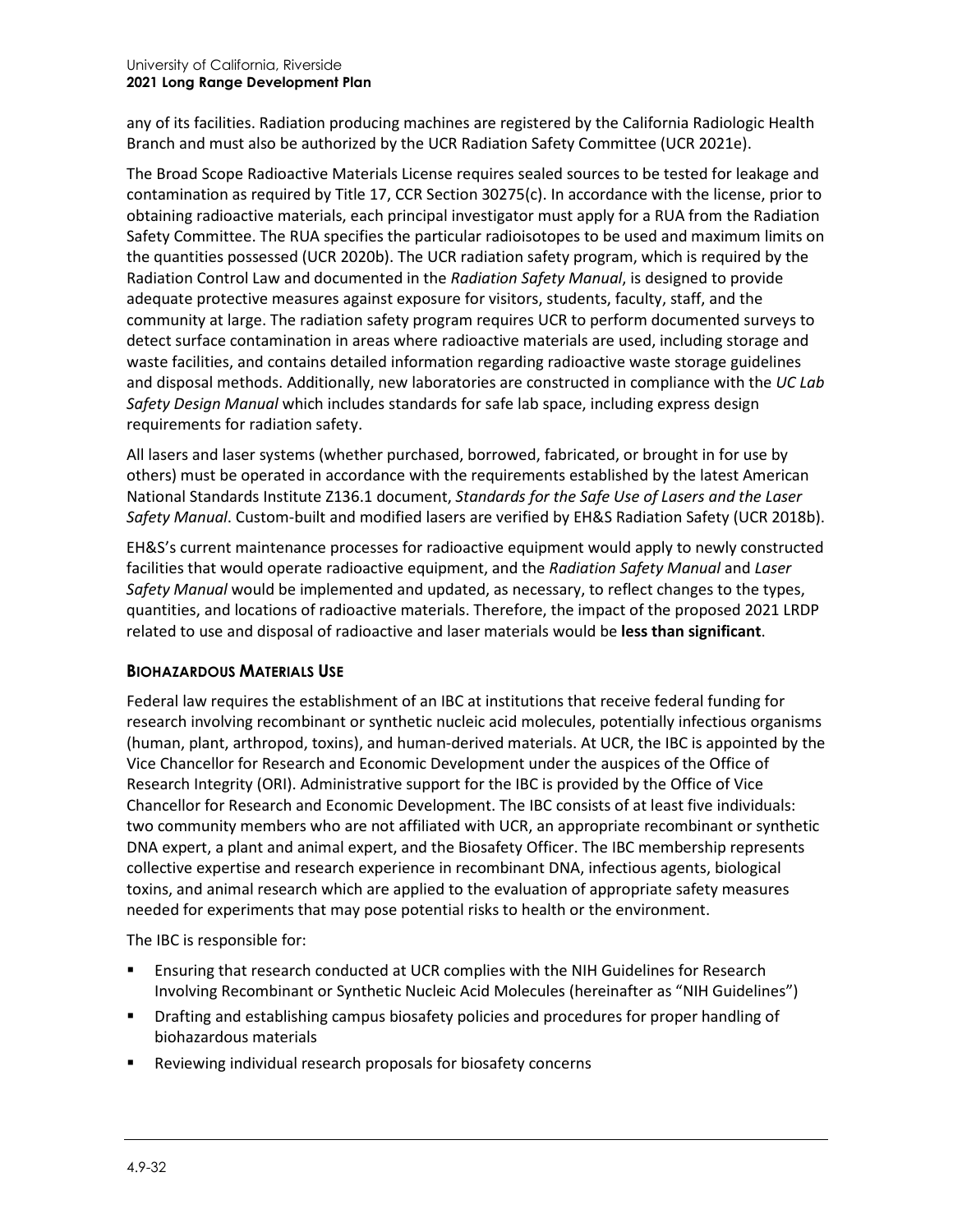All UCR Principal Investigators and laboratory workers must adhere to the biological safety policies and procedures of the *UCR Biosafety Manual* in the conduct of their research and in the management of their laboratories. For new facilities that would be developed under the proposed 2021 LRDP, EH&S would continue to monitor compliance with university policies, CDC, NIH, OSHA, and State criteria regarding the use of potentially infectious materials. New laboratories are constructed in compliance with the *UC Lab Safety Design Manual* which includes standards for safe lab space, including express design requirements for biosafety. All labs which contain biohazardous materials would also adhere to standard microbiological practices outlined in the *CDC Biosafety in Microbiological and Biomedical Laboratories Manual*, including the use of biosafety cabinets for personnel, environmental, and product protection (UCR 2021f). EH&S would continue to review and approve the use and transfer of biohazardous materials by Principal Investigators and setting safety criteria for the use of these agents, provide training; advise on appropriate safe work practices and procedures, containment controls, personal protective equipment, investigate accidents, and develop emergency plans for handling accidental spills and personnel contamination (UCR 2017). Therefore, the impact of the proposed 2021 LRDP related to use and disposal of biohazardous materials would be **less than significant**.

#### **HAZARDOUS WASTE DISPOSAL**

Implementation of the proposed 2021 LRDP may increase the number of laboratories, medical research facilities, and academic activities, which may result in an increase in the overall use and subsequent disposal of hazardous, biohazardous, and radioactive waste. Oversight of hazardous and biohazardous waste would continue to be overseen by EH&S using the online WASTe program, ChemCycle Program, and radioactive waste pickups using UC Radiation. Storage and disposal of radioactive waste is strictly regulated at UCR, and all radioactive waste must be labeled per EH&S mandated storage guidelines and transferred to EH&S for disposal. Therefore, the impact of the proposed 2021 LRDP related to use, and disposal of hazardous waste would be **less than significant**.

#### **TRANSPORT OF HAZARDOUS MATERIALS AND WASTE**

As discussed above, implementation of the proposed 2021 LRDP would increase hazardous materials use and hazardous waste generation on campus. Consequently, the transport of hazardous materials to and from campus, and between campus departments, would also increase. UCR policy requires that packaging of chemicals to be transported on public roads conforms with all legal requirements, including those of the USDOT, CHP, CDPH, and RCDEH and to the guidelines of the International Civil Aeronautics Organization and the International Air Transport Association. All hazardous waste is picked up from generators by EH&S or a licensed hazardous waste contractor, and generators must package and label all hazardous wastes in compliance with policies and regulations. As a mitigation measure from the EH&S Expansion EIR document which has been and will continue to be implemented, EH&S staff shall provide all drivers removing hazardous materials or hazardous waste from the EH&S Expansion facility with printed directions clearly indicating the mandated haul route, exiting the EH&S Expansion facility left onto Watkins Drive and proceeding northwest to Blaine Street, then west on Blaine Street to the I-215/SR 60 freeway entrance ramps.

Federal, State, and international law strictly regulate shipping, transport, and import of biological materials. During intra-campus transfers of biohazardous agents, the materials are placed in securely closed and labeled primary containers. The exterior of the primary container must be decontaminated prior to transportation. Federal (USDOT, 49 CFR §171-175) and international agencies have in place regulations for shipping of dangerous goods by surface or air.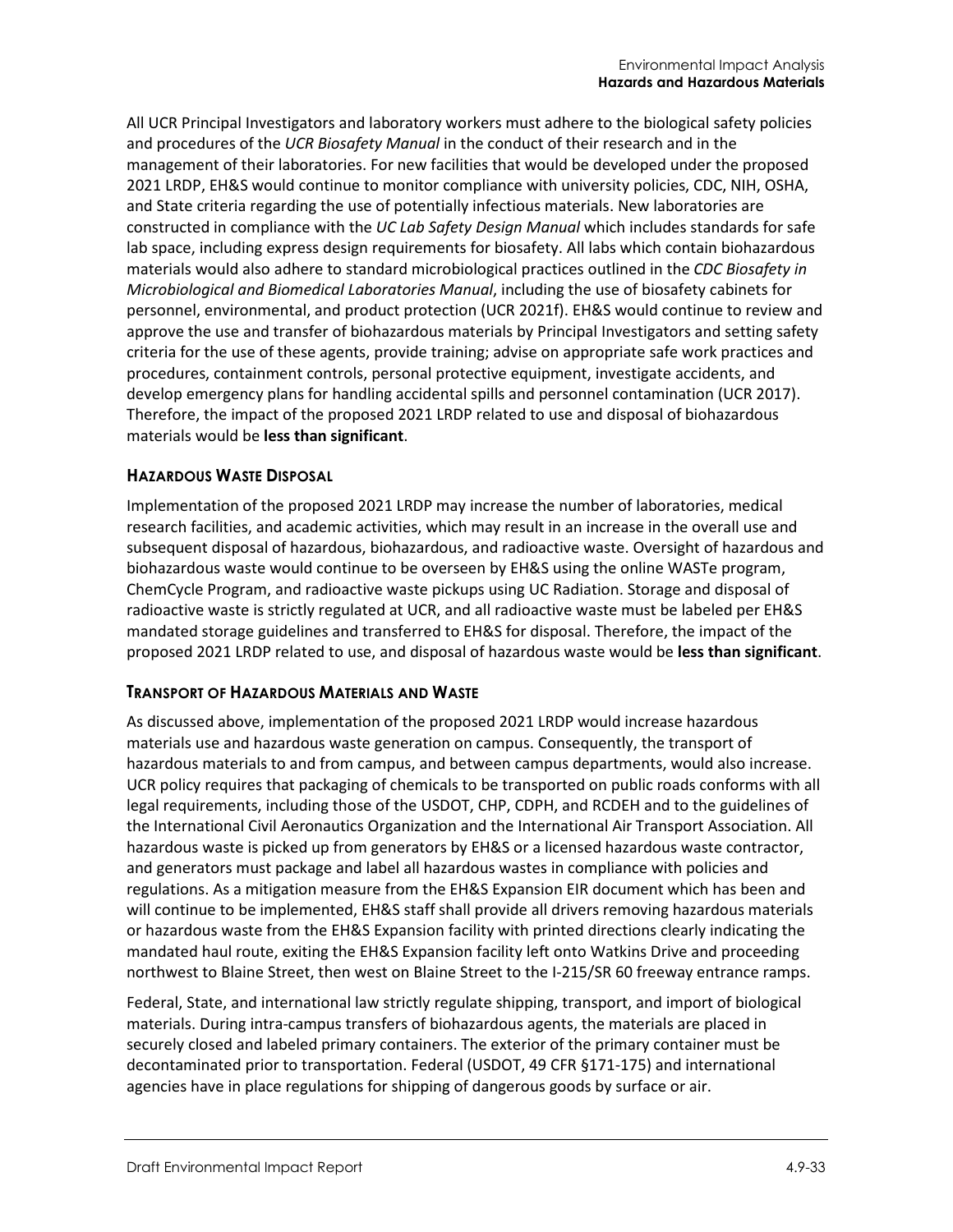Under the proposed 2021 LRDP, UCR would continue to require compliance with these safety regulations, guidelines, and policies. Furthermore, the types of hazardous materials that would be transported are not expected to change as a result of the implementation of the proposed 2021 LRDP. Therefore, the impact of the proposed 2021 LRDP related to transport of hazardous materials to and from campus would be **less than significant**.

#### **OVERALL OPERATION IMPACTS**

The use, storage, transport, and disposal of hazardous materials in facilities developed under the proposed 2021 LRDP would be guided by existing and future UCR, County, State, and federal regulations designed to maximize the safety of UCR personnel, students, the public, and the environment. Therefore, operational impacts related to the routine transport, use, or disposal of hazardous materials would be **less than significant**.

#### **Mitigation Measures**

No mitigation is required.

# **Significance After Mitigation**

Impacts would be less than significant without mitigation.

**Impact HAZ-2 CREATE A SIGNIFICANT HAZARD TO THE PUBLIC OR THE ENVIRONMENT THROUGH ACCIDENTAL RELEASE OF HAZARDOUS MATERIALS INTO THE ENVIRONMENT.**

**OPERATION OF FACILITIES AND MATERIALS WOULD BE SUBJECT TO FEDERAL, STATE, COUNTY, AND UCR POLICIES DESIGNED TO MINIMIZE UPSET AND ACCIDENT CONDITIONS AND WOULD RESULT IN LESS THAN SIGNIFICANT IMPACTS RELATED TO SIGNIFICANT HAZARDS TO THE PUBLIC OR THE ENVIRONMENT. FACILITY CONSTRUCTION AND RENOVATION UNDER THE PROPOSED 2021 LRDP COULD DISTURB OR EMIT HAZARDOUS MATERIAL FROM IMPACTED SOIL, SOIL VAPOR, OR GROUNDWATER, WHICH COULD EMIT HAZARDOUS EMISSIONS OR HANDLE HAZARDOUS OR ACUTELY HAZARDOUS MATERIALS, SUBSTANCES, OR WASTE DURING REASONABLY FORESEEABLE UPSET AND ACCIDENT CONDITIONS. IMPACTS WOULD BE LESS THAN SIGNIFICANT WITH THE IMPLEMENTATION OF MITIGATION AND MANDATORY COMPLIANCE WITH EXISTING REGULATIONS PERTAINING TO THE IDENTIFICATION, HANDLING, AND DISPOSING OF HAZARDOUS MATERIALS.**

#### *Construction*

#### **FACILITY DEMOLITION AND RENOVATION**

Due to their age, numerous campus buildings are assumed to contain some form of ACM or LBP. An unknown number of fluorescent light ballasts containing PCBs are also present in some campus buildings. Building materials may also be contaminated because of radioactive or chemical hazardous materials use in the building, resulting in spills or aerosol releases that may deposit contaminants on the floors or walls. It is also possible that elemental mercury may be present in research laboratory sink traps, in cupboard floor spaces, or in sewer pipes.

If contamination is present during renovation and/or demolition of existing campus buildings under the proposed 2021 LRDP, exposure would be minimized through required worker training and appropriate engineering and administrative controls and protective equipment in accordance with existing campus health and safety practices such as the Asbestos Management Plan, as well as with federal and State regulations. LBP and other lead-containing materials associated with proposed projects would be handled pursuant to Cal/OSHA regulations regarding LBPs and lead-containing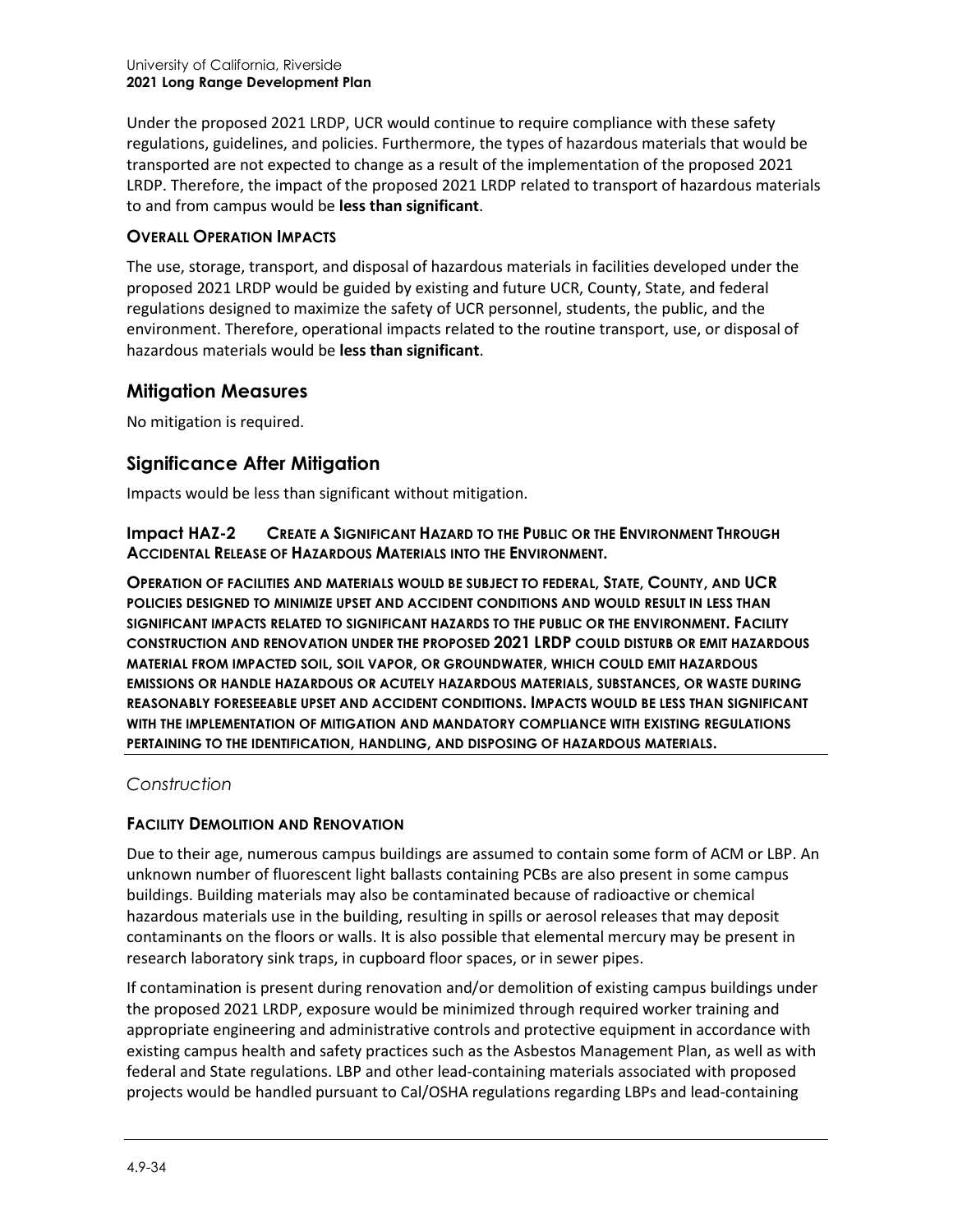materials. CCR Title 8, Section 1532.1, requires testing, monitoring, containment, and disposal of LBPs and lead-containing materials in a manner that exposure levels do not exceed Cal/OSHA standards. If potentially hazardous materials are encountered during construction or redevelopment, EH&S would conduct a comprehensive assessment of the situation in coordination with the appropriate regulatory authority, such as the RCDEH. Compliance with existing plans and regulations, such as the Asbestos Management Plan and CCR Title 8, Section 1532.1, would ensure impacts related to asbestos containing materials and lead would be **less than significant**.

Under Title 8 CCR 5194 (Hazard Communication Standard), construction workers must be informed about hazardous substances that may be encountered. Compliance with IIPP requirements (Title 8 CCR 3203) would ensure that workers are properly trained to recognize workplace hazards and to take appropriate steps to reduce potential risks due to such hazards, such as contaminated soils. This would be relevant if previously unidentified contamination or buried hazards are encountered. If additional investigation or remediation is determined to be necessary, compliance with Cal/OSHA standards for hazardous waste operations (Title 8 CCR 5192) would be required for those individuals involved in the investigation or cleanup work. A Site Health and Safety Plan must be prepared prior to commencing any work at a contaminated site or involving disturbance of building materials containing hazardous substances, to protect workers from exposure to potential hazards. Cal/OSHA also enforces hazard communication program regulations, including procedures for identifying and labeling hazardous substances that require Material Safety Data Sheets to be available for employee information and training programs. Mandatory compliance with regulatory requirements, such as Title 8 CCR 5192 and 5194 would reduce the potential for workers to be exposed to hazardous materials. Impacts would be **less than significant**.

The UCR campus includes abandoned in-place USTs and the potential for other unidentified hazardous material features to be present. Although there are no remaining open release cases on campus, residual hazardous materials may be present in soil, soil vapor, and/or groundwater at the following locations: former USTs, current ASTs, closed in-place UST, former agricultural land use areas, and near the Land Use Covenant, although the potential is considered low. Unanticipated hazardous materials may also be encountered during demolition or redevelopment of previously developed sites. Disturbance of soil containing existing hazardous materials, soil vapor, or contaminated groundwater during construction could create a significant hazard to the public or the environment. Impacts would be **significant**.

Given this potential, Mitigation Measures **MM HAZ-1 through MM HAZ-4** would be required to reduce impacts to less-than-significant levels.

#### **CONSTRUCTION-SITE STORMWATER DISCHARGE**

As described in Section 4.10, *Hydrology and Water Quality*, the UCR campus is a non-traditional permittee under the Phase II municipal separate storm sewer systems (MS4) Small statewide general storm water permit, which requires UCR to prevent construction site discharges of pollutants through the installation, implementation, and maintenance of BMPs and ensure compliance with Construction General Permit (State Water Resources Control Board Order 2009- 0009-DWQ, as amended). As part of the compliance with the Construction General Permit, a Stormwater Pollution Prevention Plan (SWPPP) would be prepared for specific construction projects. Among other things, the SWPPP requires that hazardous materials be properly stored, contained, and disposed of to prevent polluted stormwater discharged from construction sites, which would prevent substantial spills of hazardous materials during reasonably foreseeable upset and accident conditions and prevent or reduce the release hazardous materials into the environment.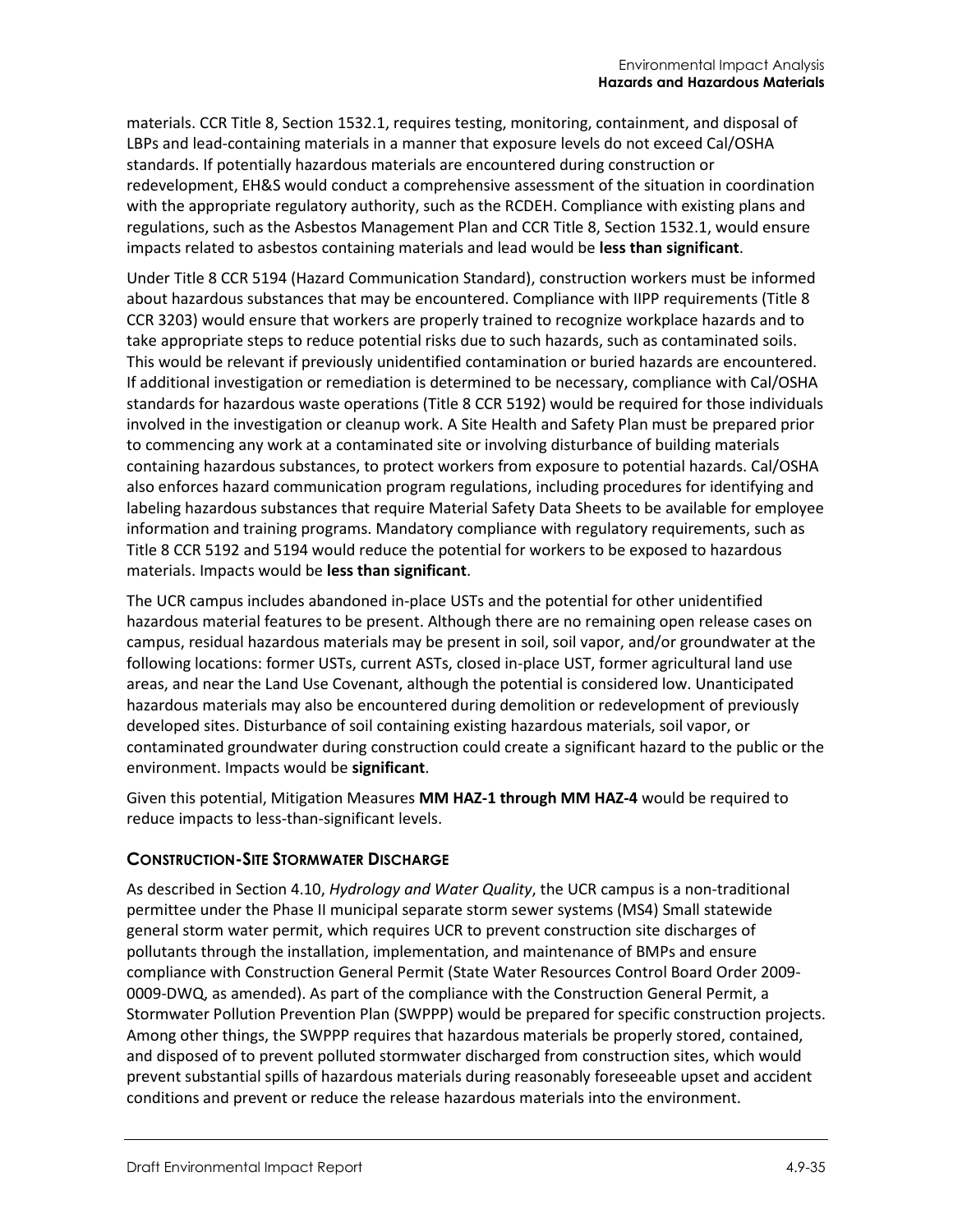The UCR HMBP and the EAP address emergency and spill response procedures that include, but are not limited to, specific emergency response instructions, locations of personnel and equipment resources, specialty hazard instructions, and appropriate training. Therefore, impacts related to potential hazards to the public or the environment through reasonably foreseeable upset and accident conditions due to construction-site stormwater discharge would be **less than significant**.

#### *Operation*

As discussed in Impact HAZ-1, the use, storage, transport, and disposal of hazardous materials in facilities developed under the proposed 2021 LRDP would be guided by existing and future federal, State, and UCR regulations designed to maximize the safety of UCR personnel, students, the public, and the environment. Adherence to these regulations would ensure hazards impacts associated with reasonably foreseeable upset and accident conditions involving hazardous materials would be **less than significant**.

# **Mitigation Measures**

#### *MM HAZ-1 Property Assessment – Phase I and II ESAs*

During the pre-planning stage of campus projects on previously developed sites or on agricultural lands (current or historic), and in coordination with EH&S, UCR shall obtain documentation from EH&S or prepare a Phase I Environmental Site Assessment (ESA) assessing the land use history of the proposed project site and identify potential hazardous materials concerns, including, but not limited to, fuel tanks, chemical storage, elevator pistons and associated hydraulic oil reservoirs and piping, heating-oil USTs, or agricultural uses. If the Phase I ESAs, or similar documentation, identify recognized environmental conditions or potential concern areas, a Phase II ESA would be conducted in coordination with EH&S to determine whether the soil, groundwater, and/or soil vapor has been impacted at concentrations exceeding regulatory screening levels for residential or commercial/industrial type land uses (as applicable). If the Phase II ESA concludes that the site is or may be impacted and could affect the planned development, assessment, remediation, or corrective action (e.g., removal of contaminated soil, in-situ treatment, capping, engineering controls) would be conducted prior to or during construction under the oversight of federal, State, and/or local agencies (e.g., US EPA, DTSC, RWQCB, RFD, RCDEH) and in full compliance with current and applicable federal and State laws and regulations. Additionally, Voluntary Cleanup Agreements may be used for parcels where remediation or long-term monitoring is necessary.

# *MM HAZ-2 Regulatory Agency UST Involvement*

Because the UCR campus includes abandoned in-place USTs and the potential for other unidentified hazardous material features to be present, UCR shall notify the RCDEH and RFD if the following situations occur:

- Soil disturbance, grading, or excavation are planned for areas where current USTs are present or former USTs were present, including:
	- One 6,000-gallon UST operated by Fleet Services located east of the Fleet Services office
	- One 6,000-gallon diesel, one 1,500-gallon gasoline, and one 300-gallon former USTs at the Ag Ops facility at 1060 Martin Luther King Boulevard
	- Four 6,000-gallon gasoline and one 550-gallon waste oil former USTs at the former Atlantic Richfield Oil Company service station at 1160 University Avenue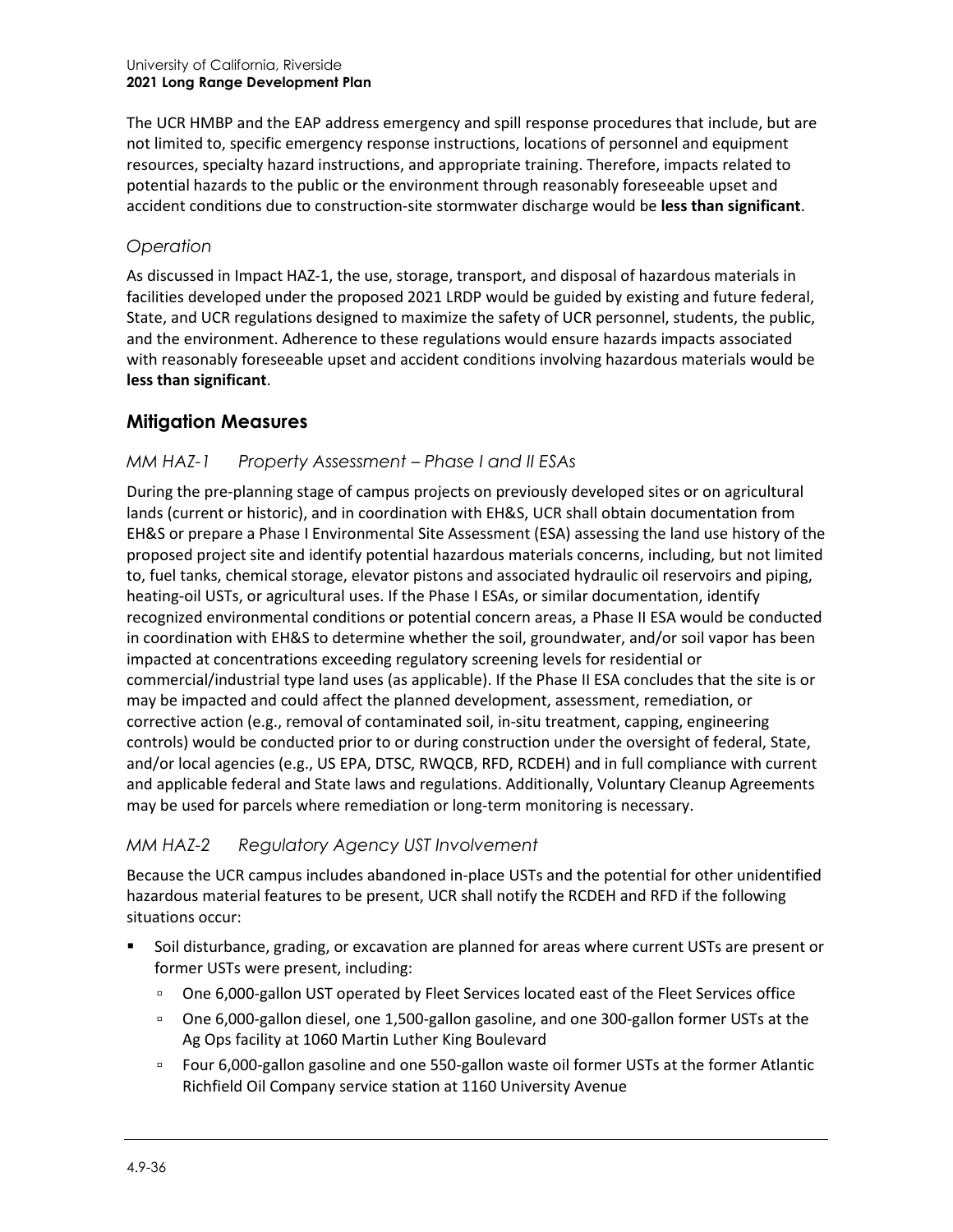- Five 20,000-gallon former diesel USTs at UCR Parking Lot #6
- Two 7,000-gallon gasoline, one 3,000-gallon gasoline, and one 550 waste oil former USTs at the former Chevron service station at 1011 University Avenue
- Four former 10,000-gallon #6 heating-oil USTs at 3401 Watkins Drive Abandoned in place in October 1998
- One 10,000-gallon gasoline, one 6,000-gallon gasoline, and one 500-waste oil former USTs at the UCR Fleet Service facility at 3401 Watkins Drive
- UCR Fleet Services RCDEH Permitted UST 3401 Watkins Drive
- UCR Steam Plant RCDEH Closed Leaking UST 3401 Watkins Drive
- Agricultural research support operations areas on the West Campus (e.g., fuel storage and dispensing, maintenance oils, and hazardous waste)
- □ Corporation Yard located north of West Linden Street on the East Campus
- □ UST, previously located at the Grounds Maintenance Facility along East Campus Drive
- 3.25-acre site on the UCR campus at 1060 Martin Luther King Boulevard, listed as a DTSC Certified Operations and Maintenance Land Use Restrictions site as of December 15, 2010 (DTSC 2020a)
- 1060 Martin Luther King Boulevard, a site listed as a closed Riverside County LOP case for three leaking USTs
- Identification of additional underground storage tanks and associated piping, or other underground features such as railroad spurs or ties, elevator pistons, stained or odorous soils, unknown piping, cisterns, wells, waste/burn pits, etc., if encountered

Additionally, all UST removals and associated assessment work shall be completed under the direction of RCDEH and RFD.

Upon identification of stained soil, odorous soil, USTs, or other underground features onsite, RCDEH or RFD could require actions such as: development of removal action workplans, obtaining permits for removal of USTs or other underground features, soil excavation and offsite disposal, assessment of soil and/or groundwater beneath the excavation, and/or completion of UST removal reports or case closure documents.

#### *MM HAZ-3 Regulatory Agency Subsurface Involvement – DTSC*

Because UCR includes one DTSC Certified Land Use Restrictions case on-site (Envirostor, Site ID 33890001, 2020), DTSC shall be notified of redevelopment or soil disturbance work that is planned in the Land Use Covenant area involving excavation of 4 feet or more below ground surface. Additionally, UCR shall notify the DTSC if the following situations occur:

- LRDP is modified to include soil disturbance in the Land Use Covenant area.
- Stained or odorous soils, chemical substances, or debris from an unidentified source are identified during excavation of 4 feet or more below ground surface and/or within 100 feet of the Land Use Restriction area.

Upon notification of the information above, DTSC could require actions such as: development of subsurface investigation workplans, completion of soil, soil vapor, and/or groundwater subsurface investigations, installation of soil vapor or groundwater monitoring wells, soil excavation and off-site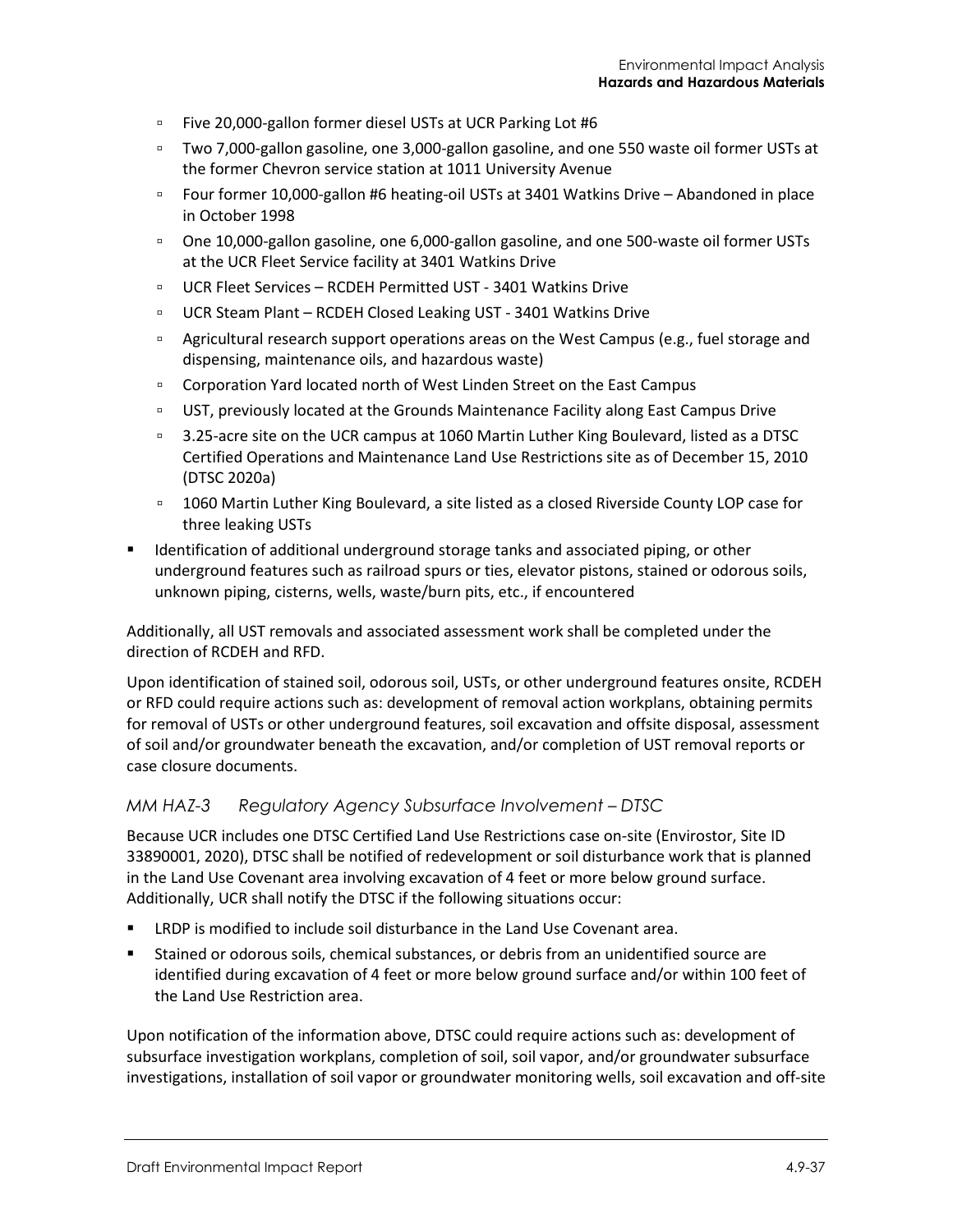disposal, completion of human health risk assessments, and/or completion of remediation reports or case closure documents.

#### *MM HAZ-4 Construction Site Management Plan*

If impacted soils are identified pursuant to activities conducted through Mitigation Measures MM HAZ-1, MM HAZ-2, or MM HAZ-3; or encountered during construction (soil disturbance), UCR shall prepare a Construction Site Management Plan (SMP) for the proposed redevelopment project area to address potential issues that may be encountered during redevelopment activities involving subsurface work. The Construction SMP objectives shall include:

- Communicating information to proposed project construction workers about environmental conditions
- **Presenting measures to mitigate potential risks to the environment, construction workers, and** other nearby receptors from potential exposure to hazardous substances that may be associated with unknown conditions or unexpected underground structures
- Presenting protocols for management of known contaminated soil or groundwater encountered during construction activities

The Construction SMP shall identify the proposed project contacts, responsibilities, and notification requirements and outline the procedures for health and safety, soil management, contingency measures for discovery of unexpected underground structures, erosion, dust, and odor management, groundwater management, waste management, stormwater management, and written records and reporting. The Construction SMP shall be reviewed and approved by UCR prior to issuance of grading permits.

# **Significance After Mitigation**

Impacts related to potential hazards to the public or the environment through reasonably foreseeable upset and accident conditions during facility construction and renovation would be less than significant with mitigation incorporated.

#### **Impact HAZ-3 RESULT IN HANDLING OF HAZARDOUS OR ACUTELY HAZARDOUS MATERIALS WITHIN 0.25 MILE OF AN EXISTING OR PROPOSED SCHOOL.**

**OPERATION OF FACILITIES AND MATERIALS WOULD BE SUBJECT TO FEDERAL, STATE, AND UCR POLICIES DESIGNED TO MINIMIZE HAZARDOUS EMISSIONS AND SPILLS AND WOULD RESULT IN LESS THAN SIGNIFICANT IMPACTS RELATED TO SIGNIFICANT HAZARDS TO THE PUBLIC OR THE ENVIRONMENT. FACILITY CONSTRUCTION AND RENOVATION UNDER THE PROPOSED 2021 LRDP COULD DISTURB OR EMIT HAZARDOUS MATERIAL FROM IMPACTED SOIL, SOIL VAPOR, OR GROUNDWATER, WHICH COULD EMIT HAZARDOUS EMISSIONS OR HANDLE HAZARDOUS OR ACUTELY HAZARDOUS MATERIALS, SUBSTANCES, OR WASTE WITHIN 0.25 MILE OF AN EXISTING OR PROPOSED SCHOOL. IMPACTS WOULD BE LESS THAN SIGNIFICANT WITH THE IMPLEMENTATION OF MITIGATION MEASURES AND MANDATORY COMPLIANCE WITH EXISTING REGULATIONS PERTAINING TO HAZARDOUS WASTES AND MATERIALS.**

Multiple schools are located within 0.25 mile of the boundaries of the UCR campus, and one child development center is located on campus (UCR Child Development Center). As discussed in greater detail in Section 4.13, *Public Services*, several schools are in proximity to UCR, including Riverside STEAM Academy (approximately 0.25 mile from UCR's southeast boundary), Highland Elementary (approximately 0.14 mile from UCR's northernmost parcels, which contain the Stonehaven Apartment Community), Longfellow Elementary (approximately 0.76 mile from UCR's western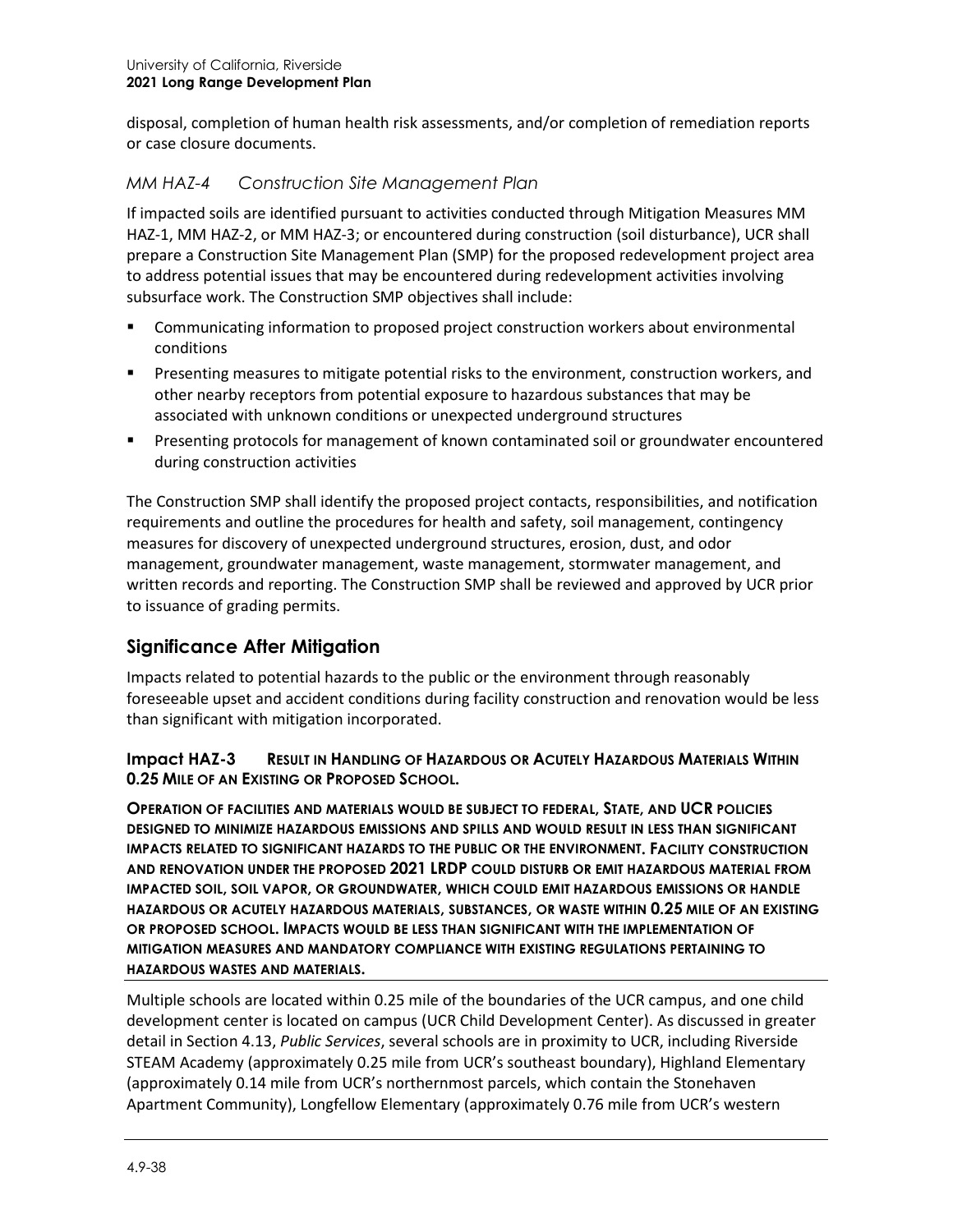boundary), University Heights Middle School (approximately 0.25 mile from UCR's northernmost parcels which contain the Stonehaven Apartment Community), and John W. North High School (approximately 0.39 mile north of West Campus). Additionally, the Canyon Crest Gateway land use designation allows non-affiliated educational facilities.

#### *Construction*

Construction and redevelopment of facilities associated with implementation of the 2021 LRDP would comply with existing federal, State, and UC requirements for the transport, use, or disposal of hazardous materials. Removal of LBPs, ACMs, PCBs, and other hazardous materials would be performed in compliance with existing regulations. As discussed in Impact HAZ-2, mandatory compliance with existing federal and State regulations would apply during construction activities. However, there is the potential for disturbance of unknown hazardous materials from impacted soil, soil vapor, or groundwater during construction which could create a hazard to the public or the environment. Therefore, construction and redevelopment of facilities associated with implementation of the proposed 2021 LRDP could emit hazardous emissions or handle hazardous materials, substances, or waste within 0.25 mile of an existing or proposed school. Impacts would be **significant.** Mitigation Measures **MM HAZ-1 through MM HAZ-4** would be required to reduce impacts to less than significant levels.

#### *Operation*

While hazardous materials and waste could continue to be handled within 0.25 mile of an existing or proposed school as a result of implementation of the proposed 2021 LRDP, and overall quantities may increase, these materials would still not exist in quantities significant enough to pose a risk to occupants of the school or the campus community. As explained in the discussion under Impact HAZ-1 above, hazardous materials in laboratories are typically handled in small quantities. The potential consequences of accidental releases would be limited to a single building and in most cases are limited to the individual laboratory where the spill would occur, and people outside the buildings would not be exposed.

The UCR Child Development Center comprises two adjacent facilities on the northeastern corner of East Campus. It is surrounded by a surface parking lot, Blaine Street and Watkins Drive to the east, Facilities Services to the southeast, and the future North District Development (Phase I currently under construction) to the southwest. Under the proposed 2021 LRDP, the UCR Child Development Center would be in the future Student Neighborhood land use area, which would accommodate student residences and residential support services and not research laboratories or other facilities that may handle hazardous materials. Additionally, the UCR Child Development Center would be located outside of areas likely to redevelop under the proposed 2021 LRDP. It is unlikely there would be substantial impacts to Student Neighborhood areas associated with the emission of hazardous emissions or handle hazardous or acutely hazardous materials, substances, or waste related to the operation of facilities developed under the proposed 2021 LRDP.

Additionally, the Canyon Crest Gateway land use designation allows non-affiliated educational facilities. The land area designated as Canyon Crest Gateway would not be located adjacent to laboratory uses or other land uses where substantial quantities or emissions of hazardous materials would occur from development under the proposed 2021 LRDP.

While the amount and type of hazardous materials may vary over time with changes in research and additions to hazardous materials lists, the general range and type of hazardous materials used on campus is not expected to substantially change upon implementation of the proposed 2021 LRDP.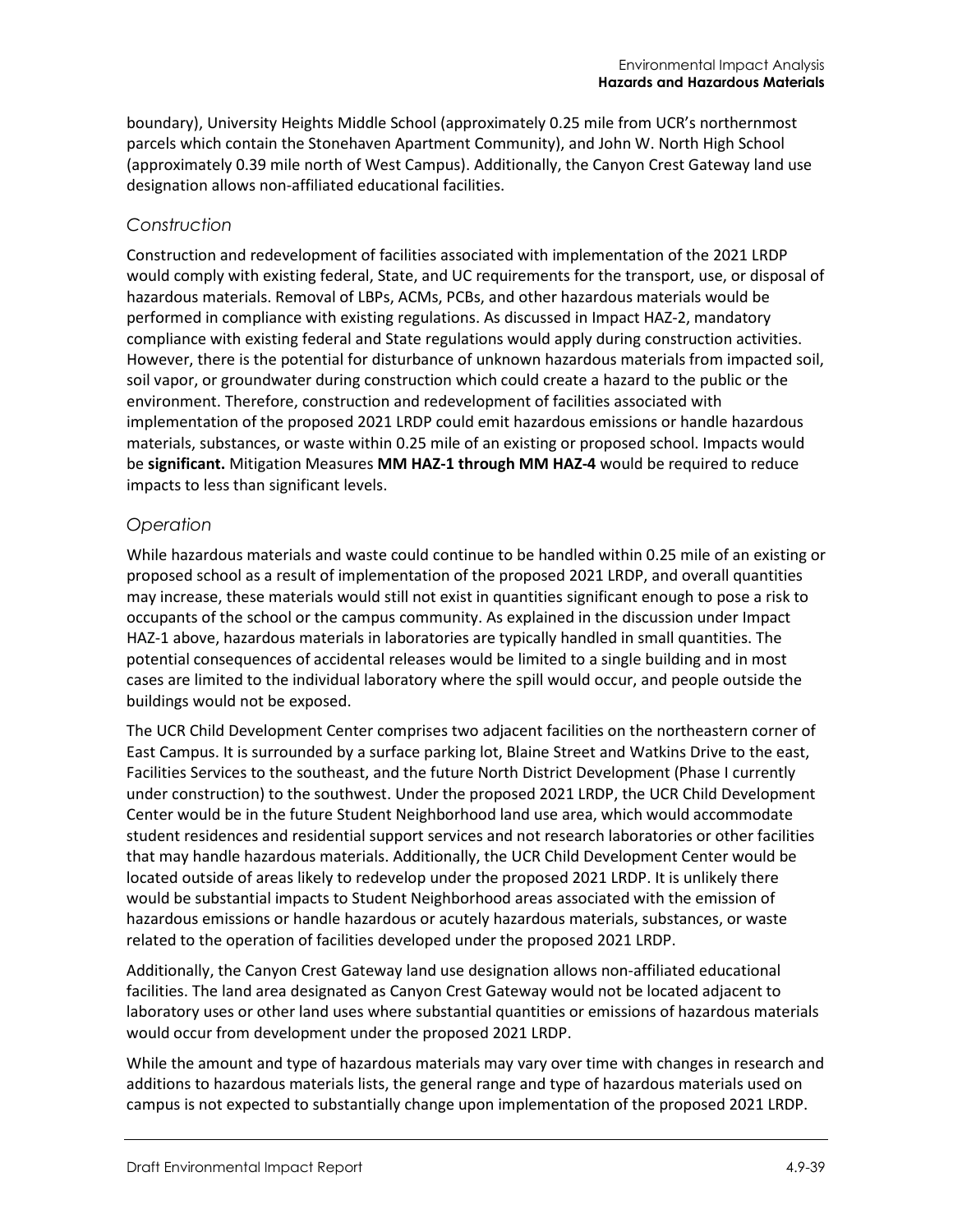UCR will continue to use materials, some of which are considered hazardous, during daily operations. While hazardous materials and waste could be handled within 0.25 mile of an existing or proposed school as a result of implementation of the proposed 2021 LRDP, these materials would not exist in quantities significant enough to pose a risk to occupants of the school or the campus community. Furthermore, compliance with federal, State, and local regulations and UCR policies and programs would reduce the risk of substantial spill and harm to the public, campus personnel, and the environment during the transport, use, storage, and disposal of hazardous materials and wastes. Adherence to these regulations would ensure significant hazards associated with operational use of hazardous materials would be **less than significant**.

# **Mitigation Measures**

Mitigation Measures MM HAZ-1 *Property Assessment – Phase I and II ESAs*, MM HAZ-2 *Regulatory Agency UST Involvement*, MM HAZ-3 *Regulatory Agency Subsurface Involvement – DTSC*, and MM HAZ-4 *Construction Site Management Plan* would ensure potential unknown hazardous materials were determined and addressed properly prior to construction near area schools.

# **Significance After Mitigation**

Implementation of the above mitigation measures would reduce impacts related to hazardous emissions or the handling of hazardous materials within 0.25 mile of a school to less-than-significant levels.

**Impact HAZ-4 LOCATED ON A SITE WHICH IS INCLUDED ON A LIST OF HAZARDOUS MATERIALS SITES COMPILED PURSUANT TO SECTION 65962.5.**

**THE UCR CAMPUS INCLUDES SEVERAL CLOSED UST RELEASE SITES (LISTED) AND IS LOCATED ADJACENT TO A SITE WITH A RESTRICTED LAND USE COVENANT. AS A RESULT, SOIL, SOIL VAPOR, AND/OR GROUNDWATER DISTURBANCE DURING CONSTRUCTION COULD CREATE A SIGNIFICANT HAZARD TO THE PUBLIC OR THE ENVIRONMENT. GIVEN THE OPPORTUNITY FOR CONTAMINATED SOILS TO OCCUR ON THE PROJECT SITE, PROJECT CONSTRUCTION WOULD POTENTIALLY CREATE A SIGNIFICANT HAZARD TO THE PUBLIC OR THE ENVIRONMENT. IMPACTS WOULD BE LESS THAN SIGNIFICANT WITH THE IMPLEMENTATION OF MITIGATION MEASURES.**

# *Construction*

As remediation has already been completed in the former pesticide disposal pits located in the agricultural teaching and research fields on the West Campus, that land is under a restricted land use covenant, and no construction is planned in that area under the proposed 2021 LRDP; no risk of exposure to hazardous materials in that area would be present. Furthermore, as discussed in Impact HAZ-2, mandatory compliance with existing federal and State regulations would apply during construction activities. However, the UCR campus includes several closed UST release sites, and construction of facilities could occur in areas located adjacent to the former pesticide disposal pits. Disturbance of hazardous material impacted soil, soil vapor, or groundwater during construction could create a **significant hazard** to the public or the environment. Mitigation Measures **MM HAZ-1 through MM HAZ-4** would be required to reduce impacts to less-than-significant levels.

#### *Operation*

All non-UST hazardous waste storage locations on campus are managed in accordance with all applicable federal and State laws, such as RCRA and California HWCL, as well as all existing campus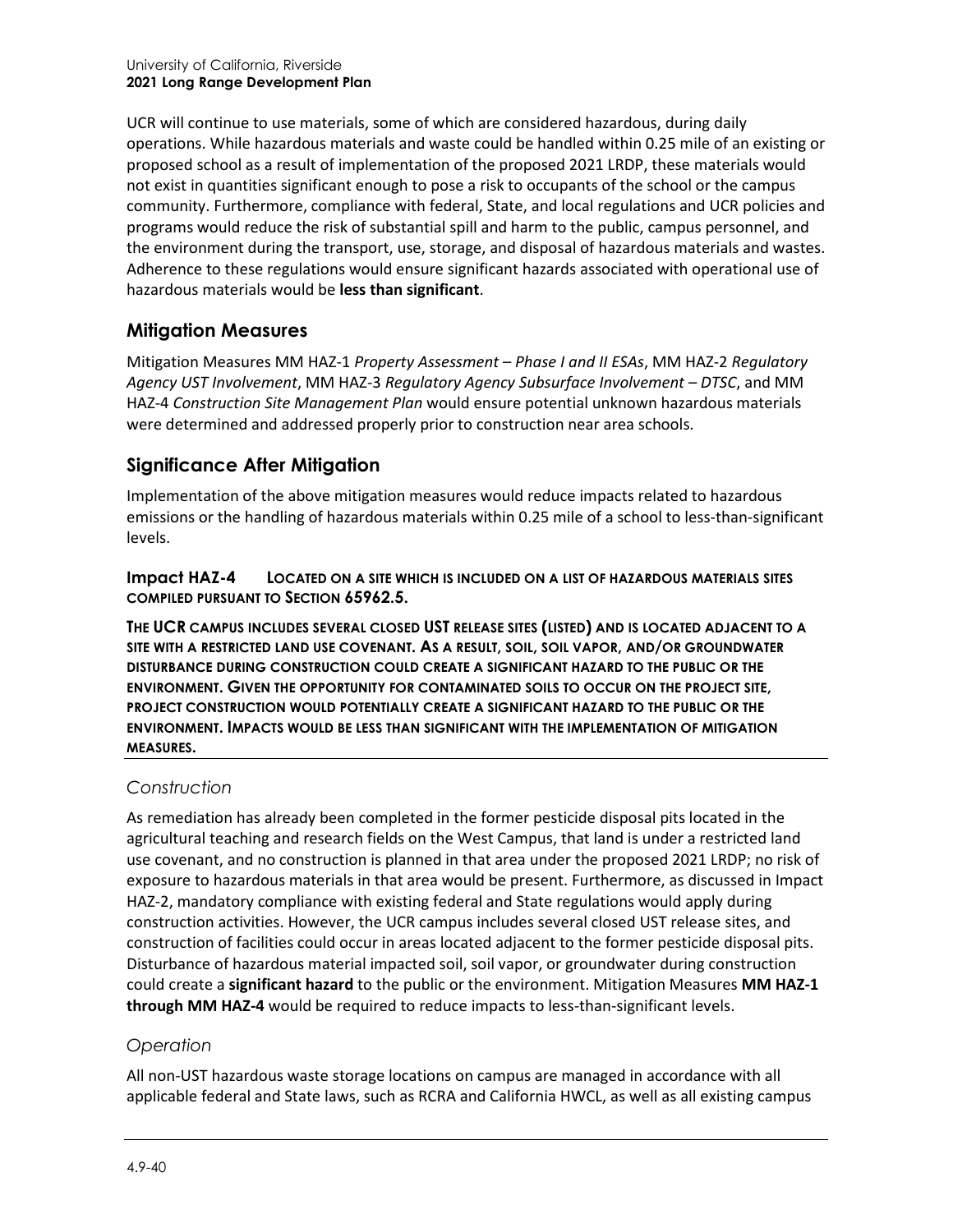programs and policies as discussed in Impact HAZ-1. Operational impacts would be **less than significant**.

#### **Mitigation Measures**

Mitigation Measures MM HAZ-1 *Property Assessment – Phase I and II ESAs*, MM HAZ-2 *Regulatory Agency UST Involvement*, MM HAZ-3 *Regulatory Agency Subsurface Involvement – DTSC*, and MM HAZ-4 *Construction Site Management Plan* would ensure potential soil, soil vapor, and/or groundwater disturbance is determined and addressed properly prior to construction.

#### **Significance After Mitigation**

Implementation of the above mitigation measures would reduce impacts related to hazardous materials sites to less-than-significant levels.

**Impact HAZ-5 IMPACTS RELATED TO CONSTRUCTION AND OPERATION AT HAZARDOUS MATERIAL RELEASE LISTED SITES WOULD BE LESS THAN SIGNIFICANT WITH MITIGATION INCORPORATED. LOCATED WITHIN AN AIRPORT LAND USE PLAN OR 2 MILES OF AN AIRPORT RESULTING IN A SAFETY HAZARD OR EXCESSIVE NOISE FOR PEOPLE RESIDING OR WORKING ON THE UCR CAMPUS.**

**THE UCR CAMPUS IS IN THE MARCH AIR RESERVE BASE/INLAND PORT ALUCP INFLUENCE AREA, ALTHOUGH IN AN AREA WITH LOW LEVELS OF NOISE AND SAFETY RISK. THEREFORE, THE PROPOSED 2021 LRDP WOULD NOT RESULT IN AIRPORT-RELATED SAFETY HAZARDS AND EXCESSIVE NOISE IMPACTS TO PEOPLE RESIDING OR WORKING ON THE UCR CAMPUS, AND IMPACTS WOULD BE LESS THAN SIGNIFICANT.**

#### *Construction and Operation*

The UCR campus is in Area E of the March Air Reserve Base/Inland Port ALUCP influence area. As analyzed in Section 4.11, *Noise,* noise levels in Area E of the March Air Reserve Base/Inland Port ALUCP are low and beyond the 55-CNEL corridor; safety risk level is also considered low. In Area E, there is no limit on residential or other use population density or requirement for open space. However, although there is no explicit upper limit on usage intensity, land uses of the types listed uses that attract very high concentrations of people in confined areas—are discouraged in locations below or near the principal arrival and departure flight tracks. The UCR campus is not located near the principal arrival and departure flight tracks (Riverside County Airport Land Use Commission 2014). Therefore, the proposed 2021 LRDP would not result in airport-related safety hazards and excessive noise impacts to construction workers, faculty/staff, students, and visitors, and impacts would be **less than significant**.

#### **Mitigation Measures**

No mitigation is required.

#### **Significance After Mitigation**

Impacts would be less than significant without mitigation.

# 4.9.4 Cumulative Impacts

Although some hazardous materials releases can cover a large area and interact with other releases (e.g., atmospheric contamination, contamination of groundwater aquifers), incidents of hazardous materials contamination due to leaking UST sites or release at individual businesses are more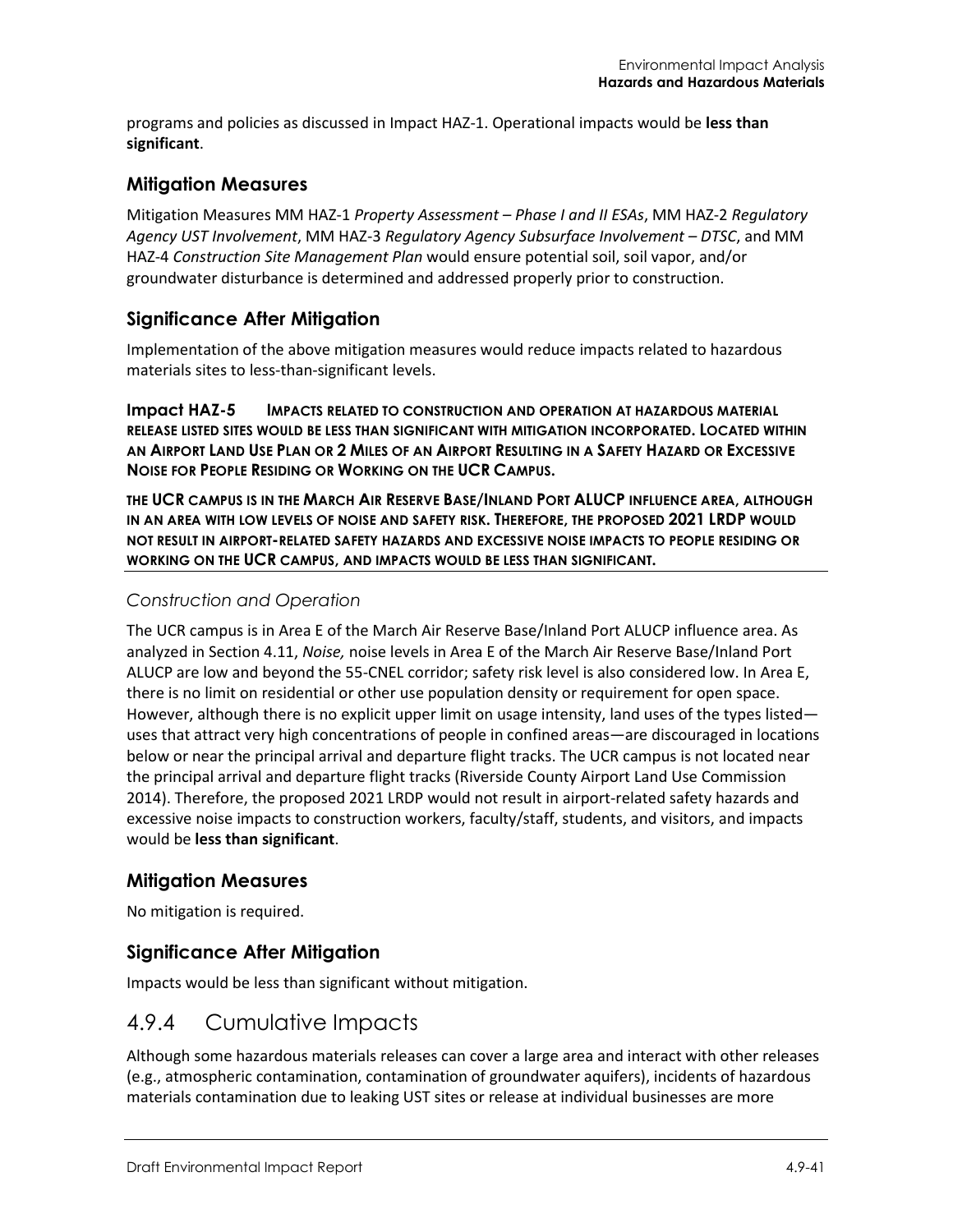typically confined to a limited area. These relatively limited areas of contamination typically do not interact in a cumulative manner with other sites of hazardous materials contamination. However, if construction would create a new site of contamination, or contribute substantially to a hazardous condition, it could be considered to contribute to a cumulative impact. This cumulative analysis assesses development on and proximate to the UCR campus and includes buildout of the cities of Riverside and Moreno Valley General Plans as discussed in Table 4-2 and projects in unincorporated Riverside County, the closest of which is approximately 1.9 miles northeast of the East Campus boundary as described in Table 4-1.

It is anticipated that future growth in the cumulative project area, would result in an incremental increase in the amount of hazardous materials used, treated, transported, and disposed area-wide. Cumulative projects and associated activities listed in Tables 4-2 and 4-1 would be required to comply with safety procedures mandated by applicable federal, State, and local laws and regulations related the transport, use, and disposal hazardous materials. Nonradioactive hazardous waste materials would be disposed of into permitted hazardous waste facilities, and radioactive waste would be decayed on-site or disposed of in facilities specifically approved for radioactive waste pursuant to federal and State regulations.

As described under Impact HAZ-1, operation of development under the proposed 2021 LRDP would involve the transport, use, and disposal of hazardous materials. However, the use, storage, transport, and disposal of hazardous materials in facilities developed under the proposed 2021 LRDP would be guided by existing and future federal, State, and UCR regulations designed to maximize the safety of UCR personnel, students, the public, and the environment. Consequently, the contribution of the proposed 2021 LRDP to cumulative impacts **would not be cumulatively considerable**.

It is anticipated that future growth in the cumulative project area would result in an incremental increase in reasonably foreseeable upset and accident conditions involving the likely release of hazardous materials, particularly during redevelopment of older buildings that may contain ACMs and/or LBPs, or encounter unknown USTs and at construction sites where there may be occurrences of stormwater discharge.

Cumulative projects and associated activities in the cumulative area would be required to comply with safety procedures mandated by applicable federal, State, and local laws and regulations related to the release of hazardous materials. LBPs and other lead-containing materials associated with proposed projects would be handled in compliance with Cal/OSHA regulations regarding LBPs and lead-containing materials. CCR Title 8, Section 1532.1, requires testing, monitoring, containment, and disposal of LBPs and lead-containing materials in a manner that exposure levels do not exceed Cal/OSHA standards. Additionally, all new development and redevelopment would be subject to the water quality requirements of the SARWQCB, the Small MS4 General Permit, and other applicable federal, State, and local regulations. Adherence to such regulations would reduce the potential for impacts of the proposed 2021 LRDP to combine with similar impacts of other projects to result in cumulative impacts.

As discussed in Impact HAZ-2, proposed 2021 LRDP, impacts related to potential unknown hazards to the public or the environment through reasonably foreseeable upset and accident conditions during facility construction and renovation would be significant without mitigation. Impacts would be reduced would be less than significant Mitigation Measures **MM HAZ-1 through HAZ-4** incorporated. Consequently, the contribution of the proposed 2021 LRDP to cumulative impacts **would not be cumulatively considerable with mitigation**.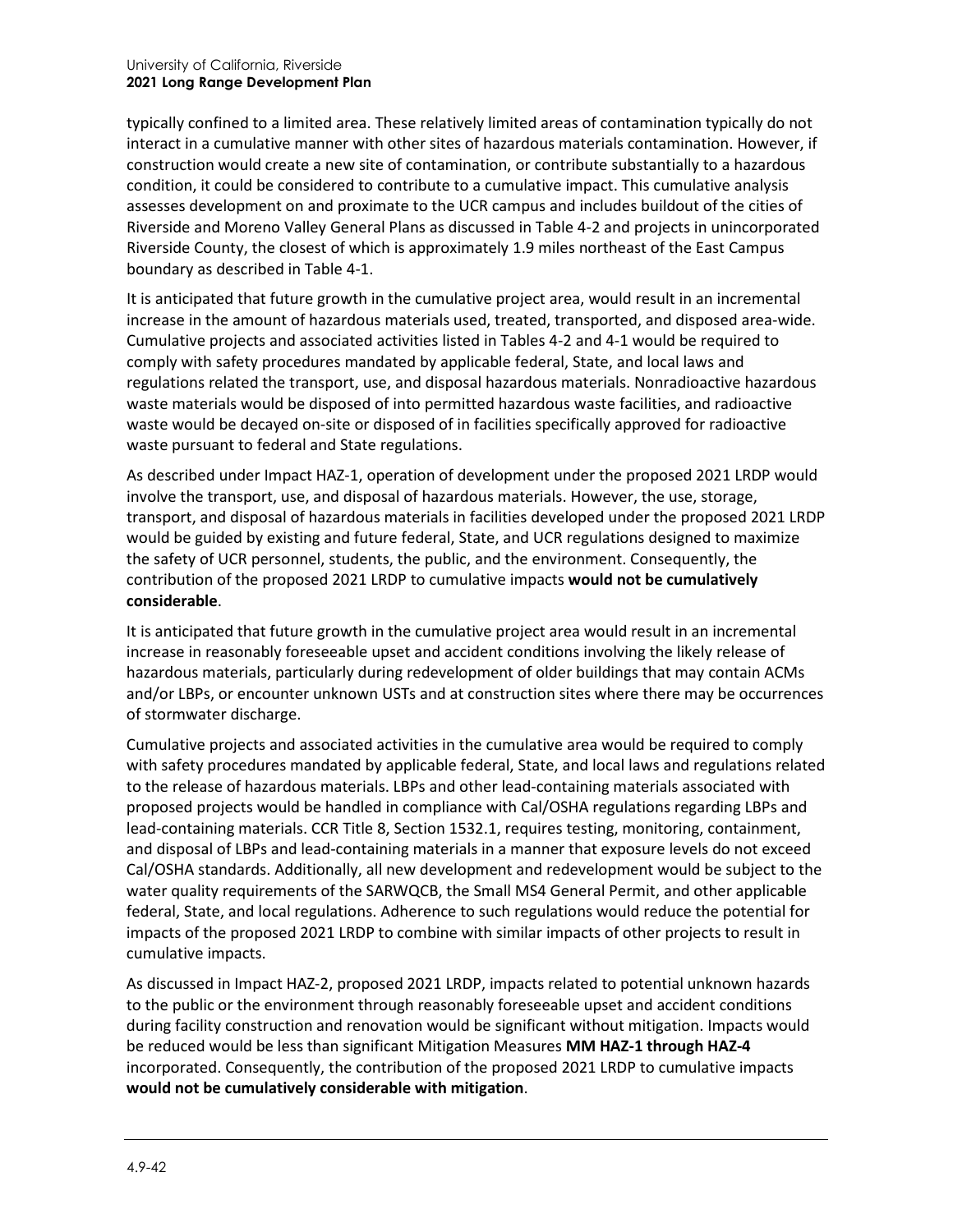Future development in the cumulative area may involve hazardous emissions or the handling of acutely hazardous materials, substances, or wastes within 0.25 mile of an existing or proposed school. Under the proposed 2021 LRDP, UCR would continue to comply with applicable hazardous materials and disclosure requirements for the handling, use, storage, and disposal of hazardous materials. Future development off campus would also be required to comply with applicable laws and regulations pertaining to hazardous wastes, and risks associated with hazardous emissions or materials to existing or proposed schools located within 0.25 mile of future development would be eliminated or reduced through proper handling, disposal practices, and/or cleanup procedures. Furthermore, the materials would not be anticipated to occur in quantities significant enough to pose a risk to occupants of nearby schools or the campus community. As discussed in Impact HAZ-3, impacts related to hazardous emissions or the handling of hazardous materials within 0.25 mile of a school would be significant without mitigation, and therefore cumulatively considerable. Impacts would be reduced to less than significant with Mitigation Measures **MM HAZ-1 through MM HAZ-4** incorporated. Therefore, the proposed 2021 LRDP contribution to cumulative impacts associated with hazardous emissions or handling of hazardous materials within 0.25 mile of an existing or proposed school **would not be cumulatively considerable with mitigation**.

Future development on the UCR campus and in the cumulative area could potentially expose residents and construction workers to contaminated soil or groundwater, including on or near sites included on a list of hazardous materials sites compiled pursuant to government code Section 65962.5. As discussed in Impact HAZ-4, the UCR campus includes several closed UST release sites (listed) and construction of facilities could occur in areas located adjacent to the former pesticide disposal pits. Disturbance of hazardous material impacted soil, soil vapor, or groundwater during construction could create a significant hazard to the public or the environment and impacts are considered cumulatively considerable without mitigation. However, impacts related to construction and operation at hazardous material release listed sites would be less than significant with mitigation **MM HAZ-1 through MM HAZ-4** incorporated. Therefore, the proposed 2021 LRDP's contribution to cumulative impacts associated with exposure to contaminated soil or groundwater, including development on or near hazardous materials sites, **would not be cumulatively considerable**.

As discussed in Impact HAZ-5, the proposed 2021 LRDP would not result in airport-related safety hazards and excessive noise impacts to construction workers for projects developed under the proposed 2021 LRDP. Therefore, the proposed 2021 LRDP's contribution to cumulative impacts associated with airport-related safety hazards and excessive noise impacts **would not be cumulatively considerable**.

# 4.9.5 References

Boltinghouse, S. 1992. Chevron Station #9-8260 1011 University Ave, Riverside. County of Riverside Department of Health. May 1, 1992.

[https://documents.geotracker.waterboards.ca.gov/regulators/deliverable\\_documents/3297](https://documents.geotracker.waterboards.ca.gov/regulators/deliverable_documents/3297703623/Chevron%20Usa%209-8260_91776_1%20of%201.pdf) [703623/Chevron%20Usa%209-8260\\_91776\\_1%20of%201.pdf.](https://documents.geotracker.waterboards.ca.gov/regulators/deliverable_documents/3297703623/Chevron%20Usa%209-8260_91776_1%20of%201.pdf)

California Department of Toxic Substances Control (DTSC). 2020a. Envirostor website, Site ID 33890001,

[https://www.envirostor.dtsc.ca.gov/public/profile\\_report.asp?global\\_id=33890001.](https://www.envirostor.dtsc.ca.gov/public/profile_report.asp?global_id=33890001)

\_\_\_\_\_\_. 2020b. Cleanup Program Community Update – Five-Year Review Completion & Environmental Update for Former Pesticide Waste Pits, University of California Riverside, California. September 2020.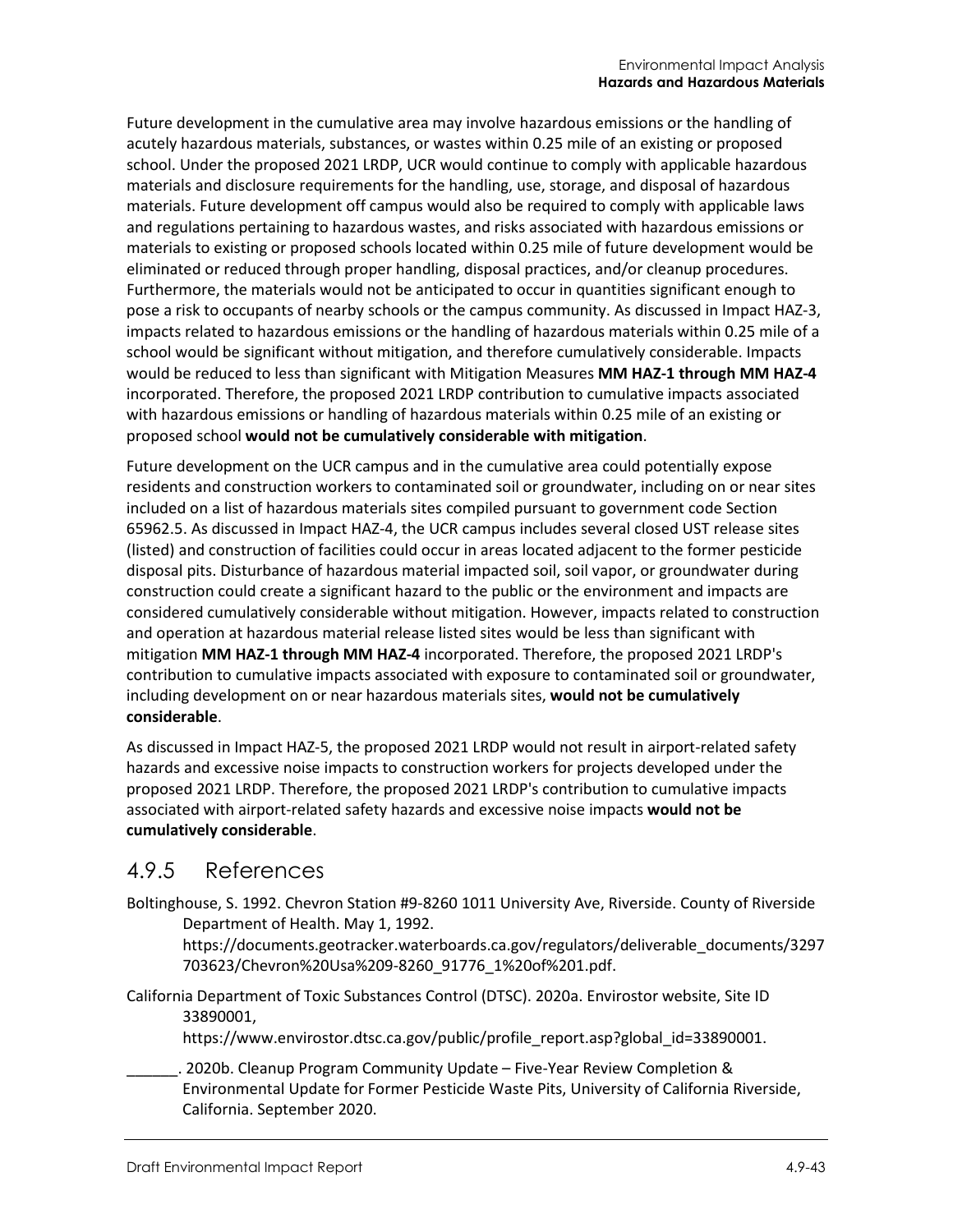- Center for Disease Control (CDC). 2020. Biosafety in Microbiological and Biomedical Laboratories: 6th Edition. U.S. Department of Health and Human Services. Revised June 2020.
- Eckhardt, S.G., and Gallagher, D.J. 1991. Tank Closure Report Chevron Service Station #9-8260. Chevron U.S.A. Inc. December 1991. [https://documents.geotracker.waterboards.ca.gov/regulators/deliverable\\_documents/3297](https://documents.geotracker.waterboards.ca.gov/regulators/deliverable_documents/3297703623/Chevron%20Usa%209-8260_91776_1%20of%201.pdf) [703623/Chevron%20Usa%209-8260\\_91776\\_1%20of%201.pdf.](https://documents.geotracker.waterboards.ca.gov/regulators/deliverable_documents/3297703623/Chevron%20Usa%209-8260_91776_1%20of%201.pdf)
- Hansen, R.B. 1998. Report on In-Place Abandonment of Four 10,000-Gallon Underground Storage Tanks – UCR Steam Plant, 3401 Watkins Drive, Riverside, California. STATE Environmental Management, Inc. October 16, 1998. [https://documents.geotracker.waterboards.ca.gov/regulators/deliverable\\_documents/5675](https://documents.geotracker.waterboards.ca.gov/regulators/deliverable_documents/5675199747/Ucr-steam%20Plant_95454_1%20of%201_a.pdf) [199747/Ucr-steam%20Plant\\_95454\\_1%20of%201\\_a.pdf.](https://documents.geotracker.waterboards.ca.gov/regulators/deliverable_documents/5675199747/Ucr-steam%20Plant_95454_1%20of%201_a.pdf)
- Lee, T.C., and Beckmann, L. 1997. Subsurface Investigation, University of California, Riverside, Riverside, California, Department of Physical Plant Central Steam Plant. Department of Environmental Health and Safety. June 16, 1997. [https://documents.geotracker.waterboards.ca.gov/regulators/deliverable\\_documents/5675](https://documents.geotracker.waterboards.ca.gov/regulators/deliverable_documents/5675199747/Ucr-steam%20Plant_95454_1%20of%201_a.pdf) [199747/Ucr-steam%20Plant\\_95454\\_1%20of%201\\_a.pdf.](https://documents.geotracker.waterboards.ca.gov/regulators/deliverable_documents/5675199747/Ucr-steam%20Plant_95454_1%20of%201_a.pdf)
- National Institute of Health (NIH). 2019. NIH Guidelines for Research Involving Recombinant or Synthetic Nucleic Acid Molecules. April 2019. National Institute of Health: Bethesda, Maryland.
- Riverside, County of. 2021. Hazardous Materials (HazMat). [https://www.rivcoeh.org/OurServices/HazardousMaterials.](https://www.rivcoeh.org/OurServices/HazardousMaterials)
- Riverside County Airport Land Use Commission. 2014. March Air Reserve Base/Inland Port Airport Land Use Compatibility Plan. [http://www.rcaluc.org/Portals/13/PDFGeneral/plan/2014/17%20-](http://www.rcaluc.org/Portals/13/PDFGeneral/plan/2014/17%20-%20Vol.%201%20March%20Air%20Reserve%20Base%20Final.pdf) [%20Vol.%201%20March%20Air%20Reserve%20Base%20Final.pdf.](http://www.rcaluc.org/Portals/13/PDFGeneral/plan/2014/17%20-%20Vol.%201%20March%20Air%20Reserve%20Base%20Final.pdf)
- Root, G. 2005. Underground Storage Tank Cleanup at UCR Ag Ops located at 1060 Martin Luther King Blvd., in Riverside. June 22, 2005. County of Riverside Department of Environmental Health.

[https://geotracker.waterboards.ca.gov/site\\_documents/1622852921/9915484%20Case%20](https://geotracker.waterboards.ca.gov/site_documents/1622852921/9915484%20Case%20closure.pdf) [closure.pdf.](https://geotracker.waterboards.ca.gov/site_documents/1622852921/9915484%20Case%20closure.pdf)

- Santa Ana Regional Water Quality Control Board (SARWQCB). 2010. Order No. R8-2010-0033 Order to National Pollutant Discharge Elimination System (NPDES) Permit and Waste Discharge Requirements for the Riverside County Flood Control and Water Conservation District, the County, and the Incorporated Cities of Riverside County within the Santa Ana Region. [https://www.waterboards.ca.gov/santaana/board\\_decisions/adopted\\_orders/orders/2010/](https://www.waterboards.ca.gov/santaana/board_decisions/adopted_orders/orders/2010/10_033_RC_MS4_Permit_01_29_10.pdf) [10\\_033\\_RC\\_MS4\\_Permit\\_01\\_29\\_10.pdf.](https://www.waterboards.ca.gov/santaana/board_decisions/adopted_orders/orders/2010/10_033_RC_MS4_Permit_01_29_10.pdf)
- Smythe, H.A. 2018. Case Closure/No Further Action Former Arco Service Station 1150 & 1160 University Avenue Riverside, California 92507. Santa Ana Regional Water Quality Control Board. March 21, 2018.

[https://documents.geotracker.waterboards.ca.gov/regulators/deliverable\\_documents/3289](https://documents.geotracker.waterboards.ca.gov/regulators/deliverable_documents/3289916098/UCR%20Closure.pdf) [916098/UCR%20Closure.pdf.](https://documents.geotracker.waterboards.ca.gov/regulators/deliverable_documents/3289916098/UCR%20Closure.pdf)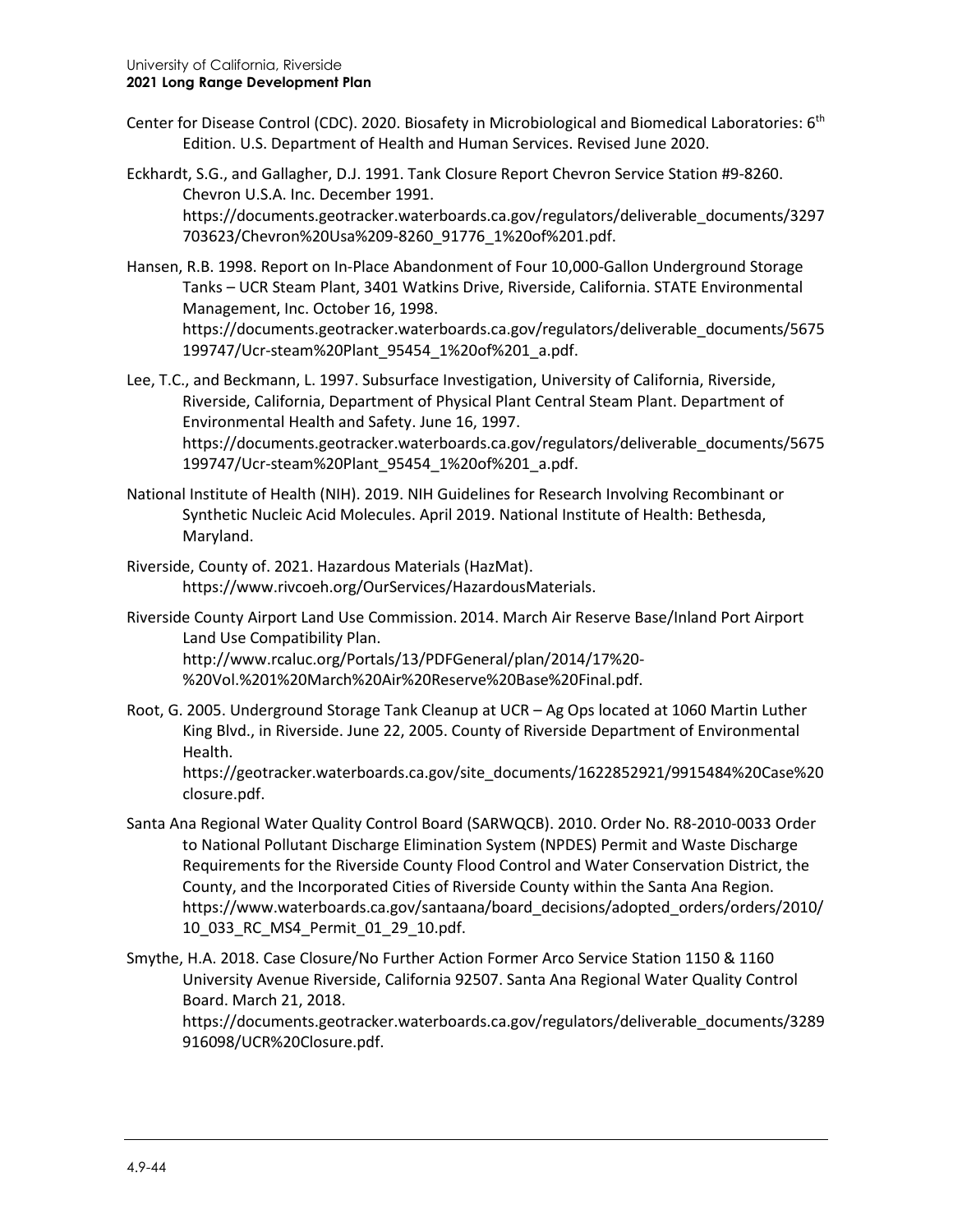- South Coast Air Quality Management District (SCAQMD). 1989. Rule 1403: Asbestos Emissions from Demolition/Renovation Activities. Last amended October 5, 2007. <http://www.aqmd.gov/docs/default-source/rule-book/reg-xiv/rule-1403.pdf> .
- State Water Resources Control Board (SWRCB) online database (GeoTracker). 2021. [http://geotracker.waterboards.ca.gov/.](http://geotracker.waterboards.ca.gov/)
- Tuntland, E. E. 1998. Underground Storage Tank Cleanup at UCR-Parking Lot 6 located on 900 University Ave. Riverside, CA 92521. County of Riverside Department of Environmental Health. April 21, 1998. [https://documents.geotracker.waterboards.ca.gov/regulators/deliverable\\_documents/6842](https://documents.geotracker.waterboards.ca.gov/regulators/deliverable_documents/6842318475/Ucr-parking%20Lot%206_91353_Current_a.pdf) [318475/Ucr-parking%20Lot%206\\_91353\\_Current\\_a.pdf.](https://documents.geotracker.waterboards.ca.gov/regulators/deliverable_documents/6842318475/Ucr-parking%20Lot%206_91353_Current_a.pdf)
- Tuntland, E. E. 2000. Underground Storage Tank Cleanup at UCR Fleet Service located at 3401 Watkins Dr. in Riverside, CA. County of Riverside Department of Environmental Health. October 6, 2000.

[https://documents.geotracker.waterboards.ca.gov/regulators/deliverable\\_documents/3539](https://documents.geotracker.waterboards.ca.gov/regulators/deliverable_documents/3539128184/Ucr-fleet%20Service_980244_Current_a.pdf) [128184/Ucr-fleet%20Service\\_980244\\_Current\\_a.pdf.](https://documents.geotracker.waterboards.ca.gov/regulators/deliverable_documents/3539128184/Ucr-fleet%20Service_980244_Current_a.pdf)

University of California, Riverside (UCR). 2005. 2005 Long Range Development Plan Final Environmental Impact Report: Volume I, Draft EIR. Prepared by EIP Associates. Los Angeles, CA. November 2005.

Lackson 2017. UCR Biosafety Manual.

- \_\_\_\_\_\_. 2018a. Spill Prevention, Control & Countermeasures Plan. Riverside, CA. January 2018.
- \_\_\_\_\_\_. 2018b. University of California Riverside Laser Safety Manual. [https://ehs.ucr.edu/sites/g/files/rcwecm1061/files/2019-10/BA-](https://ehs.ucr.edu/sites/g/files/rcwecm1061/files/2019-10/BA-UCR%20Laser%20manual%2020180510_tk.pdf)[UCR%20Laser%20manual%2020180510\\_tk.pdf.](https://ehs.ucr.edu/sites/g/files/rcwecm1061/files/2019-10/BA-UCR%20Laser%20manual%2020180510_tk.pdf)
- \_\_\_\_\_\_. 2019a. Asbestos Frequently Asked Questions. [https://ehs.ucr.edu/sites/g/files/rcwecm1061/files/2019-06/FAQ\\_Asbestos.pdf.](https://ehs.ucr.edu/sites/g/files/rcwecm1061/files/2019-06/FAQ_Asbestos.pdf)
- **\_\_\_\_\_\_\_\_. 2019b. Chemical Hygiene Plan.**
- \_\_\_\_\_\_. 2020a. Hazardous Materials Business Emergency Plan. CERS ID 10525672.
- \_\_\_\_\_\_. 2020b. UCR Broadscope Radioactive Material License. License number 1362-33.
- \_\_\_\_\_\_. 2020c. Asbestos Management Plan. Revised June 29, 2020. [https://ehs.ucr.edu/sites/g/files/rcwecm1061/files/2021-](https://ehs.ucr.edu/sites/g/files/rcwecm1061/files/2021-01/Asbestos%20Management%20Plan.pdf) [01/Asbestos%20Management%20Plan.pdf.](https://ehs.ucr.edu/sites/g/files/rcwecm1061/files/2021-01/Asbestos%20Management%20Plan.pdf)
- \_\_\_\_\_\_. 2021a. UCR Biosafety Manual: XIV. Decontamination, Disinfection, and Sterilization. [https://ehs.ucr.edu/laboratory/biosafety](https://ehs.ucr.edu/laboratory/biosafety-manual#14_decontamination_disinfection_and_sterilization)
	- manual#14 decontamination disinfection and sterilization.
- \_\_\_\_\_\_. 2021b. UCR Biosafety Manual: XVIII. Waste Management. https://ehs.ucr.edu/laboratory/biosafety-manual#18 waste\_management.
- \_\_\_\_\_\_. 2021c. Institutional Animal Care and Use Committee (IACUC). [https://research.ucr.edu/ori/iacuc.](https://research.ucr.edu/ori/iacuc)
- \_\_\_\_\_\_. 2021d. Annual Campus Asbestos Notification[. https://ehs.ucr.edu/document/annual](https://ehs.ucr.edu/document/annual-campus-asbestos-notification)[campus-asbestos-notification.](https://ehs.ucr.edu/document/annual-campus-asbestos-notification)